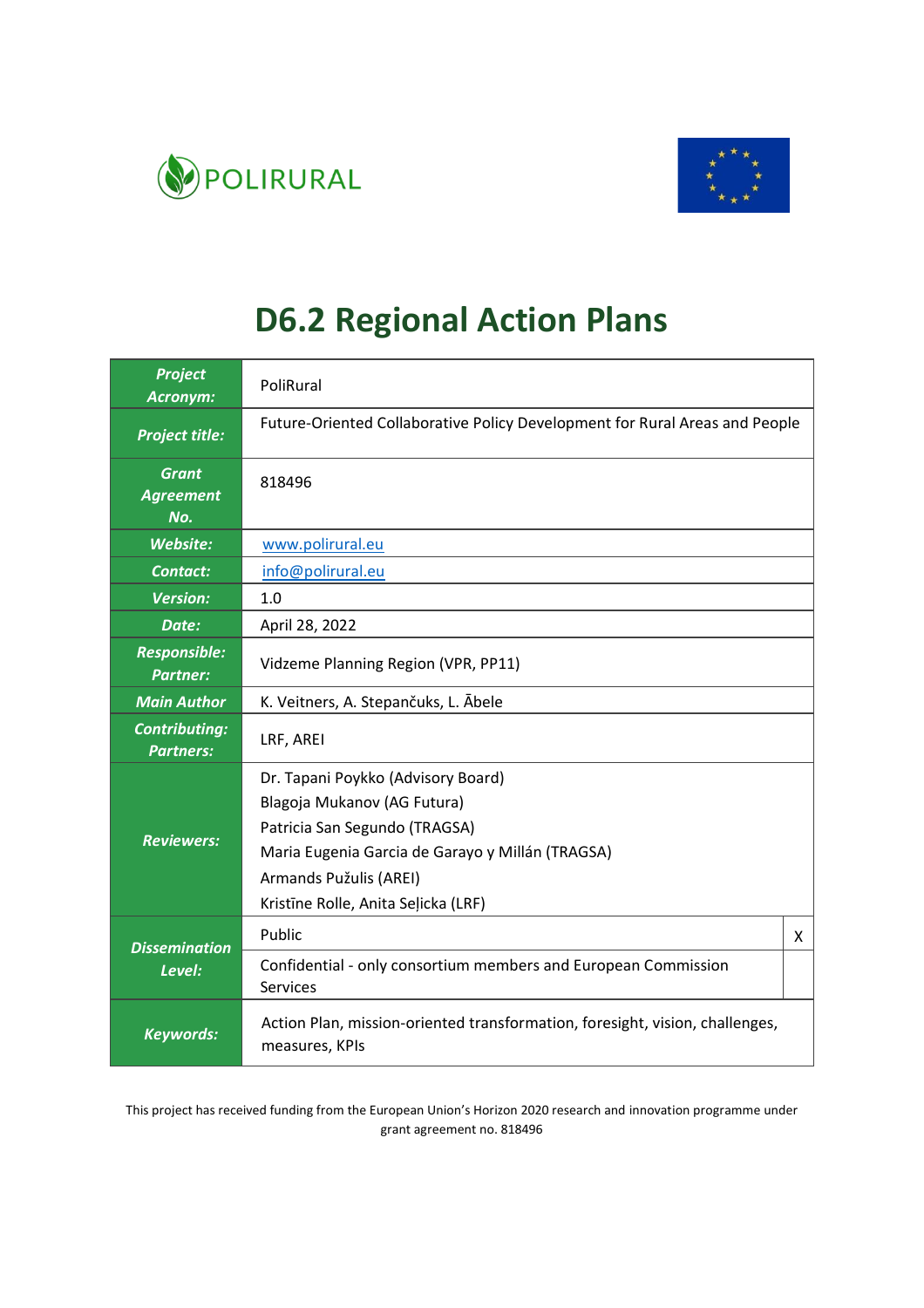

# Revision History

| <b>Revision</b><br>no. | <b>Date</b> | <b>Author</b>                                                                                                                                                          | <b>Organisatio</b><br>$\mathsf{n}$ | <b>Description</b>                                                     |
|------------------------|-------------|------------------------------------------------------------------------------------------------------------------------------------------------------------------------|------------------------------------|------------------------------------------------------------------------|
| 0.1                    | 28.03.2022  | Krišjānis Veitners                                                                                                                                                     | <b>VPR</b>                         | Structure, Introduction.                                               |
| 0.2                    | 20.04.2022  | Krišjānis Veitners,<br>Andžejs Stepančuks,<br>Lelde Äbele                                                                                                              | <b>VPR</b>                         | The main text, draft conclusions.<br>Version sent for internal review. |
| 0.3                    | 25.04.2022  | Dr. Tapani Poykko,<br>Patricia San Segundo,<br>Maria Eugenia Garcia<br>de Garayo y Millán,<br>Blagoja Mukanov,<br>Anita Selicka,<br>Kristīna Rolle,<br>Armands Pužulis | AB,<br>TRAGSA,<br>LRF, AREI        | Comments from reviewers.                                               |
| 0.4                    | 27.04.2022  | Krišjānis Veitners,<br>Andžejs Stepančuks,<br>Lelde Abele                                                                                                              | <b>VPR</b>                         | Version with incorporated comments.                                    |
| 1.0                    | 28.04.2022  | Krišjānis Veitners,<br>Andžejs Stepančuks,<br>Lelde Abele                                                                                                              | <b>VPR</b>                         | Final version.                                                         |

Responsibility for the information and views set out in this publication lies entirely with the authors.

Every effort has been made to ensure that all statements and information contained herein are accurate, however, the PoliRural Project Partners accept no liability for any error or omission.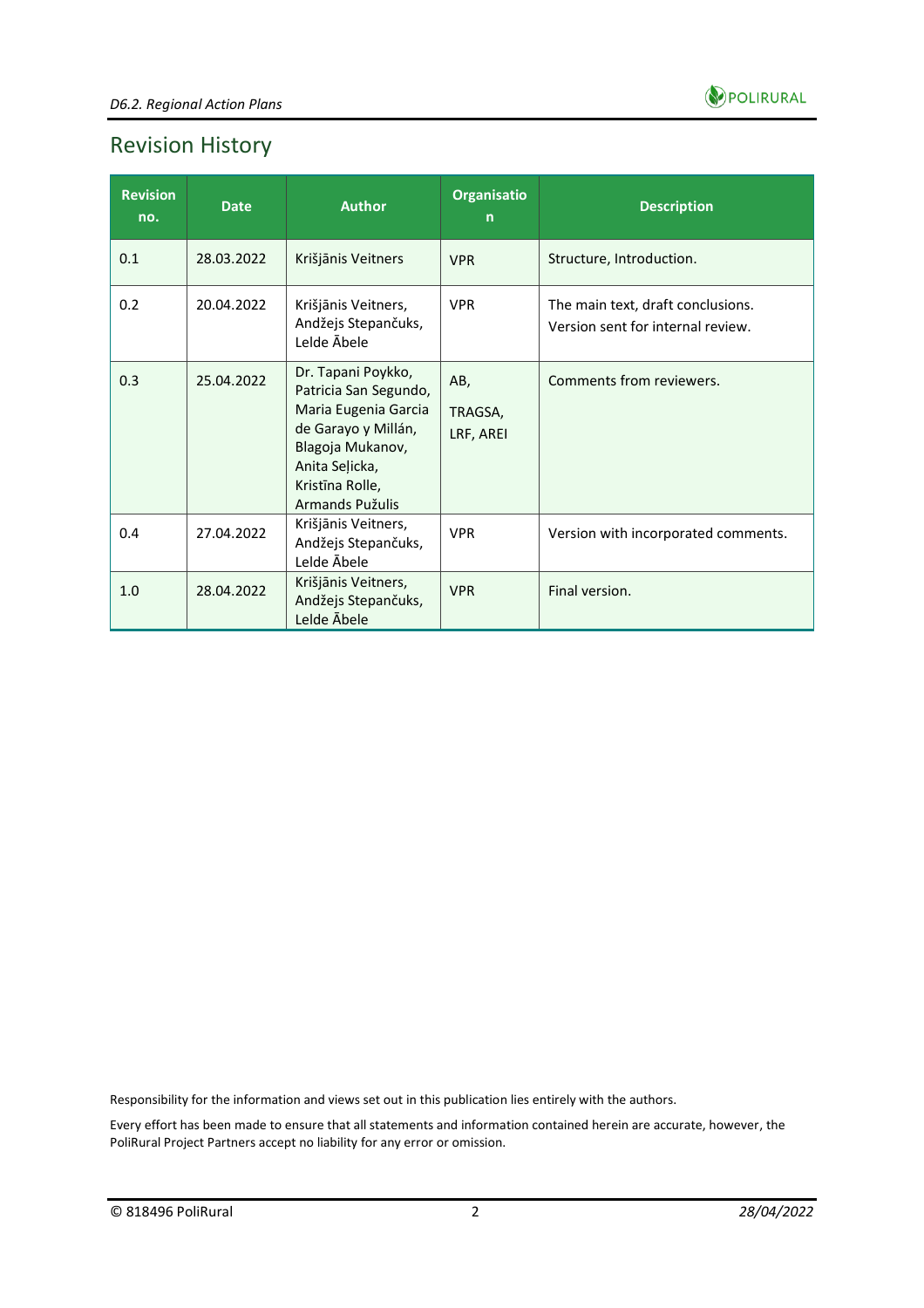

# **Table of Contents**

| $\mathbf{1}$   |     |  |  |  |  |  |  |  |
|----------------|-----|--|--|--|--|--|--|--|
|                | 1.1 |  |  |  |  |  |  |  |
|                | 1.2 |  |  |  |  |  |  |  |
|                | 1.3 |  |  |  |  |  |  |  |
|                | 1.4 |  |  |  |  |  |  |  |
| $\overline{2}$ |     |  |  |  |  |  |  |  |
|                | 2.1 |  |  |  |  |  |  |  |
|                | 2.2 |  |  |  |  |  |  |  |
| 3              |     |  |  |  |  |  |  |  |
|                | 3.1 |  |  |  |  |  |  |  |
|                | 3.2 |  |  |  |  |  |  |  |
|                | 3.3 |  |  |  |  |  |  |  |
| 4              |     |  |  |  |  |  |  |  |
| 5              |     |  |  |  |  |  |  |  |
| 6              |     |  |  |  |  |  |  |  |
| 7              |     |  |  |  |  |  |  |  |
| 8              |     |  |  |  |  |  |  |  |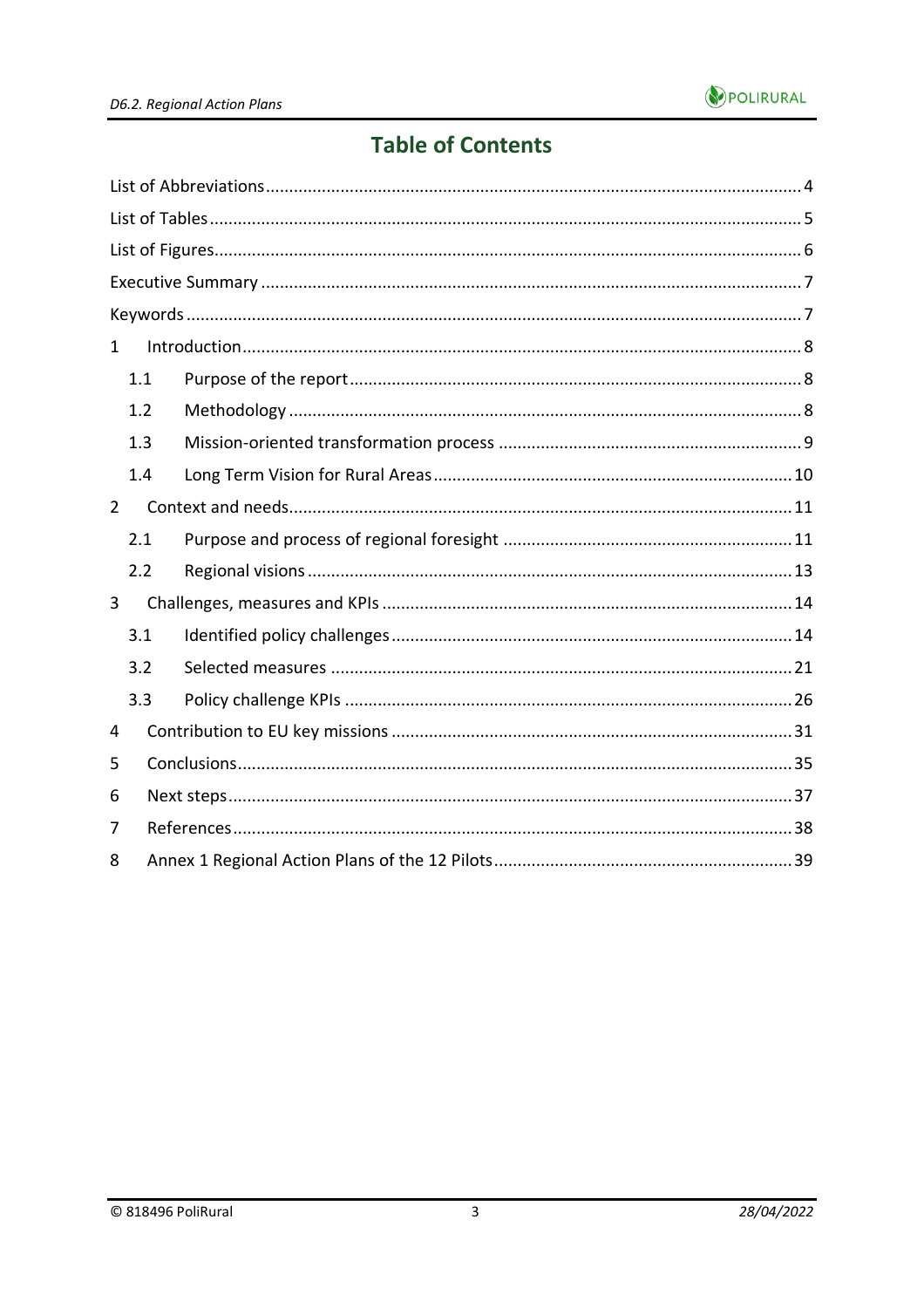

### <span id="page-3-0"></span>List of Abbreviations

- CAP Common agriculture policy of the European Union
- D Deliverable
- EU European Union
- ICT information and communication technologies
- KPI Key Performance Indicator
- LAG Local action group
- LQ location quotient index
- LTVRA The Long-Term Vision for Rural Areas
- M&E monitoring and evaluation
- NGOs Non-Governmental organisations
- RAP Regional Action Plan
- SDGs Sustainable Development Goals
- VPR Vidzeme Planning Region
- WP Work Package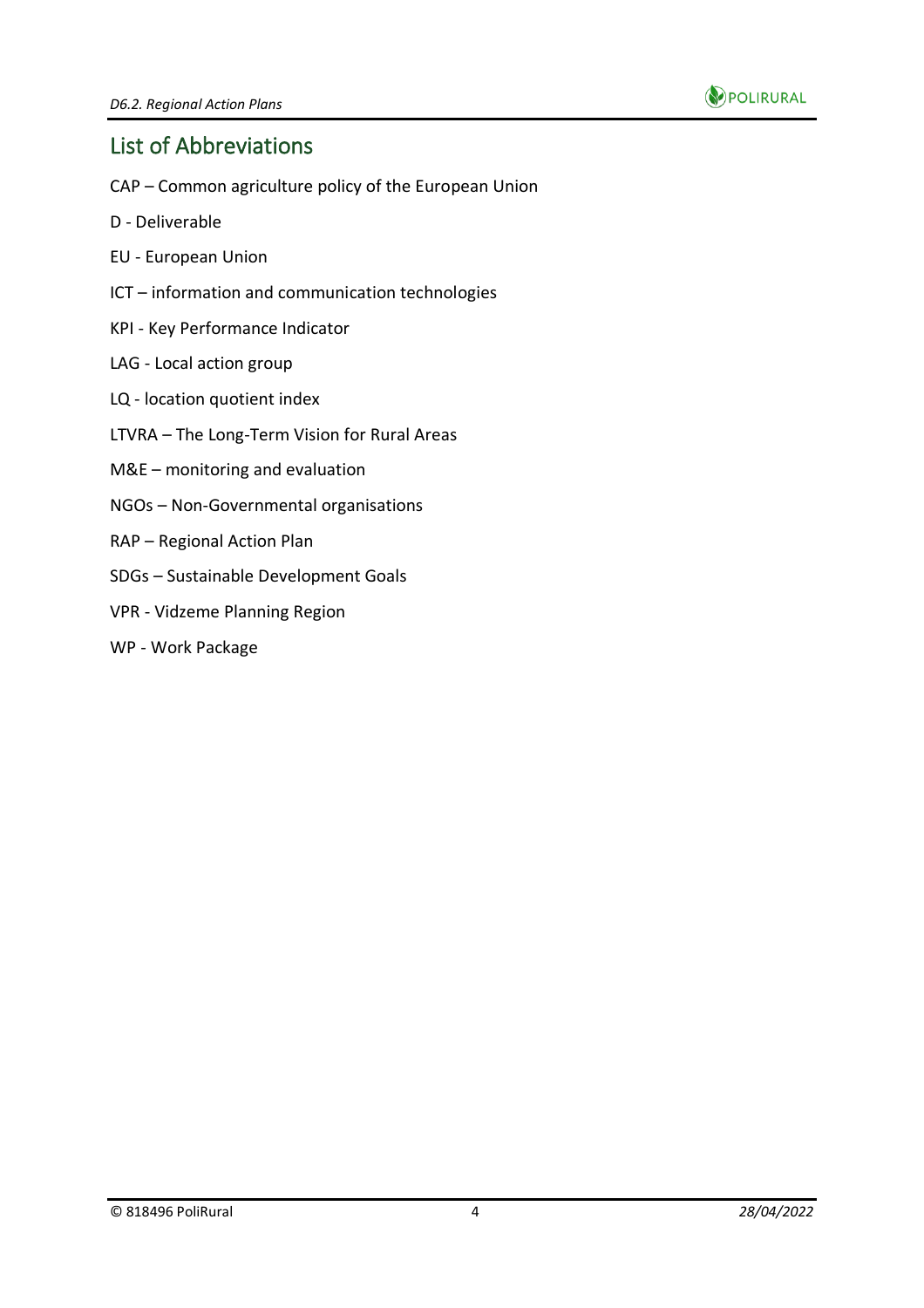### <span id="page-4-0"></span>**List of Tables**

| Table 3. Division of policy challenges by 12 pilots in relation to LTVRA strands  19 |  |
|--------------------------------------------------------------------------------------|--|
|                                                                                      |  |
|                                                                                      |  |
|                                                                                      |  |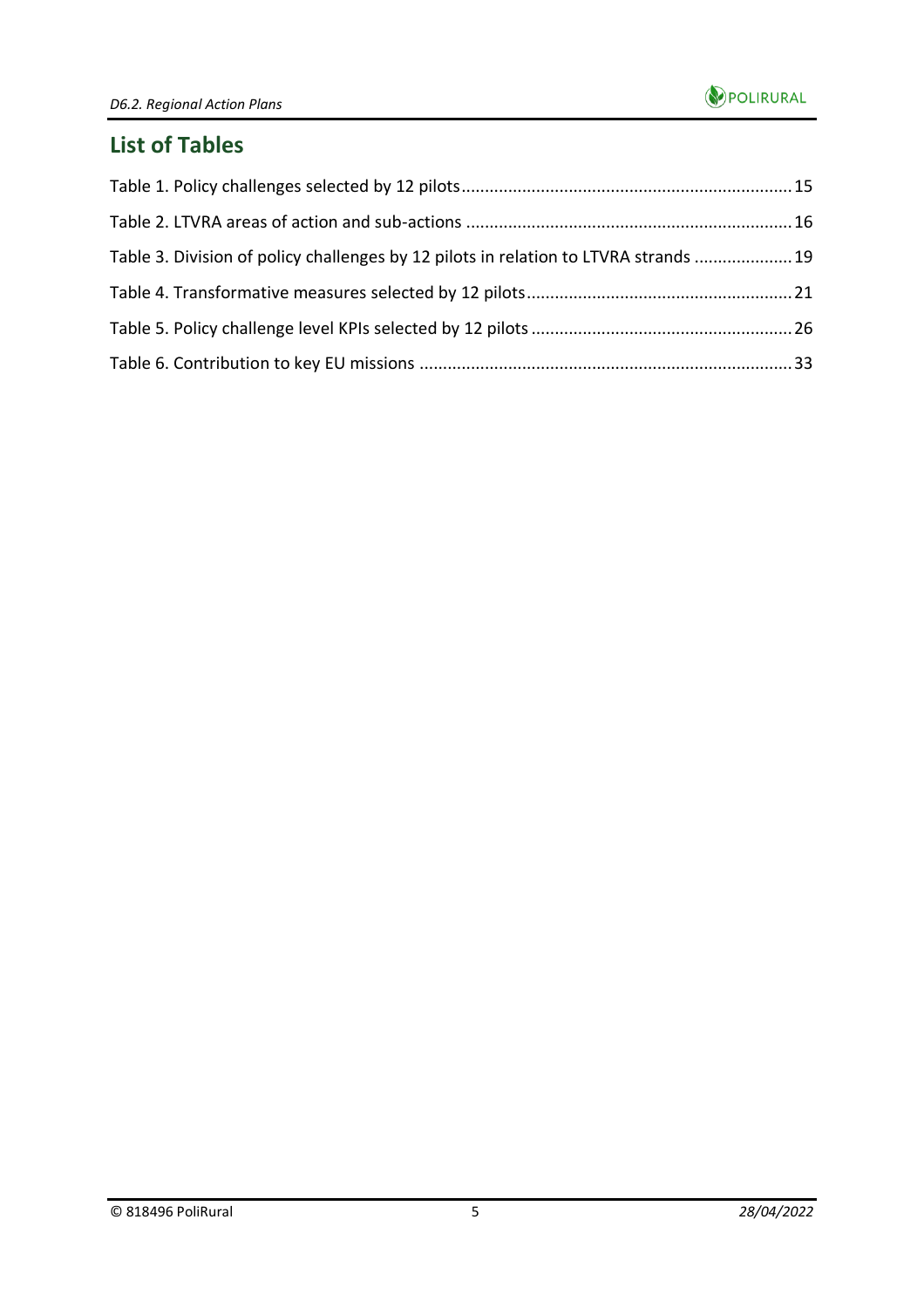

# <span id="page-5-0"></span>**List of Figures**

| Figure 1. Main drivers shaping the future of rural areas for 2040 and the four complementary |    |
|----------------------------------------------------------------------------------------------|----|
|                                                                                              | 11 |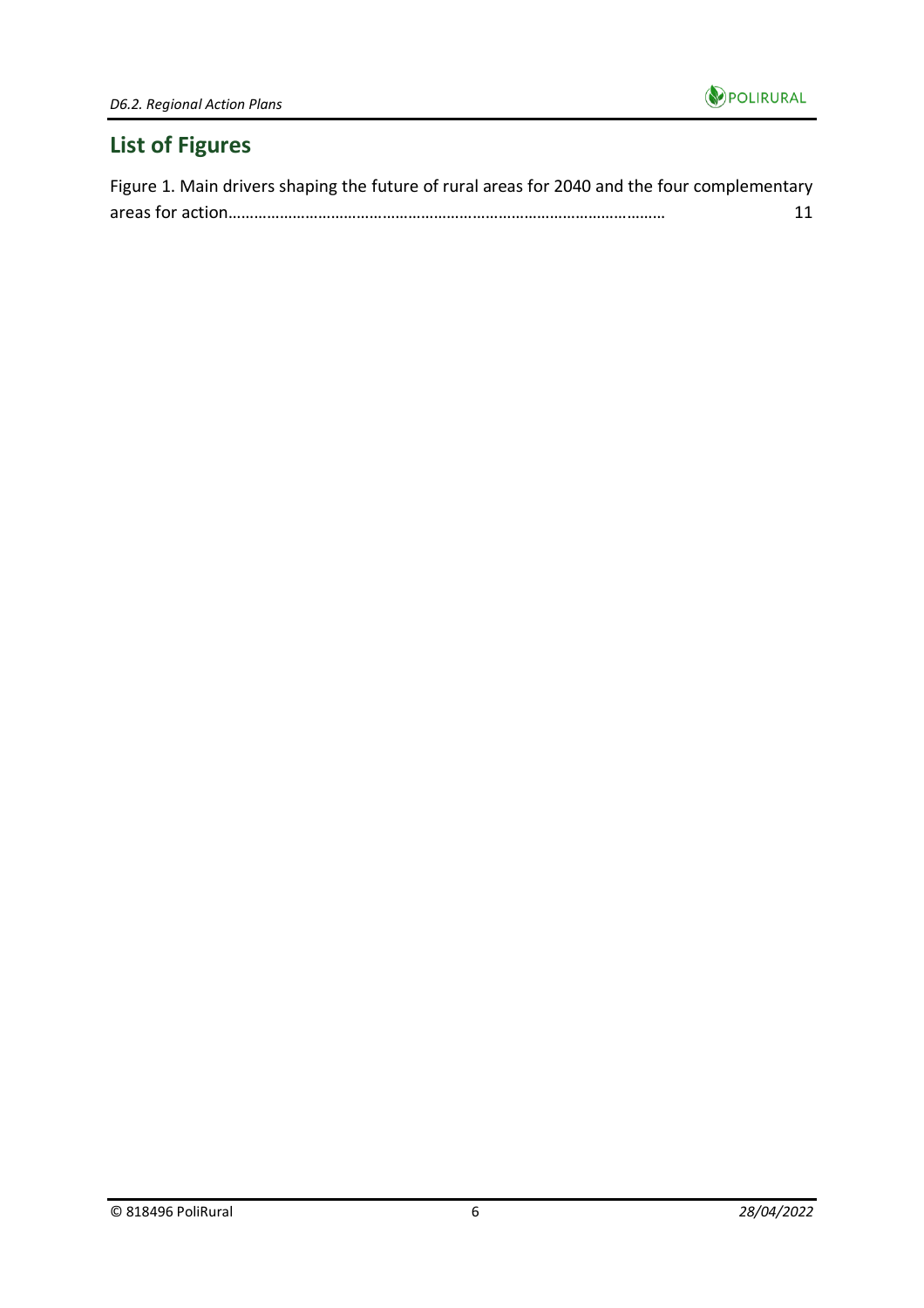

### <span id="page-6-0"></span>Executive Summary

This deliverable is the second under the project Work Package 6, "Regional Rural Change - Pilot Phase 3", whose goal is to contribute to rural change by introducing a mission-oriented approach geared towards rural regions' challenges. Work Package 6 implementation focuses on delivering change in pilot regions by generating bottom-up solutions and co-designing transformative policies, providing support to actors who produce it, and measuring the impact of this change. This deliverable summarises Regional Action Plans developed by pilot teams for transformative policies.

These deliverable aims are to summarise the Regional Action Plans developed by pilot regions and provides an overview of 12 draft Action Plans prepared by each pilot region.

The second chapter summarises the context and needs of pilot regions by outlining the issues of concern and context that create the basis for the regional visions and the purpose of the regional foresight process.

The third chapter provides information of policy challenges, intervention measures and KPIs that form the core of the Regional Action Plans. Policy challenges and measures are analysed and clustered by the four main strands of the Long-Term Vision for Rural Areas - **STRONGER** rural areas, **CONNECTED** rural areas, **RESILIENT** rural areas that foster well-being, and **PROSPEROUS** rural areas.

The fourth chapter reviews planned pilot contributions to EU key missions such as:

- Achieving a just transition to net-zero by 2050 (the Green Deal),
- Recovering from the pandemic and improving the resilience of the region,
- Implementing a new model of agriculture in Europe (post-carbon, CAP reform),
- Implementing a nature-based model of sustainability based on biodiversity.

The fourth chapter briefly outlines planned interventions and means for their implementation and compares them with choices made by other pilots.

# <span id="page-6-1"></span>Keywords

Action Plan, mission-oriented transformation, foresight, vision, challenges, measures, KPIs, key missions.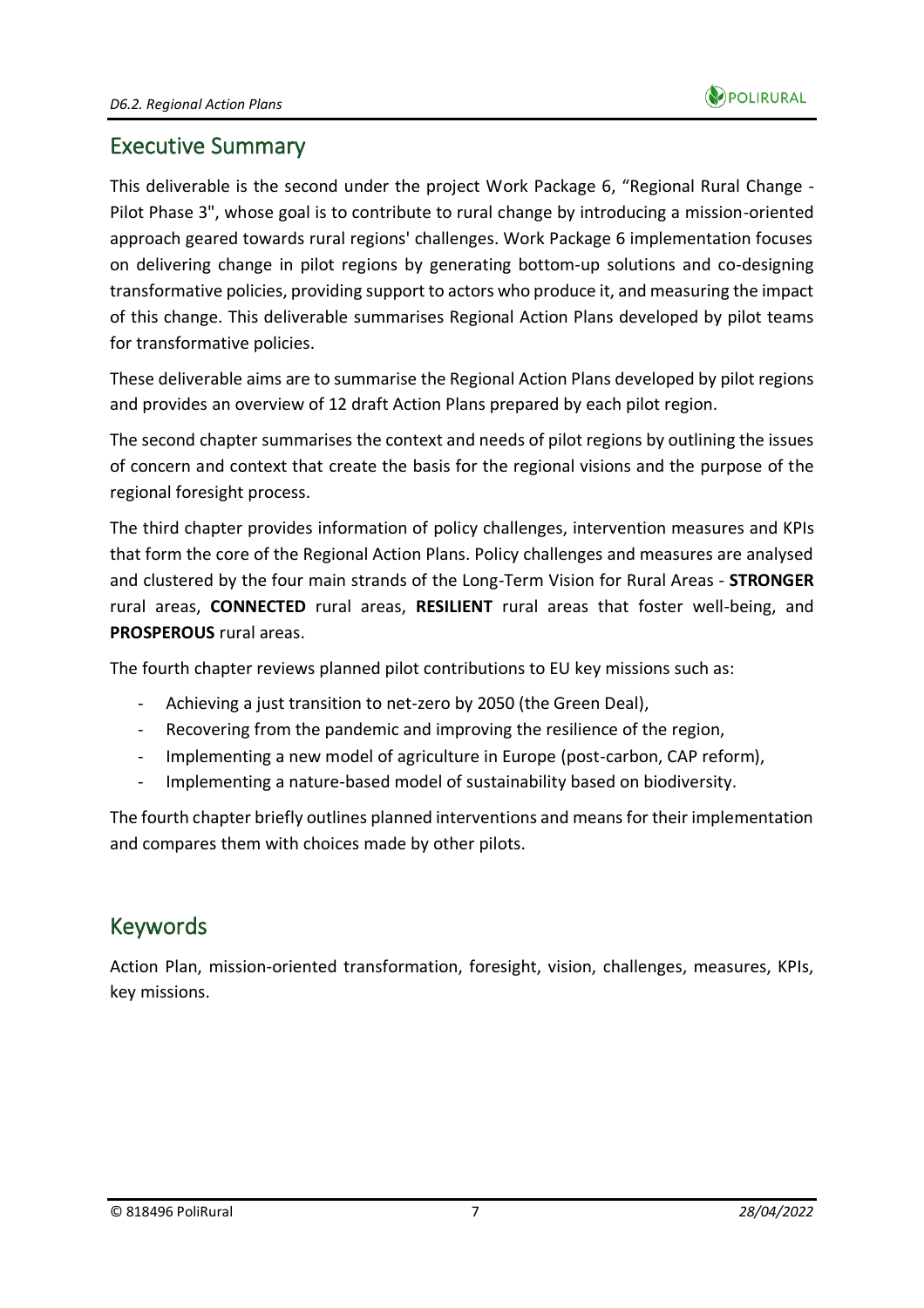

# <span id="page-7-0"></span>1 Introduction

In the context of the PoliRural project, Regional Action Plans (RAPs) are the main output of the Foresight process carried out by the twelve pilot regions<sup>1</sup>. RAPs are co-designed and developed by pilot teams together with regional stakeholders and citizens in a missiontransformation process. RAPs are the central part of the Foresight "package" consisting of the regional Visions, Action Plans and Roadmaps for their implementation.

RAPs are developed under the PoliRural project Work Package 6 (WP6). The WP6 aims to contribute to rural change by introducing a mission-oriented approach to rural regions' challenges. The WP6 comprises three tasks: 1) delivering change by generating bottom-up solutions and co-designing transformative policies, 2) supporting those who bring the difference, and 3) measuring the impact of this change.

RAPs represent the output of the first task and briefly introduce the regional context and purpose of the regional Foresight processes, present the regional vision, identified policy challenges, selected measures for their implementation, explain the logic of planned interventions and provide key performance indicators (KPIs) for measurement both at the level of policy challenges and of the interventions. RAPs also outline expected contribution to EU key missions and provide the first drafts of the Roadmaps including actions, sources of funding, responsibilities and timeline.

#### <span id="page-7-1"></span>1.1 Purpose of the report

This report summarises the results of the mission-oriented approach implementation in the pilot regions. The report is based on an analysis of 12 Regional Action Plans prepared by each of the pilot regions and studies the results of the mission-oriented transformation processes. The purpose of the report is to summarise information provided in the RAPs on the context and needs of pilot regions, the purpose for the regional foresight process, regional visions, selected policy challenges, measures and KPIs, and expected contributions to the key EU missions.

#### <span id="page-7-2"></span>1.2 Methodology

The results of the analysis in the report are structured following the main sections of the Regional Action provided by the 12 pilot teams. The report reflects the situation by the cutoff date of this report (April 1, 2022), presenting the results of the fourth version of the RAPs (all RAPs have undergone numerous iterations, in one case reaching even the  $12<sup>th</sup>$  version).

<sup>&</sup>lt;sup>1</sup>PoliRural project involves the following pilot regions: Flanders (Belgium), Central Bohemia (Czech Republic), Häme (Finland), Central Greece, (Greece), Monaghan (Ireland), Galilee (Israel), Apulia (Italy), Vidzeme (Latvia), Gevgelija-Strumica (North Macedonia), Mazowieckie (Poland), Slovakia and Segóbriga (Spain). For more information on the pilot regions see<https://polirural.eu/pilots/>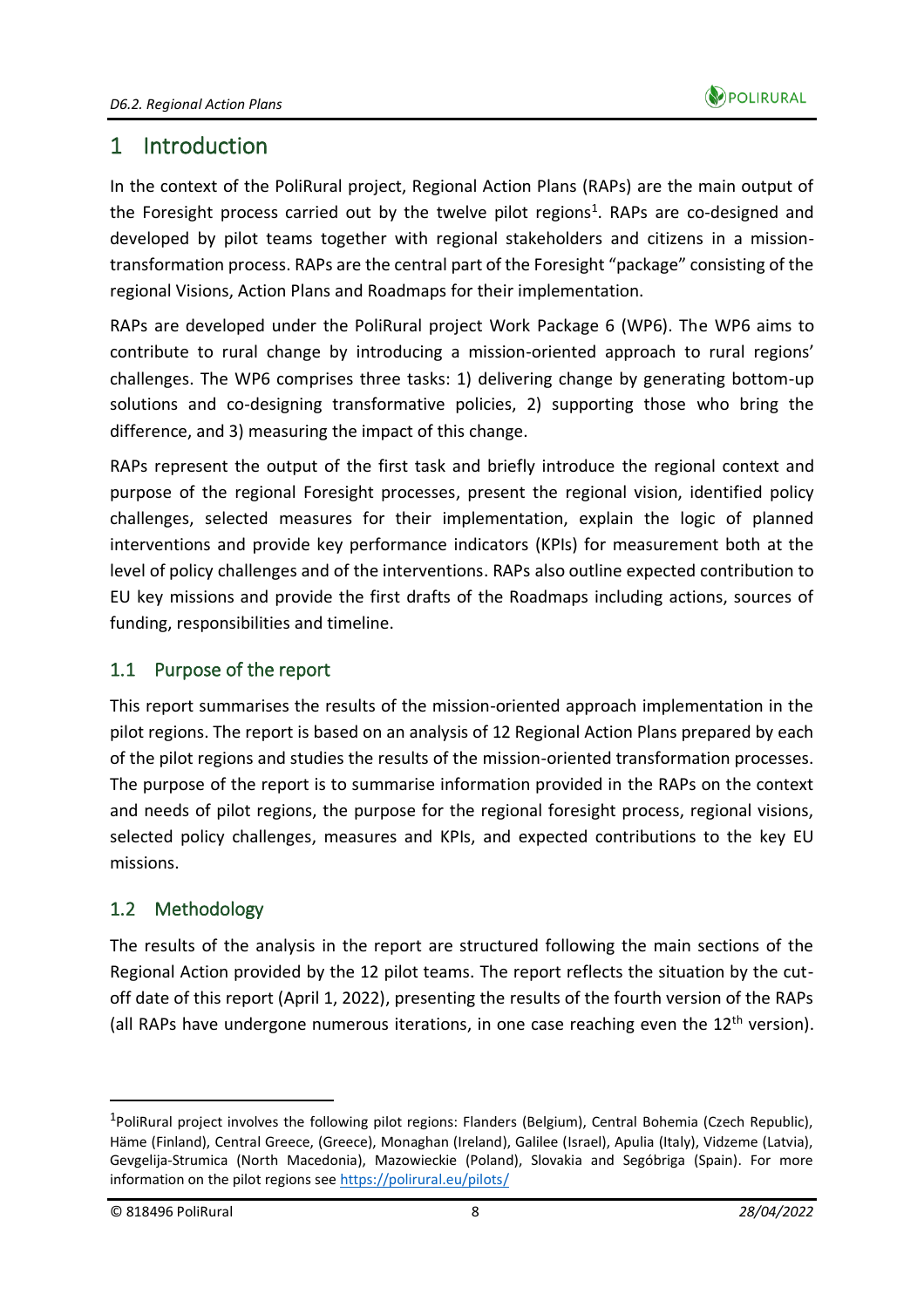Pilot teams are encouraged to continue their work on further elaboration and improvement of Regional Action Plans.

The report is prepared by Vidzeme Planning Region team. The report contains an aggregation of content from RAPs clustered around the four main strands of the Long-Term Vision for Rural Areas (sections on policy challenges, measures and KPIs) or the EU key missions with an aim for cross-pilot comparison. The results and conclusions of the report are structured around the following key questions based on the methodology for the elaboration of the RAPs:

- What purposes have pilot regions set for foresight processes?
- What visions have pilot regions formulated within the foresight process?
- What are the main policy challenges that pilot regions aim to influence, and how do they correspond to the main strands of the LTVRA?
- By what measures do pilot regions intend to facilitate the policy transformation processes?
- How are interventions planning to contribute to key missions of the EU at the national and regional levels?

#### <span id="page-8-0"></span>1.3 Mission-oriented transformation process

The PoliRural project consortium has chosen the mission-oriented approach as the central concept for active contribution to changes in 12 rural regions. Mission-oriented initiatives, being bottom-up, bold, and ambitious, and cross-sector, cross-discipline, and cross-actor oriented<sup>2</sup>, allow for the more active role of rural communities in addressing concrete societal or economic problems experienced by all stakeholders, including citizens<sup>3</sup>. Citizen and stakeholder engagement and involvement in regional Foresight processes was one of the central challenges faced by all pilot regions to reach the legitimacy and endorsement by the various stakeholders.

The implementation process of regional Foresight was organised in three main phases:

- 1) Preparation and Launch,
- 2) Co-Development of the Vision, Action Plan and Roadmap,
- 3) Handover, Implementation and Monitoring.

During the first two phases, which lasted more than a year and a half, the pilots carried out needs analysis setting the change agenda, carried out drivers' analysis and built visions in interactive and iterative processes involving regional actors. Elaboration of mission-oriented Action Plans commenced in September 2021, and this process was supported by methodological guidance and a review process guiding partners in the right direction. The first

<sup>&</sup>lt;sup>2</sup> Mazzucato, M. (2018) Missions. Mission-oriented research & innovation in the European Union. A problemsolving approach to fuel innovation-led growth. Brussels: European Commission

<sup>&</sup>lt;sup>3</sup> European Commission (2018) Mission-oriented research and innovation: Inventory and characterisation of initiatives. Luxembourg: Publications Office of the European Union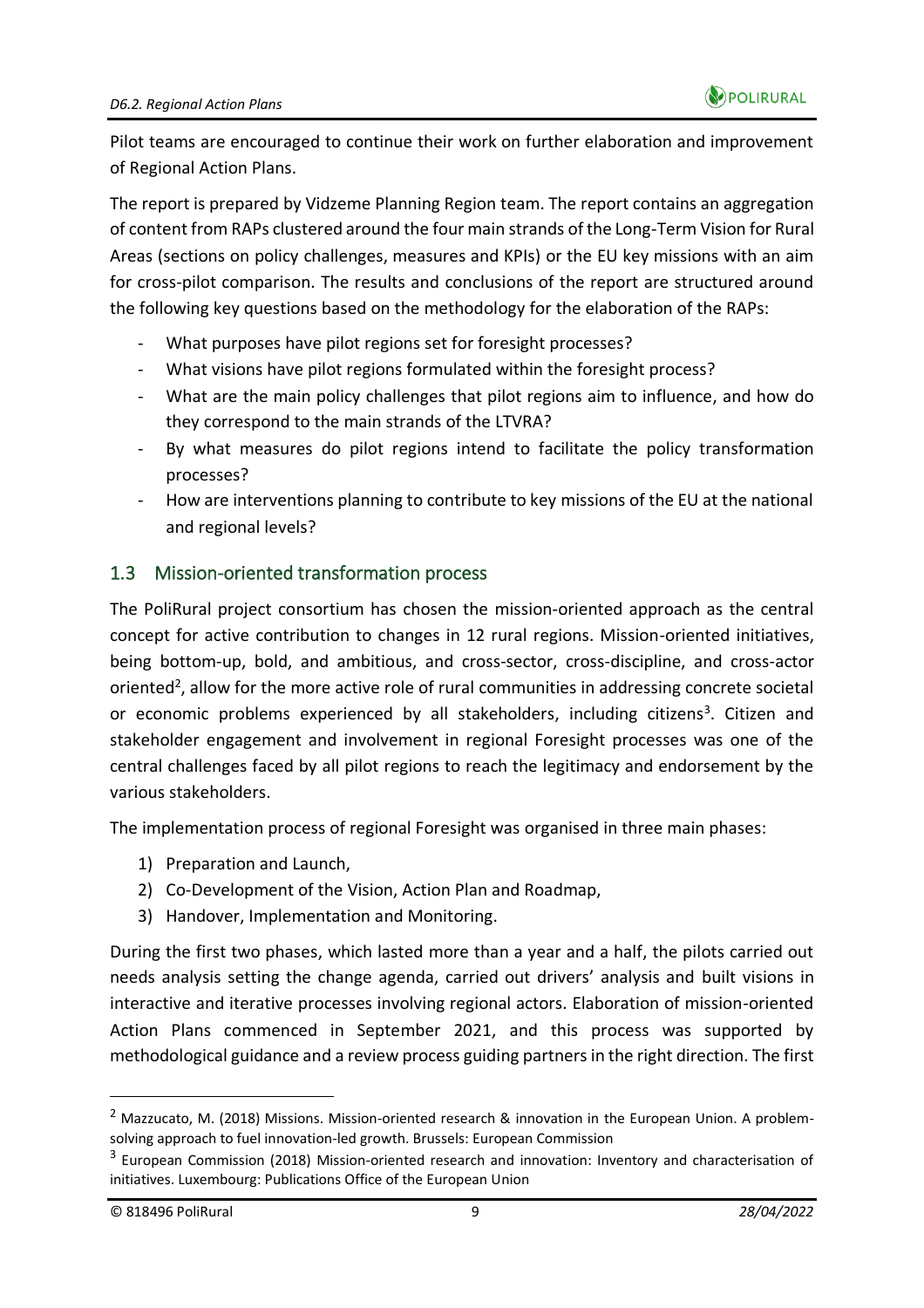draft Action Plan developments were discussed during 12 bilateral meetings in September-October 2021. During these informal meetings, the pilot teams got constructive feedback, brainstormed alternative development pathways, and solved most of their current obstacles. The second iteration of Action Plans was discussed during a Pilot Summit on December 1, 2021, where pilot cases were divided into groups based on their thematic similarities and discussed their progress and challenges with the Action Plan development process. Pilots could interact and co-create with other pilot teams with similar rural development expertise, showcase their work and progress and ask for help from partners who have overcome similar challenges.

The third iterations of RAPs were delivered by mid-December 2021 and were subject to *exante* evaluation provided by each pilot. It was clear from the beginning that Action Plans without a coherent evaluation and monitoring framework are of limited use and benefit. They don't provide necessary detailed information on progress and the specific goals each Action Plan aims to achieve. That's why evaluation tasks were set up by the project to assess implementation metrics and their impact before the start of interventions (*ex-ante*), seven months after the start of interventions (*ex-durante*) and optionally after interventions have been finished (*ex-post*).

The results of *ex-ante* evaluations show that the clarity and coherence of draft interventions were satisfactory, with a description of required resources as the weakest point. The RAPs demonstrated an adequate, albeit not a very detailed explanation of how the RAPs will contribute to the EU key missions. The draft Action Plans provided a good ground for measuring future results and impacts of draft interventions; however, more attention to the quality of KPIs, monitoring and evaluation process, and roles of involved stakeholders was necessary. The ex-ante evaluation results show a very high level of stakeholder engagement in the foresight processes but comparatively lower stakeholder ownership of the results of this process and readiness to participate in the implementation of the RAPs. The ex-ante evaluation results also demonstrated apparent process effects and value in promoting dialogue between the teams and stakeholders, stimulating critical reflection and learning.

During the first months of 2022, the pilots continued their work on improving RAPs based on the results of the *ex-ante* evaluations, individualised coaching for pilot teams and training on the mission-oriented approach provided by project consortium members. The current report is based on the fourth iteration of Regional Action Plans delivered by pilot teams until April 2022.

#### <span id="page-9-0"></span>1.4 Long Term Vision for Rural Areas

In June 2021, the European Commission adopted its long-term vision for rural areas outlining a strategy for making Europe's rural areas stronger, connected, resilient and prosperous by 2040. The long-term vision for the EU's rural areas (LTVRA) aims to build on the emerging opportunities of the EU's green and digital transitions and the lessons learnt from the COVID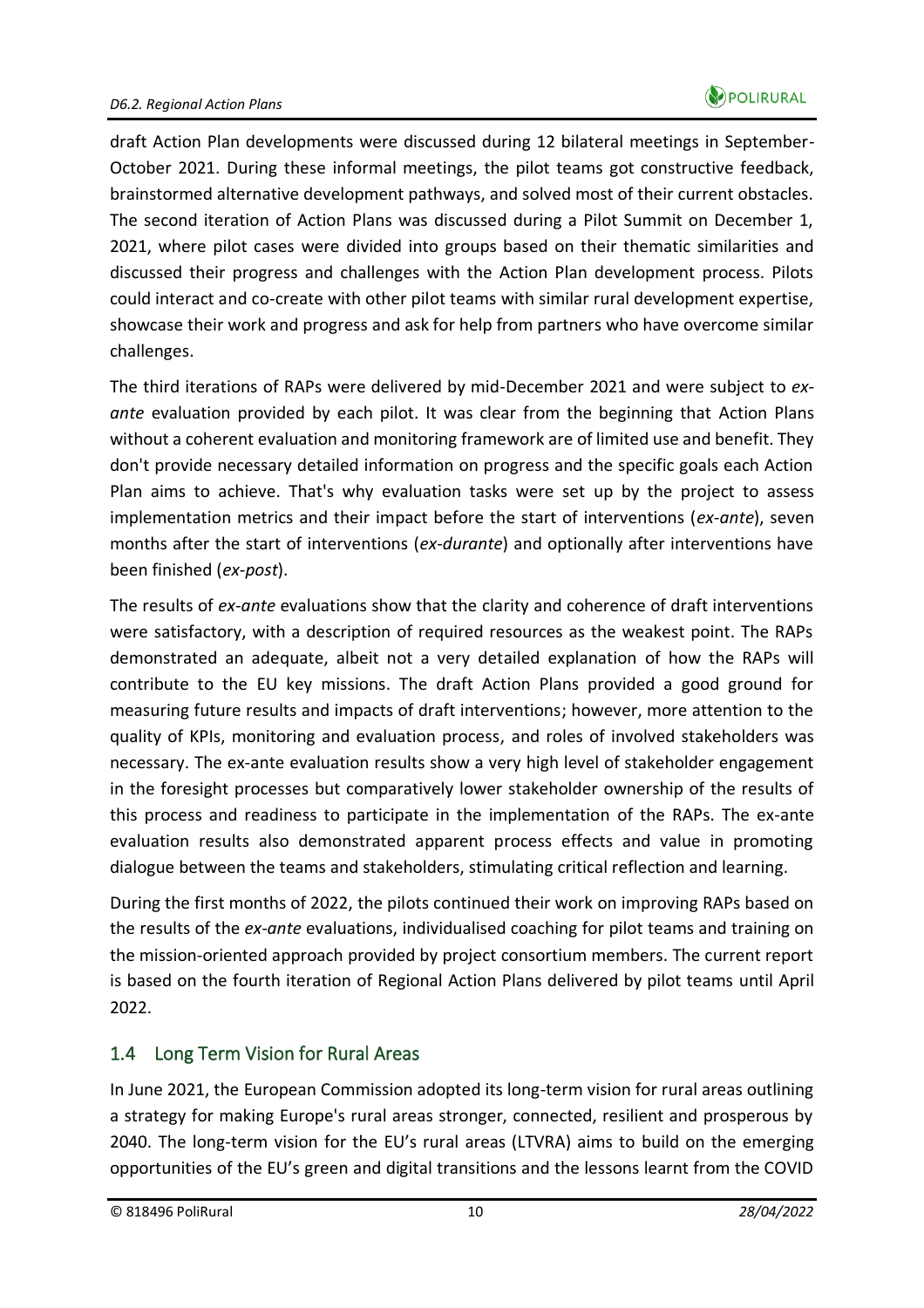

19 pandemic, and by identifying means to improve rural quality of life, achieve balanced territorial development and stimulate economic growth in rural areas<sup>4</sup>.

The long-term vision for the EU's rural areas was shaped by gathering the views of rural communities and businesses via public consultations and stakeholder-led events. In addition, a dedicated foresight exercise conducted to identify key underlying factors of change (drivers) and develop scenarios illustrating the possible future of rural areas in 2040.

The long-term vision for the EU's rural areas is structured around the four complementary areas of action aiming for stronger, connected, resilient and prosperous rural areas by 2040.



<span id="page-10-2"></span>*Figure 1. Main drivers shaping the future of rural areas for 2040 and the four complementary areas for action*

In the current report, the four areas of action and their sub-themes are used to structure the policy challenges and measures selected by the PoliRural project pilot teams.

# <span id="page-10-0"></span>2 Context and needs

#### <span id="page-10-1"></span>2.1 **Purpose and process of regional foresight**

Each partner team was asked to provide a short statement of purpose to give the reader of each Action Plan a better understanding of WHY this document was developed. In broader

<sup>&</sup>lt;sup>4</sup> COM 2021, A long-term Vision for the EU's Rural Areas - Towards stronger, connected, resilient and prosperous rural areas by 2040, Brussels, 30.6.2021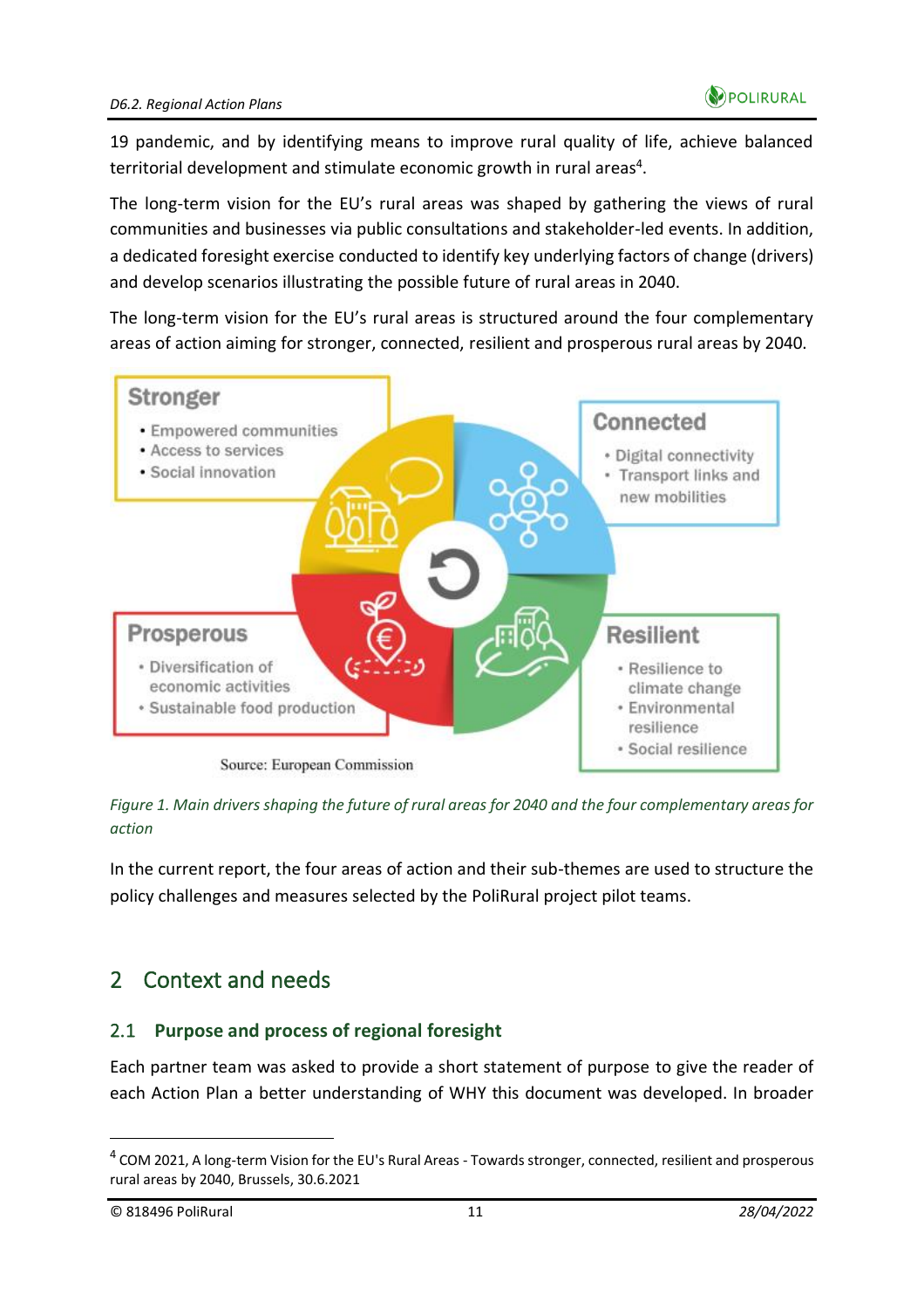terms this could be expanded to the whole Foresight "package" consisting of the regional Visions, Action Plans and Roadmaps.

In this chapter, there was no specific structure for the authors of the RAP to follow, which is why the partners' responses varied in the depth and thematic aspects they tried to include in their explanations.

Three main types of "Statement of purpose" emerged after reviewing the latest RAPs versions. First, the current situation/ issue description. Some partners described current challenges their region faces: low population density, unemployment, limited ICT (Information and communications technology) enterprises, lack of digital skills, insufficient exploitation of modern technologies, the low influx of newcomers, and underdeveloped specific sectors. Given no additional explanation, the reader is expected to connect these issues with RAP development. In other words – RAP is to be perceived as a solution to challenges described by partners.

Second, process and task-oriented descriptions. The majority of partners fell into this category. In their statements of purpose, they describe RAP as part of some more elaborate process, something that has been already started before the PoliRural project. For example, extension services in agriculture or initiated by it, for instance, developing a common "Vision" to unite stakeholders to find solutions to the current problems in partners region. In some cases, as a ground for action are some tasks, such as research and analysis of existing policy instruments, prestudy before some significant long-term investments in ICT infrastructure, and the development of umbrella planning document. In these cases, readers can better understand the sequence of operations (RAP being part of them) and be assured that the RAP is not disconnected from other processes and tasks undertaken by partners.

Third and final, vision-based statements of purpose. This group is interconnected with the first one as it gives the reader a future vision of a specific region where all or some of the challenges are resolved. An example of such visions - sustainable regional development, improved rural attractiveness. Once again, the reader is expected to connect this vision and its achievement with development of RAP. This approach also duplicates a separate section of RAP titled Visions.

All three approaches are valid in their own right, and there isn't one correct way to present a statement of purpose. Still, in the circumstances of the PoliRural project, the second option would be more beneficial to a broader audience by providing a better understanding of where exactly these RAP fit in the overall picture of Rural development.

Overall, current statements of purpose provide a sense of motivation and reason behind such rigorous undertaking as RAP development. In all cases, the purpose is in one way, or another connected to the aim of improving some aspects of rural attractiveness, be it through social, economic, or environmental aspects or a combination of them. If Action Plan guidelines are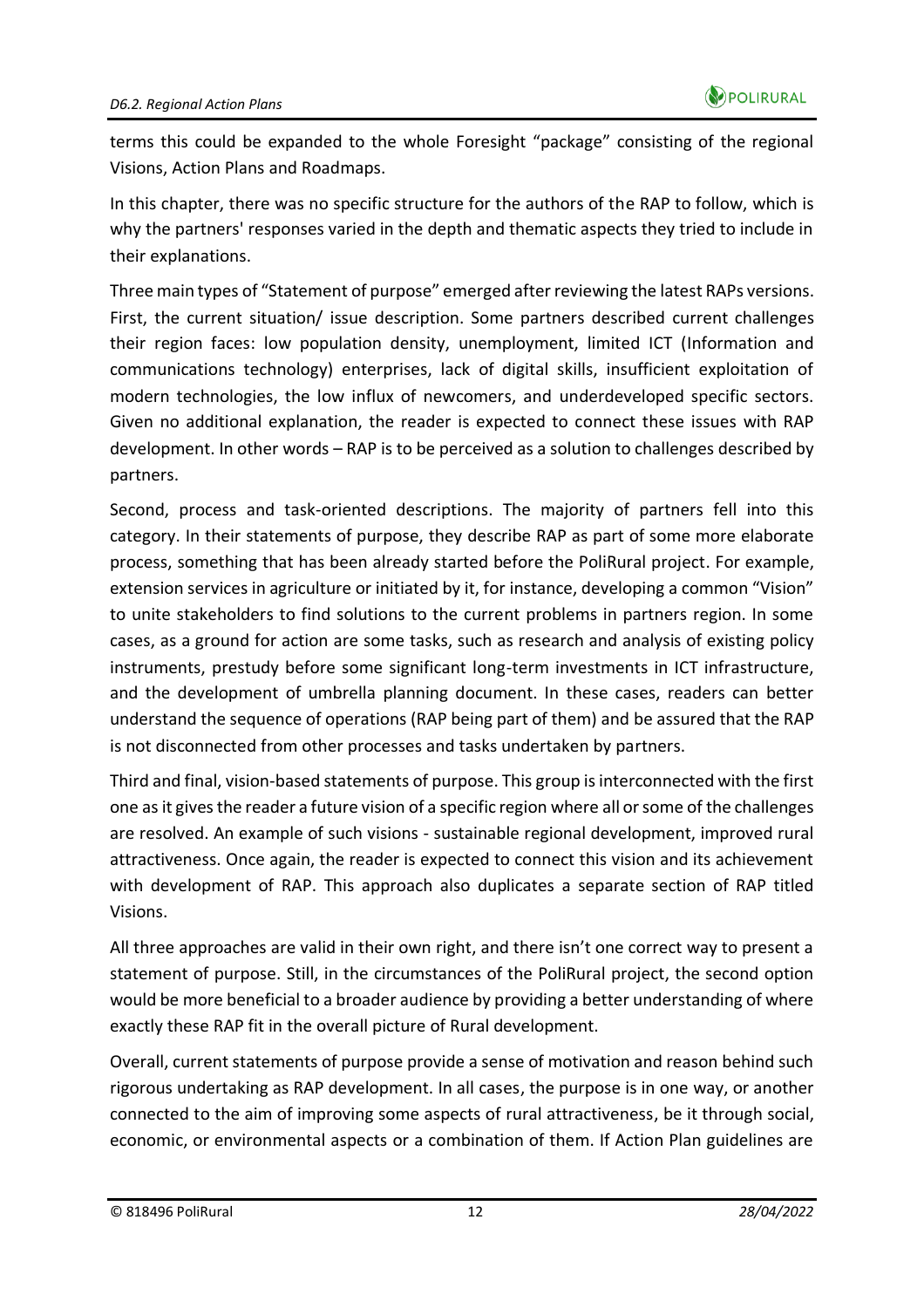to be updated, it would be worth considering adding more specific descriptions and guidelines for what information partners need to provide in this section.

#### <span id="page-12-0"></span>2.2 **Regional visions**

Out of the three elements making up the foresight package, Vision is the one which has been updated and improved the most. The current Vision section represents at least the fourth edition of the vision initially outlined in the PoliRural project.

According to D1.11 Regional Action Plan guidelines, a Vision is a time-bound statement that shows the desired state of a selected region some years or even decades down the line. In the PoliRural project objectives, the time horizon stretches to 2040. Partners, however, are free to select time milestones leading up to the year 2040 (2030 and 2035 would serve well for this purpose).

Input for the first outline of the Vision came from research each partner carried out with stakeholders organised as part of foresight activities such as deep dives.

While in the PoliRural project four thematic areas have been prioritised for more in-depth exploration: CAP reform, biodiversity, Green Deal and COVID-19; pilots were free to investigate other topics of interest, e.g., digitisation and trade. To make each Vision consistent with PoliRural's conceptual framework and account for things that make each region truly unique, partners were asked to pay special attention to aspects of rural attractiveness and attraction of newcomers to rural areas.

**Time frame.** Only 8 out of 12 partners included a specific time frame in their Vision statement. Of them, two chose the year 2027, 3 chose the year 2030, and 3 chose the year 2040 as the desired year when improvements, specified in RAP, should be achieved. Action Plans up to 2027 and 2030 can be classified as medium-term, while those up to 2040 can be classified as long-term plans. Usually, such differentiation in time frame indicates a distinction in scale of planned activities as there is limited time for significant investments and comprehensive interventions if comparing middle term and long-term Action Plans.

**Thematic scope.** Areas of improvement and indicators to be achieved that are outlined in Visions when divided by themes, align perfectly with groups of policy challenges described in Section 3 of this document as they should be. Visions are dominated by "Governance, collaboration, and society" and "Economy development and transition" theme, followed by "Agriculture and climate adaptation", "Depopulation & young people", and "Digitalisation infrastructure" in descending order by a number of mentions in the RAP Visions

**Rural attractiveness.** This aspect is hard to evaluate due to its multi-faceted nature. This term can mean a very different things for different people in different regions with diverse backgrounds. There is also an aspect of rural attractiveness in thematic subdivisions; for example, rural attractiveness from a business perspective may be quite different from attractiveness from potential newcomers' perspective. In the PoliRural project, it was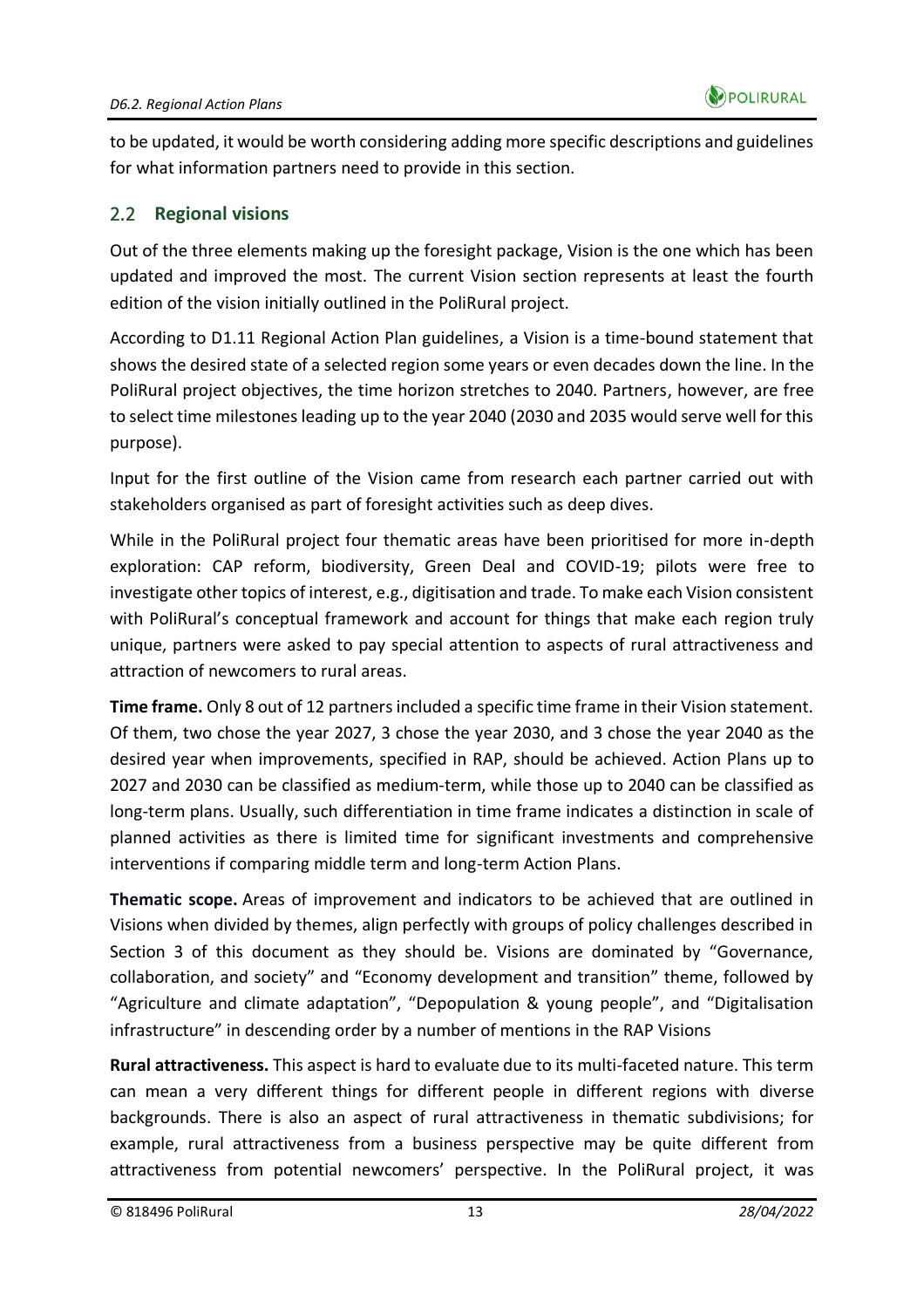understood early on, and an intentional move away from a universal concept of "attractiveness" was made. It was more natural and valuable to encourage each team to develop its own regionally adapted concept of attractiveness that would help drive the change agenda implicit in and necessary to achieve the vision. The current collection of Visions demonstrates how the same concept has been interpreted differently and what specific ingredients each partner team have included in their version of Rural attractiveness.

**The attraction of newcomers.** Five out of twelve pilots have specifically mentioned newcomers (using this or other similar terms, for example, new entrants) in their Visions. While this does not mean that the other seven have no ambition to improve the region towards being more attractive for newcomers. It is essential to note that few have gone the extra step and, together with stakeholders, decided that it is a something that must be declared in Vision as one of the key aspects.

**Summary.** On a side note – the authors of this report understand that English is not the mother tongue of the RAP authors in most cases, which may theoretically affect the freedom and clarity of expression compared to equivalent documents produced in their mother tongue. Overall, Visions give a clear view of the impact partners aim to achieve up to their selected deadlines. However, it would be preferable if a time frame would be added to all Vision statements to give a clear understanding of either urgency or scale of initiatives. Thematic scope of Visions seems to be well balanced and in line with specific issues partners are facing and their ambitions to solve them. As the attraction of newcomers is a strong theme throughout the PoliRural project, more emphasis should concentrate on support for new entrants and them as part of the future Vision. In addition, length, and extent of Visions could be improved. A shorter, more concise Vision of the future (a few sentences with well-chosen words; not as short as a slogan) is more precise and more memorable for the reader. It is also of more significant benefit when used for communication and calls for action activities with the public or other stakeholders.

# <span id="page-13-0"></span>3 Challenges, measures and KPIs

#### <span id="page-13-1"></span>3.1 Identified policy challenges

During the two-year-long foresight process in the 12 pilot regions, the pilot teams and various stakeholders have systematically examined multiple factors and drivers of change, undergone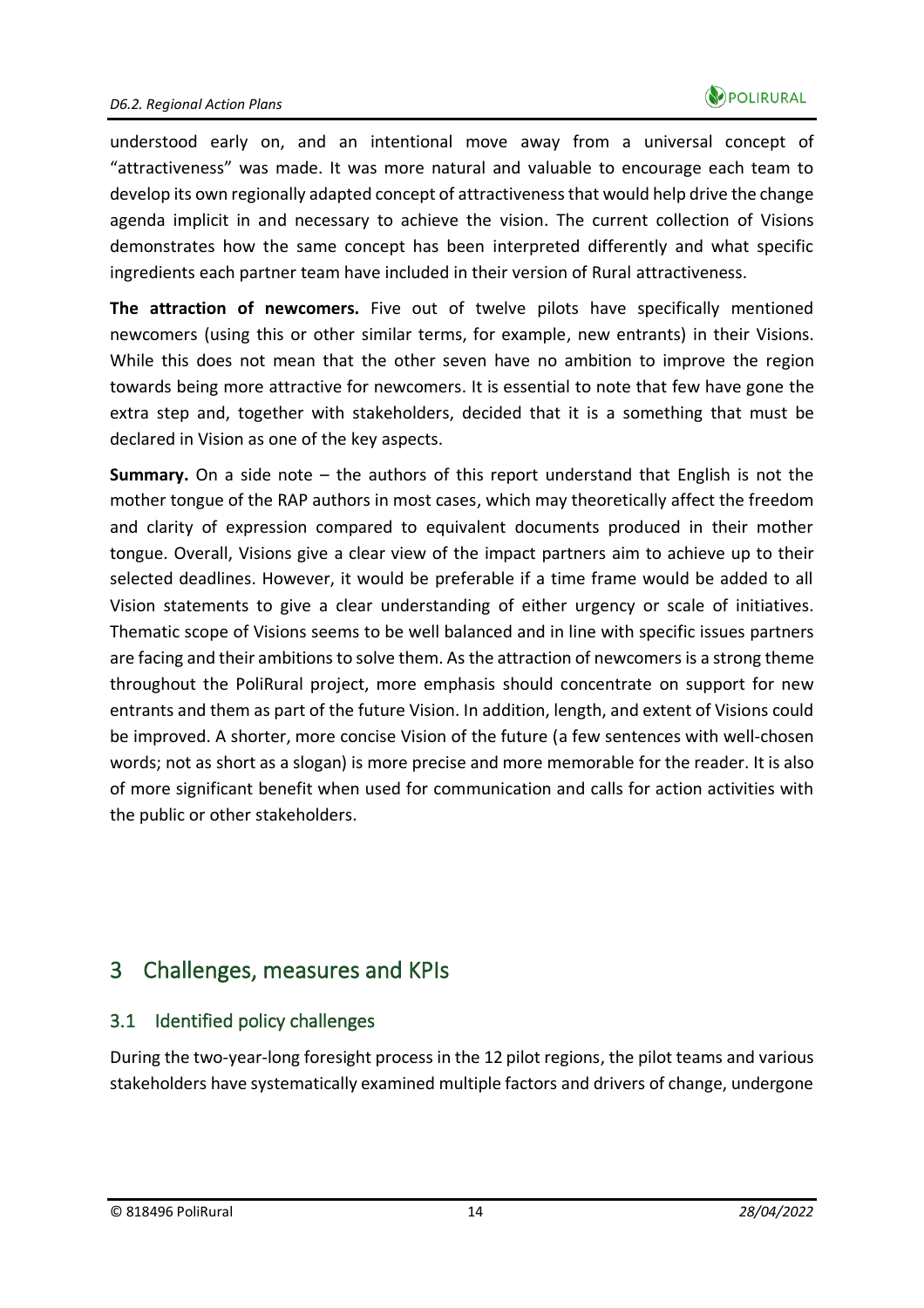several iterations, and identified policy challenges that are focal for developing their regions<sup>5</sup>. These challenges and corresponding measures form the core of the Regional Action Plans.

The following table provides a quick summary of the policy challenges identified by each of the 12 regional Foresight initiatives of the PoliRural project.

#### <span id="page-14-0"></span>*Table 1. Policy challenges selected by 12 pilots*

| <b>Pilot region</b>                                                                                   | <b>Identified policy challenges</b>                                                                                                                                                                                                                                                                                                                                                                                                                                                                                                                                                                                                                                                                                                                                                                                      |
|-------------------------------------------------------------------------------------------------------|--------------------------------------------------------------------------------------------------------------------------------------------------------------------------------------------------------------------------------------------------------------------------------------------------------------------------------------------------------------------------------------------------------------------------------------------------------------------------------------------------------------------------------------------------------------------------------------------------------------------------------------------------------------------------------------------------------------------------------------------------------------------------------------------------------------------------|
| Apulia, Italy                                                                                         | 1. To promote the digitisation of the agricultural sector in the rural areas of<br>Apulia by reinforcing the links with research and innovation and encouraging<br>learning and professional training of existing and new farmers.<br>2. To assist the regional and local policymakers in defining appropriate lines<br>operating more performing to implement EU and national strategic planning in<br>Apulia through proactive advice and technical assistance, stimulating<br>participatory decision-making processes.                                                                                                                                                                                                                                                                                                |
| Central Bohemia,<br><b>Czech Republic</b>                                                             | 1. Implementation of the SMART Concept as a key policy/tool of sustainable<br>regional development, which helps to boost resilience, minimise intra-regional<br>disparities, and support wellbeing.<br>2. Support using new technologies and innovative approaches (SMART<br>Solutions), mainly through digitisation, concerning to the specific settlement<br>structure of the Central Bohemian Region and the different needs of<br>inhabitants in rural or metropolitan parts of the region, including boosting the<br>attractiveness of the region for both current population and new entrants.<br>3. Support using innovative approaches based on collaboration according to the<br>Quadruple Helix Model, with possible transition to Quintuple Helix Model, in<br>the field of sustainable regional development. |
| <b>Central Greece</b>                                                                                 | 1. Low added value generated by the tourism sector in the region.<br>2. Poorly digitalised agriculture.                                                                                                                                                                                                                                                                                                                                                                                                                                                                                                                                                                                                                                                                                                                  |
| Flanders,<br><b>Belgium</b>                                                                           | 1. Transition to more climate-resilient productive, and multi-functional rural<br>landscapes in Flanders.<br>2. Enhance the usage of inclusive regulatory tools for land and water<br>management in agriculture in Flanders by encouraging the implementation of<br>new and existing land and water management tools for the agriculture sector.                                                                                                                                                                                                                                                                                                                                                                                                                                                                         |
| Galilee, Israel                                                                                       | 1. Huge gaps regarding the deployment of communications infrastructure<br>between the Galilee and other areas in Israel.                                                                                                                                                                                                                                                                                                                                                                                                                                                                                                                                                                                                                                                                                                 |
| Gevgelija-<br>Strumica,<br><b>Republic of</b><br><b>Northern</b><br><b>Macedonia</b><br>Häme, Finland | 1. Supporting policies for the key stakeholder with a mediating role (rural<br>extension) in the process of policy creation and execution.<br>2. Supporting policy for attracting the young population to return to rural areas.<br>1. To support the establishment of new sustainable rural businesses and bolster                                                                                                                                                                                                                                                                                                                                                                                                                                                                                                      |

<sup>&</sup>lt;sup>5</sup> See PoliRural deliverables D4.2 Grassroot Needs & Factors of Rural Attractiveness; D4.5 Perceived Effectiveness of Rural Interventions, 12 Regions; D6.1 Ex-ante Intervention Case Study.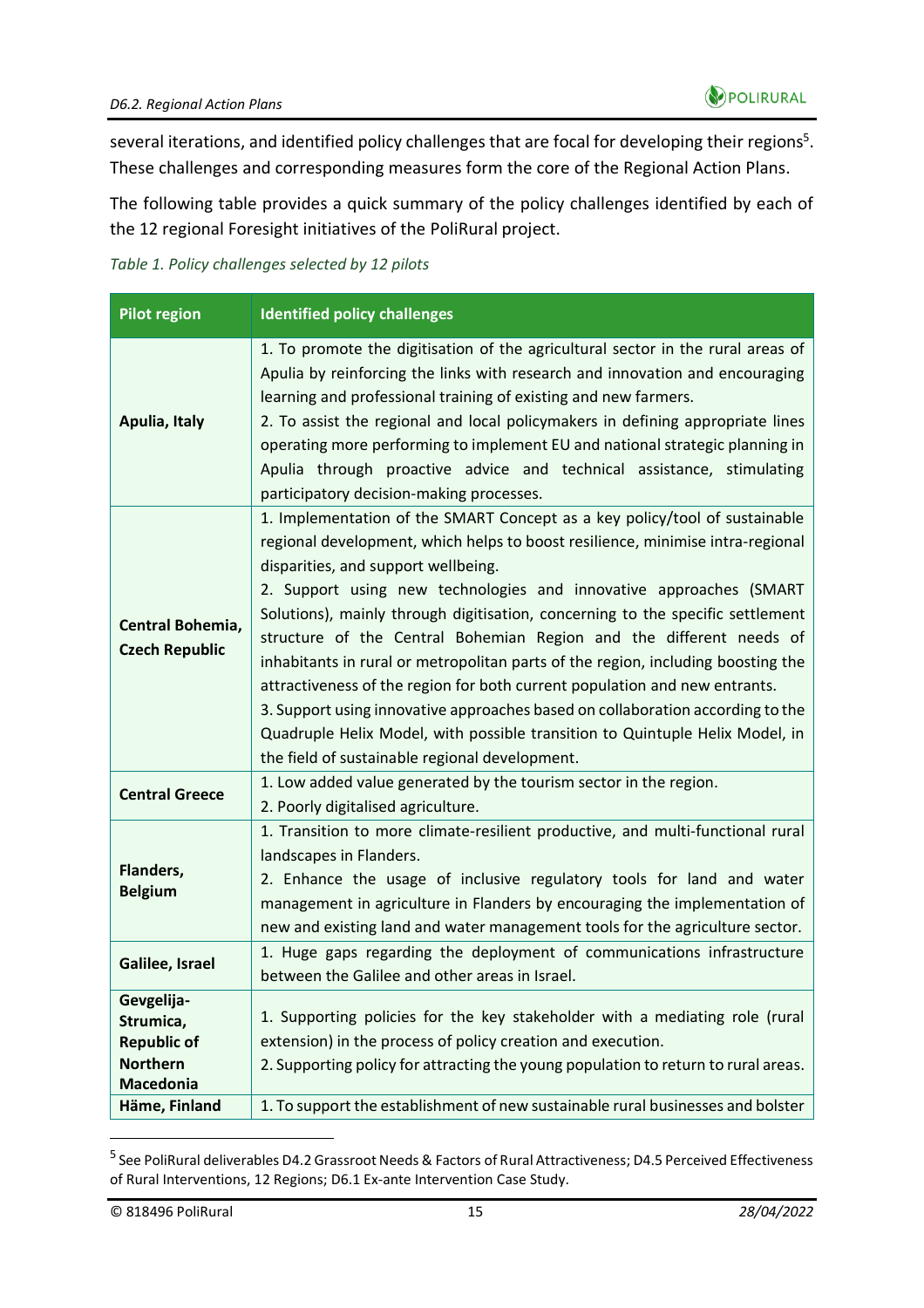

|                        | the growth and sustainable development of the existing ones.                        |
|------------------------|-------------------------------------------------------------------------------------|
|                        | 2. To deploy continuous and transparent monitoring (collect data, analyse data,     |
|                        | improve, learn) and predictive (scenarios, simulation, optimisation, foresight)     |
|                        | system for rural development ecosystem actors.                                      |
|                        | 1. Development of entrepreneurship and new business models that respond to          |
|                        | new challenges and influence the quality of life by addressing the key issues in    |
| Mazowieckie,           | the region, e.g., demand and need for public/health services (effect of ageing,     |
| <b>Poland</b>          | demography structure) and responding to the COVID-19 effects in rural areas         |
|                        | and small towns (by promoting the remote work, services).                           |
|                        | 1. Limited access to adequately paid job opportunities for people living in rural   |
|                        | Monaghan.                                                                           |
|                        | 2. Lack of viable opportunities to repurpose land or farm assets and change         |
|                        | farming methods viably to meet the new model of EU agriculture.                     |
| Monaghan,              | 3. Inability to fully exploit the untapped potential of the rollout of broadband    |
| <b>Ireland</b>         | across rural County Monaghan for provision of services and employment.              |
|                        | 4. Low numbers of businesses realising the potential for business expansion and     |
|                        | job creation in the rapidly expanding environmental products and services           |
|                        |                                                                                     |
|                        | sector across Europe.                                                               |
|                        | 1. Economic diversification through sustainable Tourism.                            |
| Ségobriga, Spain       | 2. Improve Vocational Training and Entrepreneurship Capacity.                       |
|                        | 3. Business Development.                                                            |
|                        | 1. Paradigm shift to the sustainable and resilient food system.                     |
| <b>Slovakia Region</b> | 2. Diversification of the rural economy.                                            |
|                        | 3. Civic engagement.                                                                |
|                        | 1. Insufficient preconditions for rural SMEs to produce high-added-value            |
|                        | products and services within the smart specialisation areas of the Vidzeme          |
| Vidzeme, Latvia        | region.                                                                             |
|                        | 2. Insufficient civic participation and public involvement in promoting territorial |
|                        | development and implementation of local initiatives.                                |
|                        |                                                                                     |

The long-term vision for the EU's rural areas outlines four complementary areas of action and several sub-actions<sup>6</sup>. The following table provides an overview of them.

<span id="page-15-0"></span>*Table 2. LTVRA areas of action and sub-actions*

| 1. Stronger rural areas            | 3. Resilient rural areas that foster well-being |
|------------------------------------|-------------------------------------------------|
| <b>Empowered local communities</b> | Resilience to climate change                    |
| Access to services                 | Environmental resilience                        |

<sup>&</sup>lt;sup>6</sup> COM 2021, A long-term Vision for the EU's Rural Areas - Towards stronger, connected, resilient and prosperous rural areas by 2040, Brussels, 30.6.2021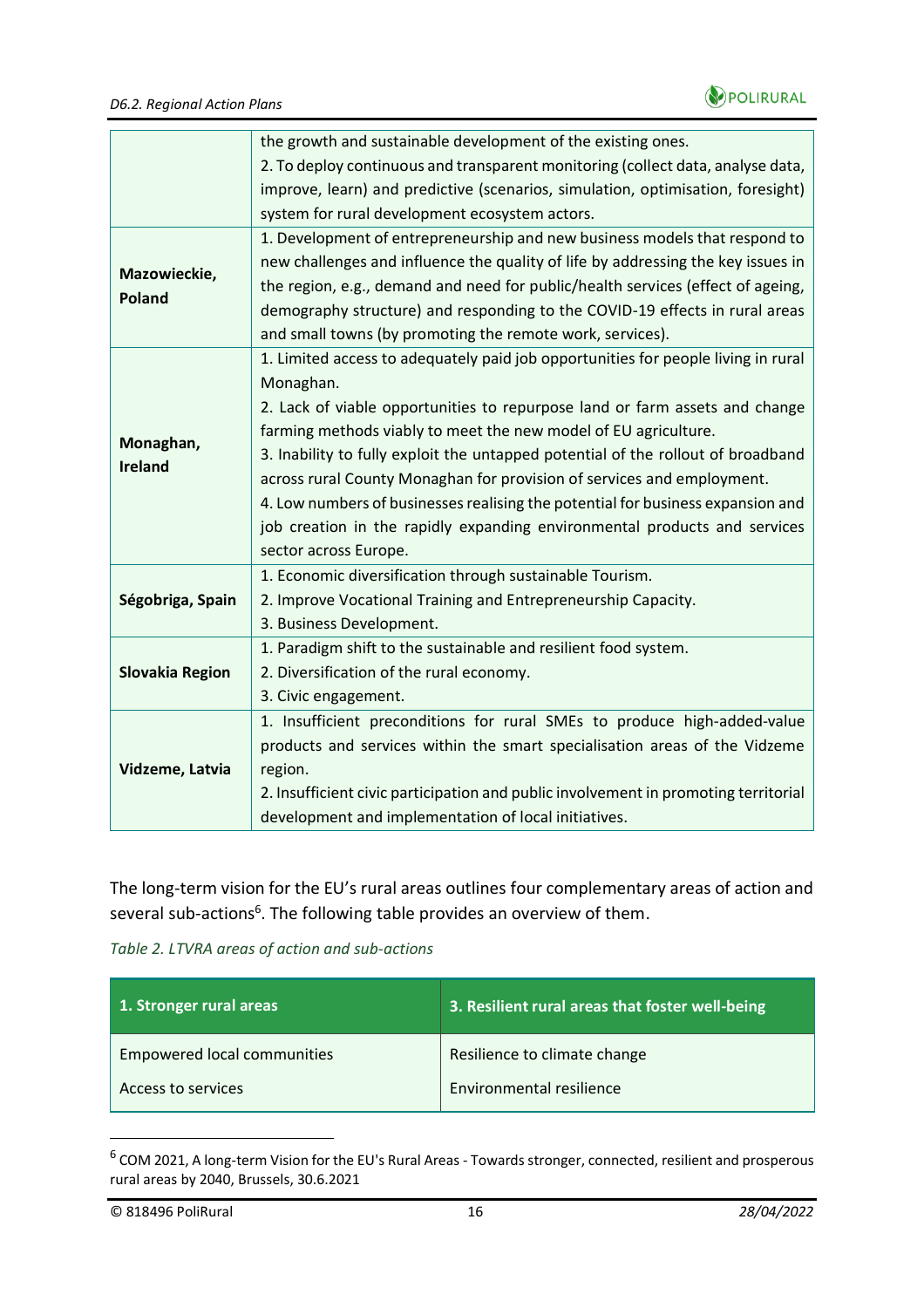

#### *D6.2. Regional Action Plans*

| Social innovation                                                         | Social resilience                                                     |
|---------------------------------------------------------------------------|-----------------------------------------------------------------------|
| 2. Connected rural areas                                                  | 4. Prosperous rural areas                                             |
| Digital connectivity and transition<br>Transport links and new mobilities | Diversification of economic activities<br>Sustainable food production |

A review of 25 policy challenges identified by pilot regions demonstrates that almost half of the challenges (11) are attributable to a single strand of LTVRA areas of action. Fourteen challenges are related to more than one area of actions/sub-actions with one dominating (primary focus)<sup>7</sup>. The majority of challenges (11) are primarily associated with the  $4<sup>th</sup>$  strand of LTVRA – "Prosperous rural areas" and specifically with the sub-action "Diversification of economic activities". Twice fewer challenges are primarily related to the 1<sup>st</sup> strand 'Stronger rural areas' (7 challenges) and the 2<sup>nd</sup> strand "Connected rural areas" (4 challenges). The least number of challenges are related to the 3<sup>rd</sup> strand "Resilient rural areas that foster wellbeing".

#### **Strand 1 "Strong rural areas"**

The pilot regions see **improved governance** of their regions as one of the most important results of the foresight process. In this regard, pilots consider the development of their Regional Action Plan as an instrument that helps strengthen relations among various agents, generate trust and stimulate joint working dynamics for dealing with the challenges of their regions, thus contributing to the strength of the rural area. Among identified governance and collaboration challenges are facilitation and implementation of innovative collaboration approaches in regional governance processes based on the SMART City Concept<sup>8</sup> (Central Bohemia); deployment of a continuous and transparent monitoring (collect data, analyse data, improve, learn) and predictive (scenarios, simulation, optimization, foresight) system for rural development ecosystem actors (Häme); assistance to the regional and local policymakers through proactive advice and stimulating participatory decision-making processes (Apulia), supporting policies for the key stakeholder with a mediating role (rural extension) in the process of policy creation and execution (Gevgelija-Strumica); efforts in introducing a nationwide civic engagement mechanism embedded in the constitutional law as precondition for

 $<sup>7</sup>$  When analysing contribution of challenges to the LTVRA areas of actions, the authors of the report</sup> distinguished between two categories: i) challenges that are fully concentrating on the LTVRA area of action (primary focus), and ii) challenges that have several complementary directions addressing certain elements of more than one LTVRA area of action and contribution to particular area is not focal (secondary focus)..

<sup>8</sup> Maryška M., Doucek P., Nedomová L. Smart City Concept - Czech Republic Case. (2017) International Conference on Management and Industrial Engineering; Bucharest, Iss. 8.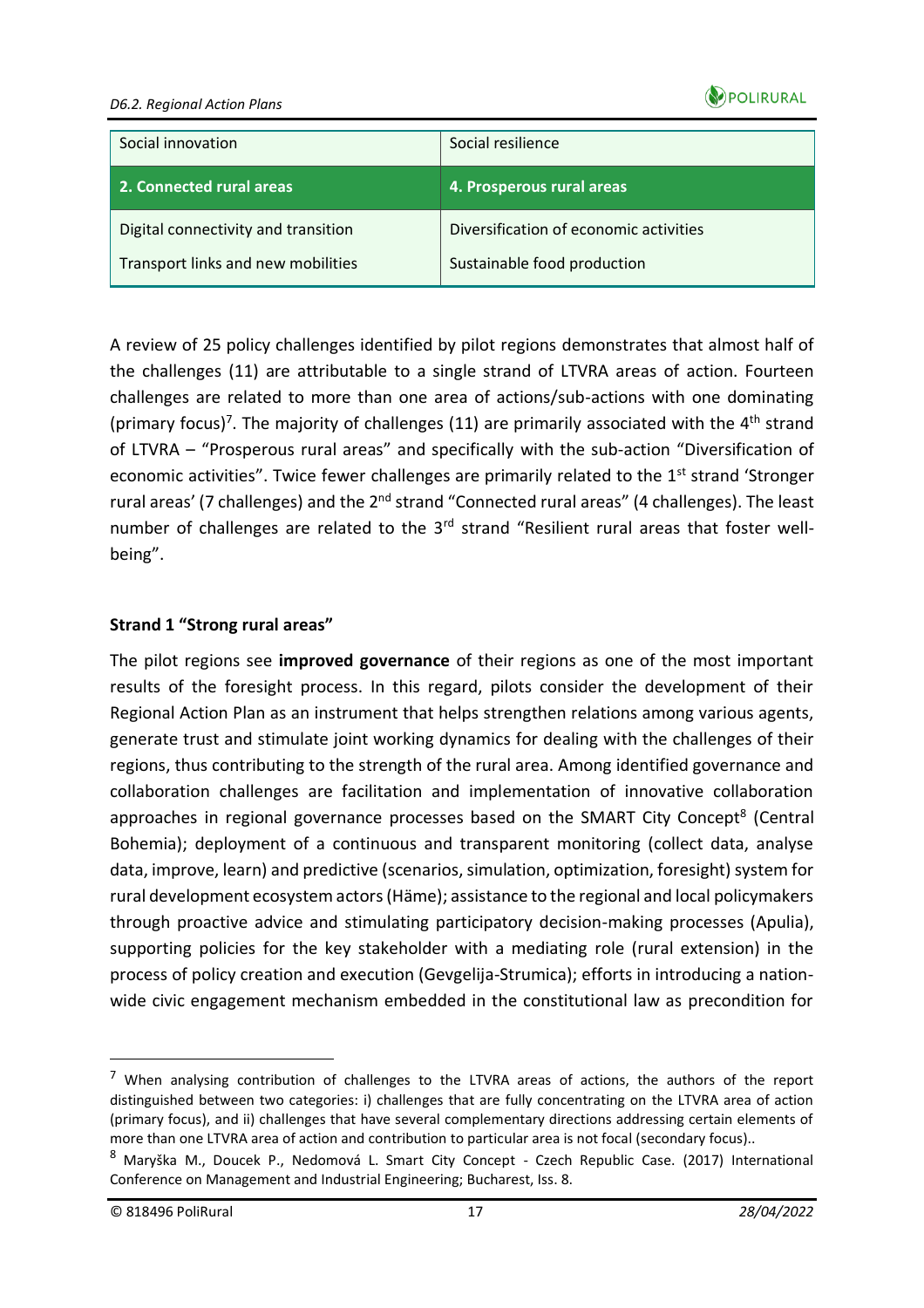further paradigm shift in rural development (Slovakia); facilitation of civic participation and public involvement in the territorial development planning and implementation (Vidzeme).

Several regions have recognised the importance and role of **governance** in the diversification of the regional economy by identifying challenges that simultaneously aim to bring prosperous (strand 4) and strong rural areas (strand 1). Here the central focus is on the currently low awareness among policymakers on the potential role and gains from the involvement of rural stakeholders. The capacity challenges they are now facing, resulting in insufficiently represented and poorly diversified policy for attracting the young population to rural areas (Gevgelija-Strumica). On the other hand, efforts in establishing a versatile and growing business ecosystem in combination with innovative monitoring and predictive system for rural development ecosystem actors are vital preconditions for bringing prosperity and wellbeing to the regions (Häme).

#### **Strand 2 "Connected rural areas"**

The main precondition for **digitalisation** and modernisation of agriculture, industry and services is the availability and coverage of high-quality broadband and **digital infrastructure** in rural areas. Two pilot regions (Monaghan, Galilee) have recognised the lack of high-quality broadband coverage and insufficient digital infrastructure as a shortcoming and reason for the inability to fully exploit the untapped potential for the provision of services and employment transformation processes in rural areas. The digital transition of the traditional economy and the use of new technologies and innovative approaches are seen as essential elements that may contribute to the prosperity of the rural areas (Central Greece, Apulia, Segobriga) and improve their governance (Central Bohemia).

The role of **digital connectivity and the transition** of the traditional economy is seen as an essential element that may contribute to the diversification of traditional sectors of the rural economy concerning the digitisation of the agricultural industry and digital capacity building in the rural areas of Puglia and economic diversification of the tourism sector and new business models development in Segobriga. These challenges correspond to both prosperous (strand 4) and connected rural areas (strand 2).

#### **Strand 3 "Resilient rural areas"**

The resilience of rural areas, ability to adapt to climate change, care for carbon footprint, biodiversity and protection of nature is the least represented among the challenges identified by the pilot regions. Two pilot regions (Flanders and Monaghan) have identified **agriculture sector transformations** as crucial for the development of their territory due to the realities of climate change these regions are facing. The necessity to adapt to sustainable and up to date practices to improve productivity, competitiveness and raise incomes, thus contributing to the attractiveness of rural areas. Among identified policy challenges are the transition to more climate-resilient productive, and multi-functional rural landscapes and usage of inclusive regulatory tools for land and water management in agriculture (Flanders), and low numbers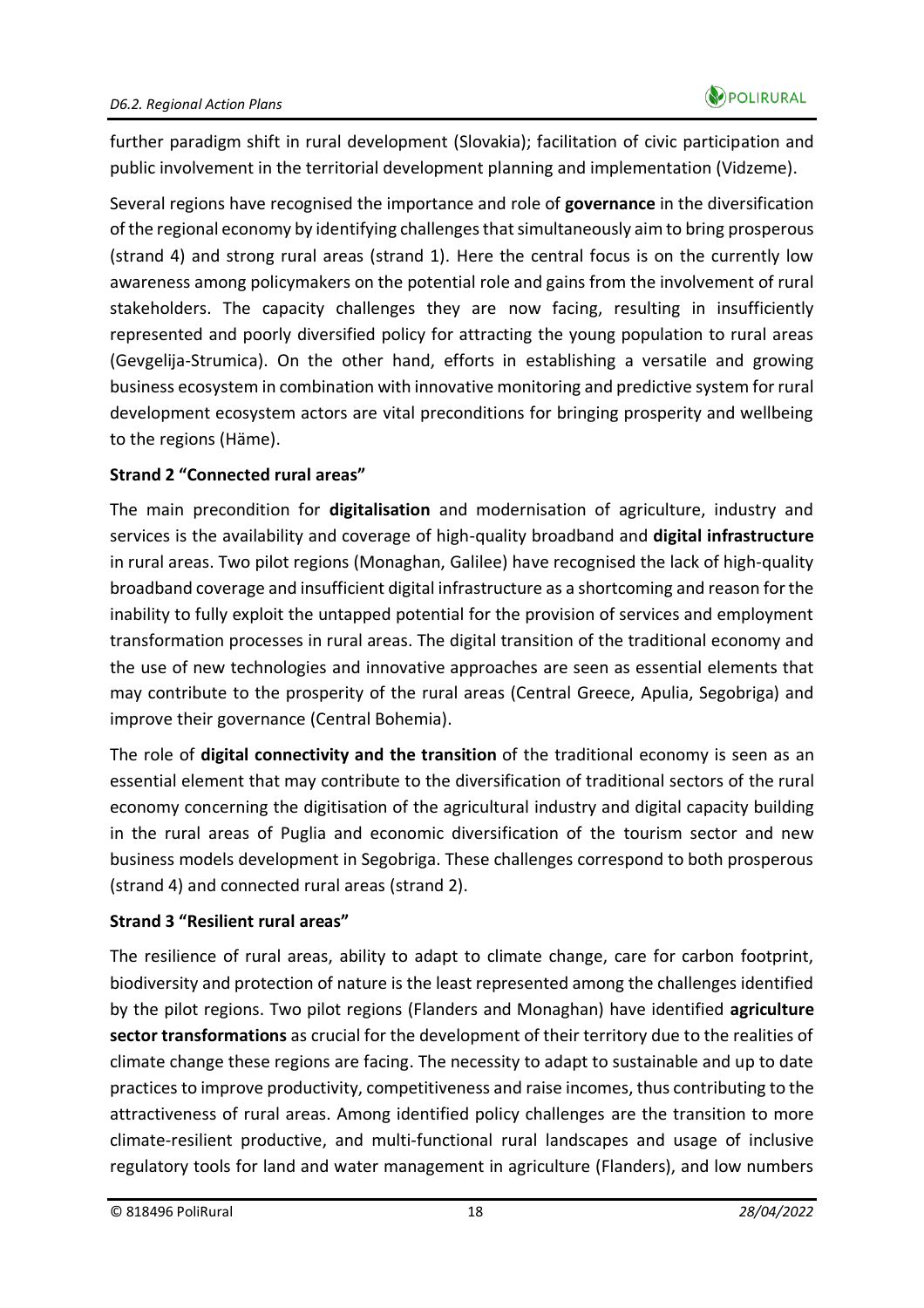of businesses realising the potential for business expansion and job creation in the rapidly expanding environmental products and services sector across Europe (Monaghan).

#### **Strand 4 "Prosperous rural areas"**

The majority of the pilot regions identified challenges primarily targeted at the diversification of economic activities (Apulia, Central Greece, Gevgelija-Strumica, Häme, Mazowieckie, Monaghan Segobriga and Vidzeme) as crucial for the development of their regions. Limited access to adequately paid job opportunities for people living in rural areas and low added value generated by the traditional sectors of the economy (tourism, agriculture) are seen as central challenges in Monaghan and Central Greece. The necessity to diversify the traditional structure of the economy by developing new business models that respond to new challenges, strengthening the ability to monitor the demand for new services and improving vocational training and entrepreneurship capacity are recognised as central for stakeholders in Mazowieckie and Segobriga.

Focus on **sustainable food production** as one of the driving forces for diversification of economic activities is recognised by stakeholders from Monaghan and Vidzeme. Change of farming methods to meet the new model of EU agriculture is currently limited by a lack of opportunities to re-purpose land or farm assets and insufficient abilities for rural SMEs to produce high-added-value products and services.

|                         | <b>Stronger</b>                   |                       |                      | <b>Connected</b>               |                                               |                                    | <b>Resilient</b><br><b>Prosperous</b> |                      |                            |                                   |
|-------------------------|-----------------------------------|-----------------------|----------------------|--------------------------------|-----------------------------------------------|------------------------------------|---------------------------------------|----------------------|----------------------------|-----------------------------------|
|                         | communities<br>Empowered<br>local | Access to<br>services | innovation<br>Social | connectivity<br>and<br>Digital | new<br>Transport<br>links and n<br>mobilities | Resilience to<br>climate<br>change | Environment<br>al resilience          | resilience<br>Social | Diversificatio<br>economic | Sustainable<br>food<br>production |
| <b>Apulia (Italy)</b>   |                                   |                       |                      |                                |                                               |                                    |                                       |                      |                            |                                   |
| Central                 |                                   |                       |                      |                                |                                               |                                    |                                       |                      |                            |                                   |
| <b>Bohemia (Czech</b>   |                                   |                       |                      |                                |                                               |                                    |                                       |                      |                            |                                   |
| <b>Republic)</b>        |                                   |                       |                      |                                |                                               |                                    |                                       |                      |                            |                                   |
| <b>Central Greece</b>   |                                   |                       |                      |                                |                                               |                                    |                                       |                      |                            |                                   |
| (Greece)                |                                   |                       |                      |                                |                                               |                                    |                                       |                      |                            |                                   |
| <b>Flanders</b>         |                                   |                       |                      |                                |                                               |                                    |                                       |                      |                            |                                   |
| (Belgium)               |                                   |                       |                      |                                |                                               |                                    |                                       |                      |                            |                                   |
| <b>Galilee (Israel)</b> |                                   |                       |                      |                                |                                               |                                    |                                       |                      |                            |                                   |

<span id="page-18-0"></span>*Table 3. Division of policy challenges by 12 pilots in relation to LTVRA strands*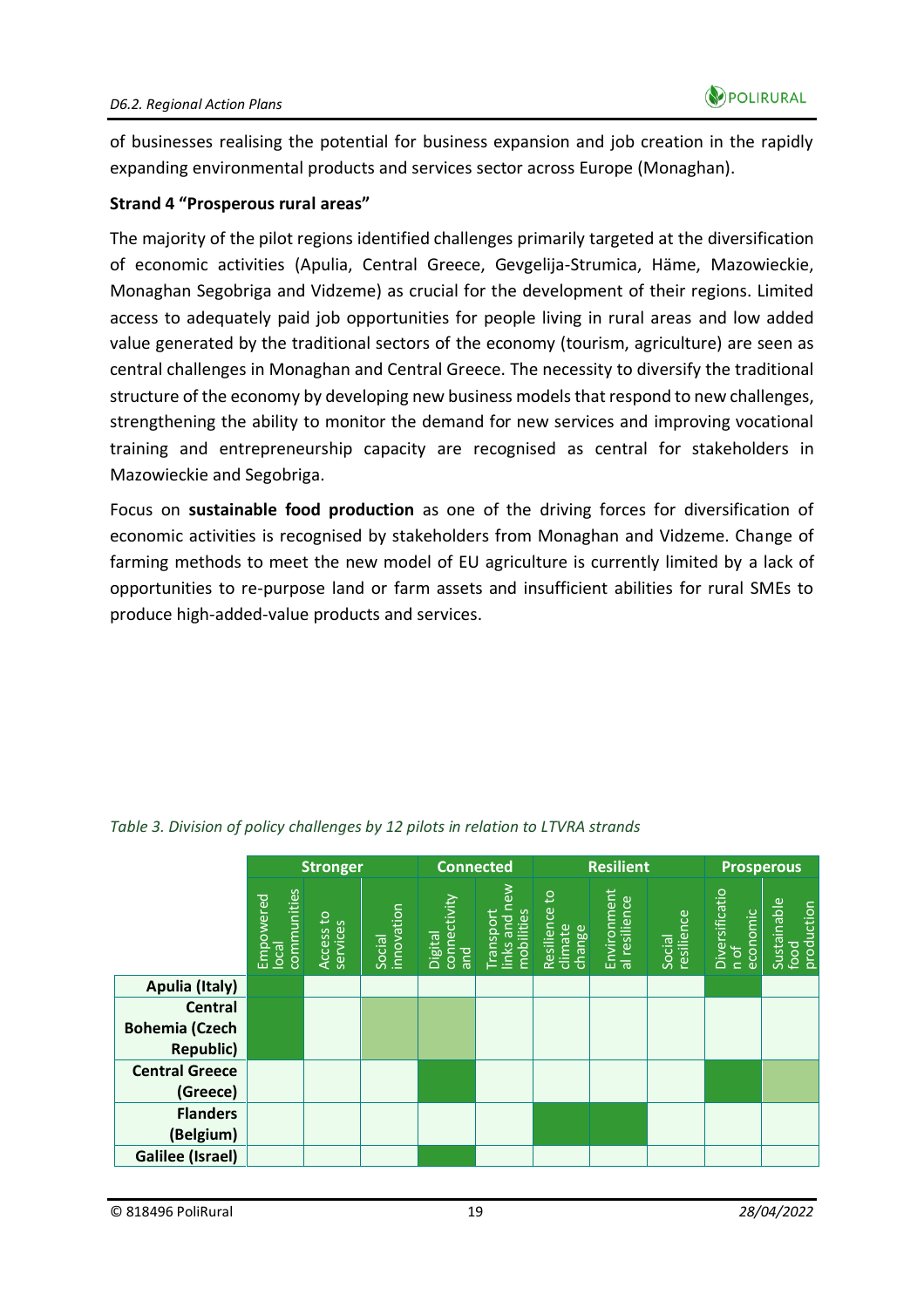

#### *D6.2. Regional Action Plans*

| Gevgelija-             |  |                 |  |  |  |  |
|------------------------|--|-----------------|--|--|--|--|
| <b>Strumica (North</b> |  |                 |  |  |  |  |
| Macedonia)             |  |                 |  |  |  |  |
| Häme (Finland)         |  |                 |  |  |  |  |
| <b>Mazowieckie</b>     |  |                 |  |  |  |  |
| (Poland)               |  |                 |  |  |  |  |
| Monaghan               |  |                 |  |  |  |  |
| (Ireland)              |  |                 |  |  |  |  |
| Segóbriga              |  |                 |  |  |  |  |
| (Spain)                |  |                 |  |  |  |  |
| Slovakia               |  |                 |  |  |  |  |
| <b>Vidzeme</b>         |  |                 |  |  |  |  |
| (Latvia)               |  |                 |  |  |  |  |
|                        |  |                 |  |  |  |  |
| primary focus          |  | secondary focus |  |  |  |  |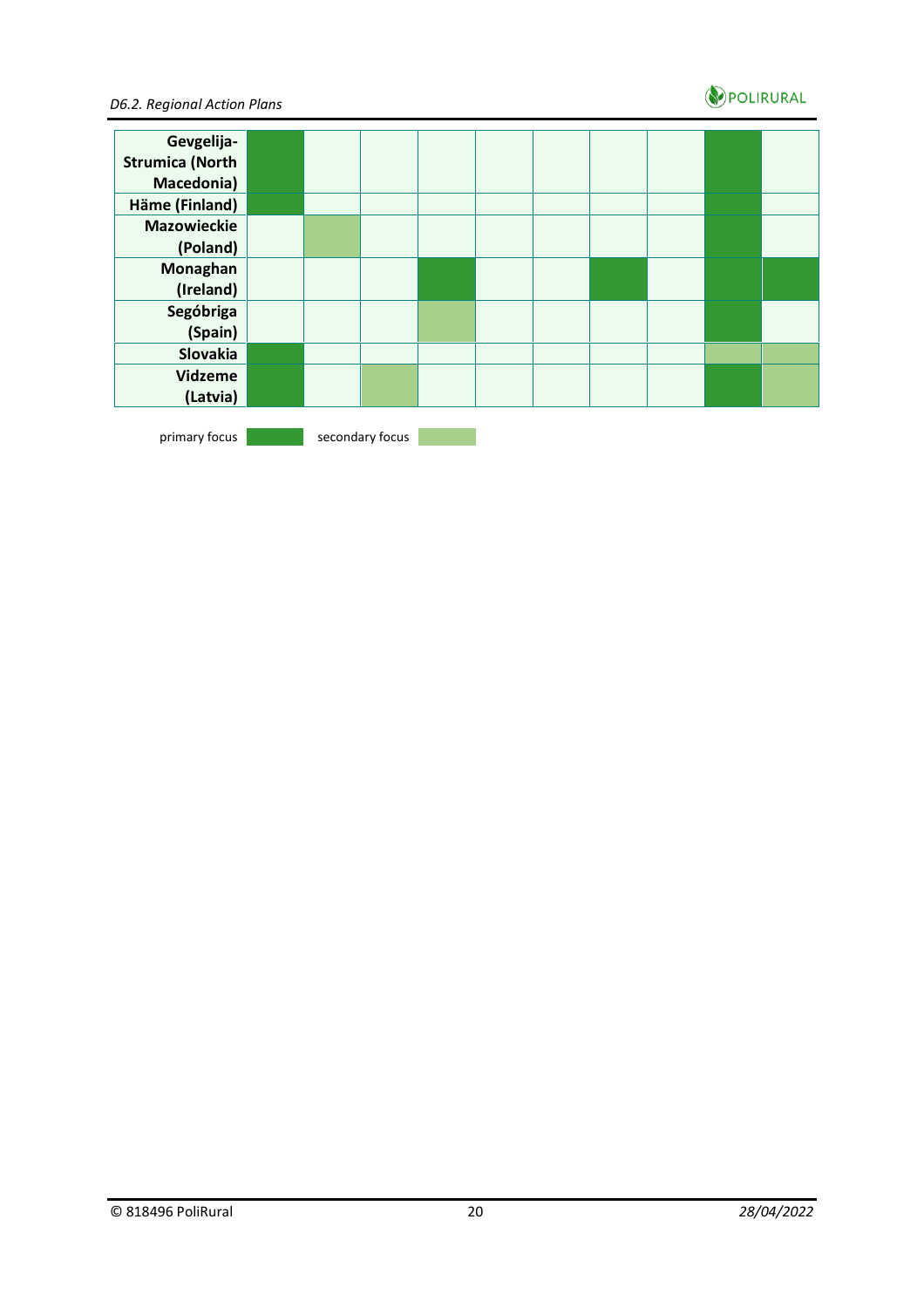

#### <span id="page-20-0"></span>3.2 Selected measures

The following table provides a quick summary of the transformative measures identified by each of the 12 regional Foresight initiatives of the PoliRural project.

<span id="page-20-1"></span>*Table 4. Transformative measures selected by 12 pilots*

| <b>Pilot region</b>                       | <b>Selected transformative measures</b>                                                                                                                                                                                                                                                                                                                                                                                                                                                                                                                                                                                                                                                                                                                                                                                                                                                                                                                                                                                                                                                                                                                                                                                                                                                   |
|-------------------------------------------|-------------------------------------------------------------------------------------------------------------------------------------------------------------------------------------------------------------------------------------------------------------------------------------------------------------------------------------------------------------------------------------------------------------------------------------------------------------------------------------------------------------------------------------------------------------------------------------------------------------------------------------------------------------------------------------------------------------------------------------------------------------------------------------------------------------------------------------------------------------------------------------------------------------------------------------------------------------------------------------------------------------------------------------------------------------------------------------------------------------------------------------------------------------------------------------------------------------------------------------------------------------------------------------------|
| Apulia, Italy                             | 1. The digitalisation of the agricultural sector incl. development of a network with HE<br>organisations and companies for technological knowledge transfer; build up critical<br>skills, entrepreneurial support and business models, training; refining ICT<br>infrastructures; improve skills and instruments in favour of farms in rural areas; helping<br>the policymakers to find EU and national funds.<br>2. Assistance to policymakers incl. creating a Strategic Plan up to 2030, involving<br>stakeholders at the local and regional level, approving the Strategic Plan with the<br>Apulia policymakers and local municipalities.                                                                                                                                                                                                                                                                                                                                                                                                                                                                                                                                                                                                                                             |
| Central Bohemia,<br><b>Czech Republic</b> | 1. Strategic planning incl. preparation and approval of the Action Plan of the<br>Development Strategy of the Central Bohemian Region for 2019 - 2024, up to 2030,<br>with the incorporation of SMART Concept principles and principles and a list of<br>preferred SMART Solutions to ensure sustainable development of the region;<br>preparation and approval of the SMART Strategy on the level of the Central Bohemian<br>Region as the updating/instead of the Development Strategy of the Central Bohemian<br>Region for 2019 - 2024, up to 2030.<br>2. Supporting municipalities and microregions in the preparation of SMART Strategies<br>or Development Strategies respected SMART Concept incl. preparation and<br>implementation of the subsidy programme to support the preparation of SMART<br>Strategies on the level of municipalities and microregions of the Central Bohemian<br>Region; updating the RIS3 Strategy of the Central Bohemian Region.<br>3. Preparation of the Collaboration Strategy of the Central Bohemian Region according<br>to the Quadruple Helix Model with possible transition to the Quintuple Helix Model, its<br>approval, mobilisation of the collaborative community and platforms of stakeholders<br>and support for active participation. |
| <b>Central Greece</b>                     | 1. Increase of added value generated by the tourism sector incl. improvement of<br>marketing and visibility of regional sites and (alternative) tourism activities of added<br>value incl. improvement of infrastructure and services, establishing partnerships<br>among the policymakers, the national authorities, academic organisations and the<br>industry; reduction of tourism-related CO2 emissions.<br>2. Digitalization of agriculture incl. facilitating synergies with HE organisations and ICT<br>companies for knowledge transfer, improving ICT infrastructure and tool access;<br>training programmes focused on ICT uptake for specified target groups; training<br>programmes focusing on sustainable agricultural practices (circular economy, CAP<br>reform requirements, role of digital transformation).                                                                                                                                                                                                                                                                                                                                                                                                                                                           |
| <b>Flanders, Belgium</b>                  | 1. Reduce greenhouse gas emissions from agriculture by investments that result in a<br>reduction of greenhouse gas emissions incl. strategies for carbon conservation &<br>sequestration like agri-environment-climate measures, eco-schemes, not-productive<br>related measures, and a grassland monitoring tool development.<br>2. Promote the agri-environment-climate and eco-scheme measures that contribute                                                                                                                                                                                                                                                                                                                                                                                                                                                                                                                                                                                                                                                                                                                                                                                                                                                                         |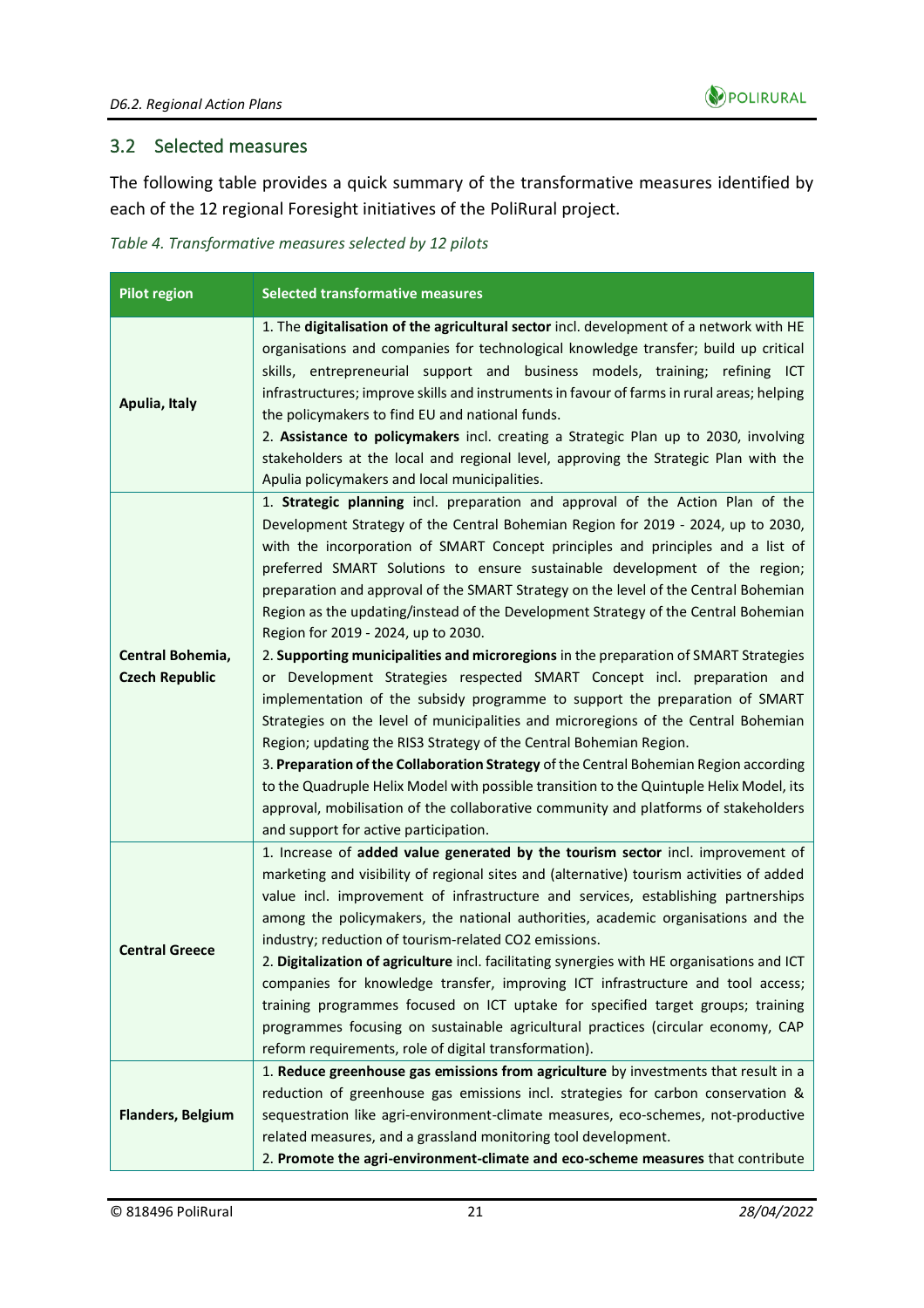

|                           | to better land management/water management incl. monitoring of cover crops in              |  |  |  |  |  |
|---------------------------|--------------------------------------------------------------------------------------------|--|--|--|--|--|
|                           |                                                                                            |  |  |  |  |  |
|                           | winter in agriculture, monitoring irrigation/grasslands in agriculture, encouraging not-   |  |  |  |  |  |
|                           | productive measures that contribute to soil carbon conservation & sequestration / a        |  |  |  |  |  |
|                           | more sustainable water management in agriculture.                                          |  |  |  |  |  |
|                           | 1. Upgrading the Galilee digitalisation infrastructure incl. analysis of economic          |  |  |  |  |  |
|                           | development, presenting government goals and recent trends of opening research and         |  |  |  |  |  |
| Galilee, Israel           | development centres, examining investment in communication infrastructure and              |  |  |  |  |  |
|                           | different potential of internet Infrastructure, presenting Economic benchmark analysis     |  |  |  |  |  |
|                           | to the Israeli government.                                                                 |  |  |  |  |  |
|                           | 1. Supporting policies for the key stakeholders with a mediating role (rural extension)    |  |  |  |  |  |
| Gevgelija-                | in the process of policy creation and execution, and                                       |  |  |  |  |  |
| <b>Strumica, Republic</b> | 2. Supporting policy for attracting the young population to return to rural areas.         |  |  |  |  |  |
| of Northern               | Multi-stakeholder workshop, the establishment of a temporary body for structural           |  |  |  |  |  |
| Macedonia                 | reforms, developing a specific Action Plan, a plan for technical development and a         |  |  |  |  |  |
|                           | financial plan, the transformation of the temporary body to a formal monitoring body.      |  |  |  |  |  |
|                           | 1. Support for establishment, growth and development of sustainable rural                  |  |  |  |  |  |
|                           | businesses, incl. studies and research; stakeholders' cooperation and networking,          |  |  |  |  |  |
|                           | building business advisors' capacity, re-shaping entrepreneurship training concepts        |  |  |  |  |  |
|                           |                                                                                            |  |  |  |  |  |
|                           | and business advisory services, addressing RDI funding, encouraging municipalities to      |  |  |  |  |  |
|                           | be active in rural development, adopting new forms of work, and facilitating               |  |  |  |  |  |
| Häme, Finland             | immigration.                                                                               |  |  |  |  |  |
|                           | 2. Deploying a continuous and transparent monitoring and predictive (scenarios,            |  |  |  |  |  |
|                           | simulation, optimisation, foresight) system for rural development ecosystem actors         |  |  |  |  |  |
|                           | incl. framework for future monitoring, developing rural monitoring & predictive system     |  |  |  |  |  |
|                           | and the platform, continuous data collection, analysis and visualisation, knowledge        |  |  |  |  |  |
|                           | sharing, steering policy and business actions, and deploying Hame foresight academy.       |  |  |  |  |  |
|                           | 1. Developing entrepreneurship and new business models for the future incl. regional       |  |  |  |  |  |
| Mazowieckie,              | update on key challenges and enablers, developing a programming strategy for               |  |  |  |  |  |
| <b>Poland</b>             | entrepreneurship, including the local/regional strategies, and settling the policy         |  |  |  |  |  |
|                           | measures based on strategic approaches.                                                    |  |  |  |  |  |
|                           | 1. Promoting adequately paid job opportunities incl. innovation in Rural SME's             |  |  |  |  |  |
|                           | programme to generate value-added products and services, Youth creativity and              |  |  |  |  |  |
|                           | innovation in enterprise programme, digital skills/new technologies Entrepreneurs          |  |  |  |  |  |
|                           | Academy Programme, targeted food and engineering business start-up programme,              |  |  |  |  |  |
|                           | development of an 'innovative Services programme'.                                         |  |  |  |  |  |
|                           | 2. Promoting change of farming methods, including research to identify viable              |  |  |  |  |  |
|                           | alternative land and assets use, scoping and audit of redundant farm assets and            |  |  |  |  |  |
|                           | buildings plus grant aid, capacity building and reskilling of farmer and farm workers on   |  |  |  |  |  |
|                           | diversification, piloting new technologies to utilise intensive agricultural waste streams |  |  |  |  |  |
| Monaghan, Ireland         |                                                                                            |  |  |  |  |  |
|                           | for biofuel, a guide and toolkit for alternative land use for grass-based/livestock-based  |  |  |  |  |  |
|                           | agricultural area.                                                                         |  |  |  |  |  |
|                           | 3. Promoting digital connectivity incl. digital Hubs operational guide and toolkit,        |  |  |  |  |  |
|                           | upskilling of rural communities, scoping audit to identify potential private and           |  |  |  |  |  |
|                           | community-based<br>services,<br>the<br>establishment<br>οf<br>support<br>social            |  |  |  |  |  |
|                           | enterprises/community businesses that primarily utilise new technologies and               |  |  |  |  |  |
|                           | broadband, a grant programme to provide services through web-based platforms,              |  |  |  |  |  |
|                           |                                                                                            |  |  |  |  |  |
|                           | schools competition to identify new opportunities through improved broadband               |  |  |  |  |  |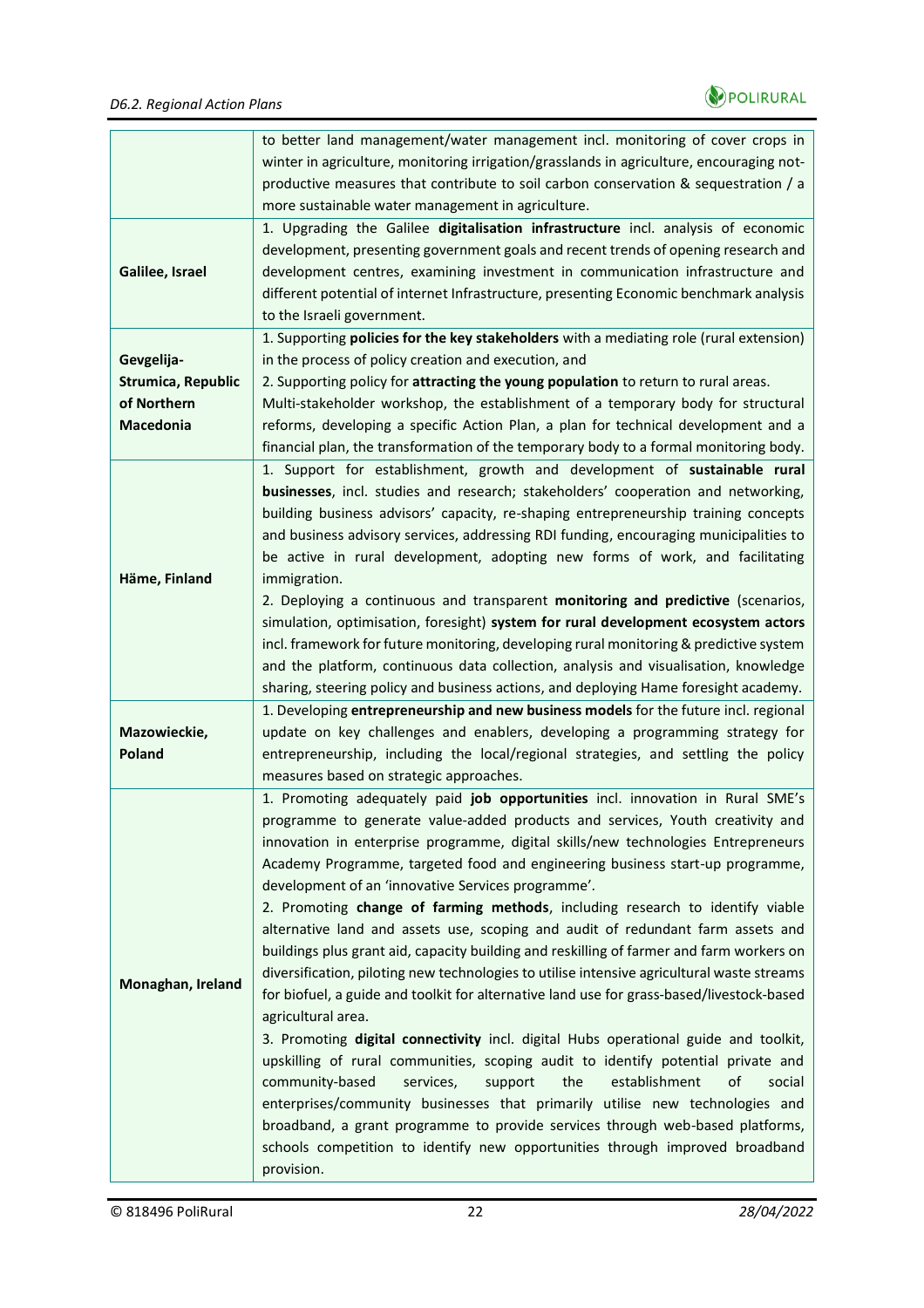

|                        | 4. Promoting business expansion of environmental products and services incl.                |  |  |  |  |  |
|------------------------|---------------------------------------------------------------------------------------------|--|--|--|--|--|
|                        | 'Entrepreneurs for the Environment' initiative, a support programme for businesses in       |  |  |  |  |  |
|                        | the environmental services or products sectors, social Innovation Environmental             |  |  |  |  |  |
|                        | Enterprise programme.                                                                       |  |  |  |  |  |
|                        | 1. Economic revitalisation through sustainable tourism, incl. improving tourist offer       |  |  |  |  |  |
|                        | from the perspective of environmental sustainability and digitisation, improving the        |  |  |  |  |  |
|                        | image and promotion of the territory as a sustainable tourist destination.                  |  |  |  |  |  |
|                        | 2. Improve the training of the population of the territory, incl. training to agents linked |  |  |  |  |  |
| Ségobriga, Spain       | to tourism about the possibilities of digitisation and sustainability, Carbon Footprint,    |  |  |  |  |  |
|                        | energy efficiency, and creation of a Tourism consortium.                                    |  |  |  |  |  |
|                        | 3. Business development and employment promotion incl. creation of a web of                 |  |  |  |  |  |
|                        | resources and services of the territory at the municipal level, business mentoring          |  |  |  |  |  |
|                        | Services / Advice, support for Companies and Infrastructure linked to tourism.              |  |  |  |  |  |
|                        | 1. Communication, consultations and civic engagement related to elaborating the             |  |  |  |  |  |
|                        | "Vision", drafting Action Plan, consulting with stakeholders for endorsement, advocacy      |  |  |  |  |  |
| <b>Slovakia Region</b> | for recognition of "Vision" by CSOs and NGOs, regional governments, the                     |  |  |  |  |  |
|                        | establishment of consultation mechanisms, and integration Vision into key policy            |  |  |  |  |  |
|                        | documents.                                                                                  |  |  |  |  |  |
|                        | 1. Strengthening rural SMEs for producing high-added value products and services            |  |  |  |  |  |
|                        | incl. strengthening business cooperation, clusters and thematic networks, improving         |  |  |  |  |  |
|                        | collaboration with the education sector, promoting networking of entrepreneurs and          |  |  |  |  |  |
|                        | cooperation with research institutions, promoting the development of local products         |  |  |  |  |  |
|                        | based on local resources, developing new types of business, promoting the                   |  |  |  |  |  |
|                        | involvement of young people in entrepreneurship.                                            |  |  |  |  |  |
|                        | 2. Strengthening civic participation and public involvement incl. increase the role of      |  |  |  |  |  |
| Vidzeme, Latvia        | local communities in municipal and regional development planning, implementation            |  |  |  |  |  |
|                        | and monitoring, support for newcomers relocation, strengthen cooperation between            |  |  |  |  |  |
|                        | different sectors, awareness and capacity building of regional and local governments        |  |  |  |  |  |
|                        | with rural communities, strengthen citizens' links with municipalities and participatory    |  |  |  |  |  |
|                        | budgeting, social innovation and knowledge platform creation, supportive                    |  |  |  |  |  |
|                        | environment and support mechanisms for citizen engagement and community                     |  |  |  |  |  |
|                        | initiatives, promote voluntary initiatives, create community-led local development          |  |  |  |  |  |
|                        | strategies and smart village strategies.                                                    |  |  |  |  |  |

#### **Strand 1 "Strong rural areas"**

Several groups emerge among the selected measures that contribute to the 1<sup>st</sup> strand of the LTVRA several groups emerge. First, measures that concentrate on **strengthening strategic planning** by developing strategic, policy or action documents. These measures incorporate innovative, sustainable principles (drafting strategic documents incorporating SMART concept principles – Central Bohemia), apply novel models for stakeholder involvement (preparing collaboration strategy using Quadruple Helix Model – Central Bohemia) or use a unique nationwide consulting and civic engagement process (elaboration of rural "Vision" and integrating it into key policy documents - Slovakia).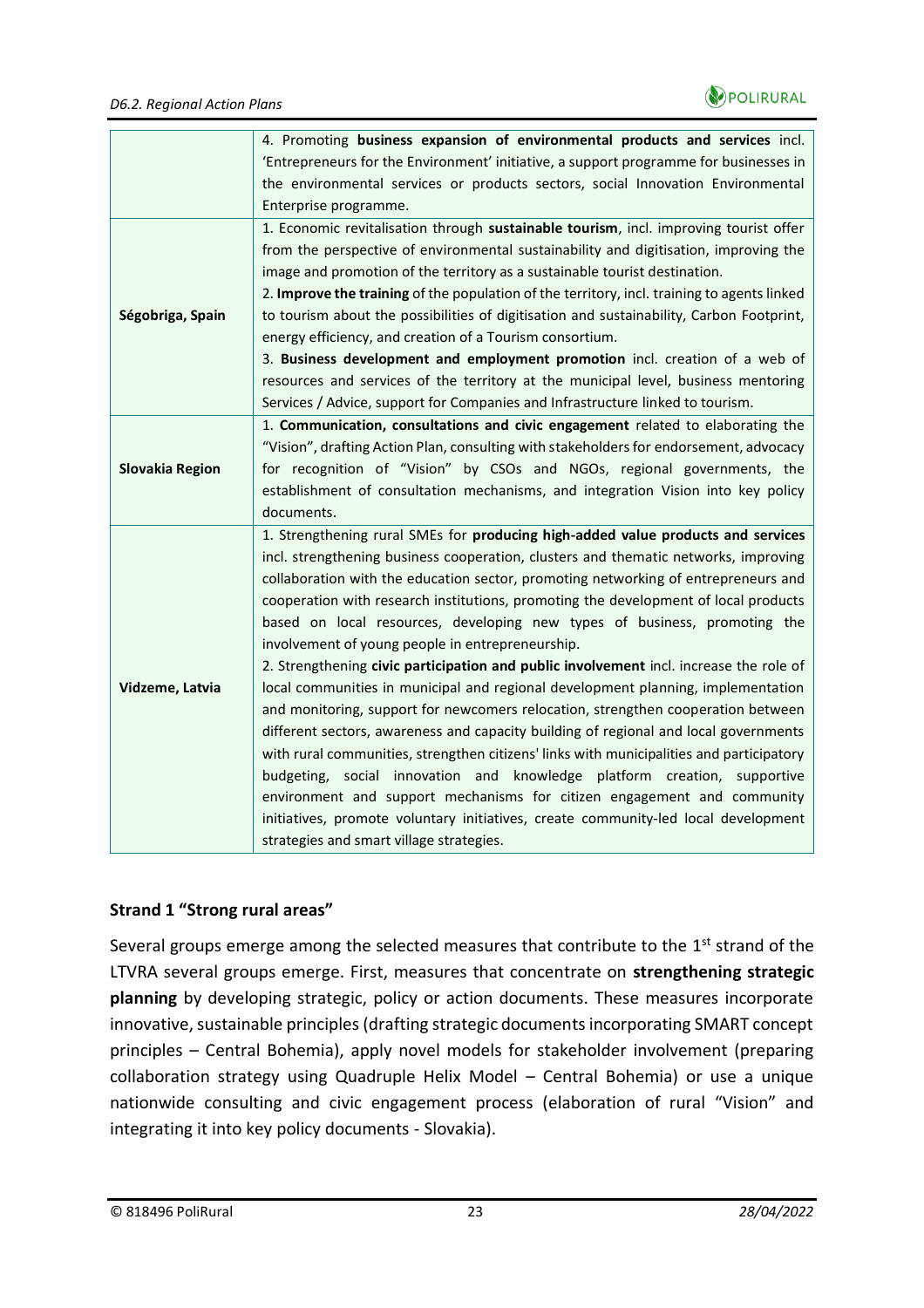

Second, measures that focus on providing targeted assistance to the policymakers or other stakeholders to improve the quality of the policy or its execution capacity, including the creation and facilitation of novel tools and approaches. These measures seek to provide support to municipalities and microregions in the preparation of SMART Strategies (Central Bohemia), assist policymakers with research and training in the strategic planning processes (Apulia), to create and running transparent monitoring and predictive system for rural development ecosystem actors (Häme), supporting the key stakeholders with a mediating role (rural extension) and specifically supporting policy for attracting the young population to return in rural areas (Gevglija-Strumica)

Third, measures that focus on strengthening and empowering other stakeholders increase their role and engagement in planning, implementing, and monitoring policies, supporting their cooperation and capacity. These measures promote the establishment of a sustainable rural business ecosystem to stimulate the growth and development of sustainable rural businesses (Häme), increase the role of local communities, strengthen citizen links with regional and local governments, create platforms, tools and support mechanisms for community initiatives and citizen engagement (Vidzeme).

#### **Strand 2 "Connected rural areas"**

The measures contributing to the 2nd strand of the LTVRA focus on the **upgrade of digitalisation infrastructure**, capacities for **better use of broadband** and **digital transition** of traditional economies. Lack of high-quality broadband coverage and insufficient digital infrastructure is seen as the main challenge of rural Galilee, requiring initial analysis, economic calculations and advocacy work to secure approval and funding from policymakers (Galilee). Availability of broadband doesn't automatically result in its application; thus, measures involving upskilling of rural communities, targeted support for businesses, operational guides and toolkits are expected to improve the digital connectivity in rural areas (Monaghan). Traditional economy sectors like agriculture and tourism are poorly digitised. Measures facilitating synergies with high educational organisations and ICT companies to promote knowledge transfer, improve ICT infrastructure, provide training, entrepreneurial support, and new business models may bring the expected transformations in rural economies (Apulia, Central Greece).

#### **Strand 3 "Resilient rural areas"**

Pilot regions have selected just a few measures contributing to the 3<sup>rd</sup> strand of the LTVRA. Two measures are aimed at strengthening **environmental resilience** by promoting agrienvironment-climate and eco-scheme measures that contribute to better land and water management (monitoring of cover crops irrigation and grasslands, encouraging soil carbon conservation & sequestration, and more sustainable water management related notproductive measures) (Flanders) and by providing targeted support for businesses that are in the environmental services or products sectors (Monaghan). One measure focuses on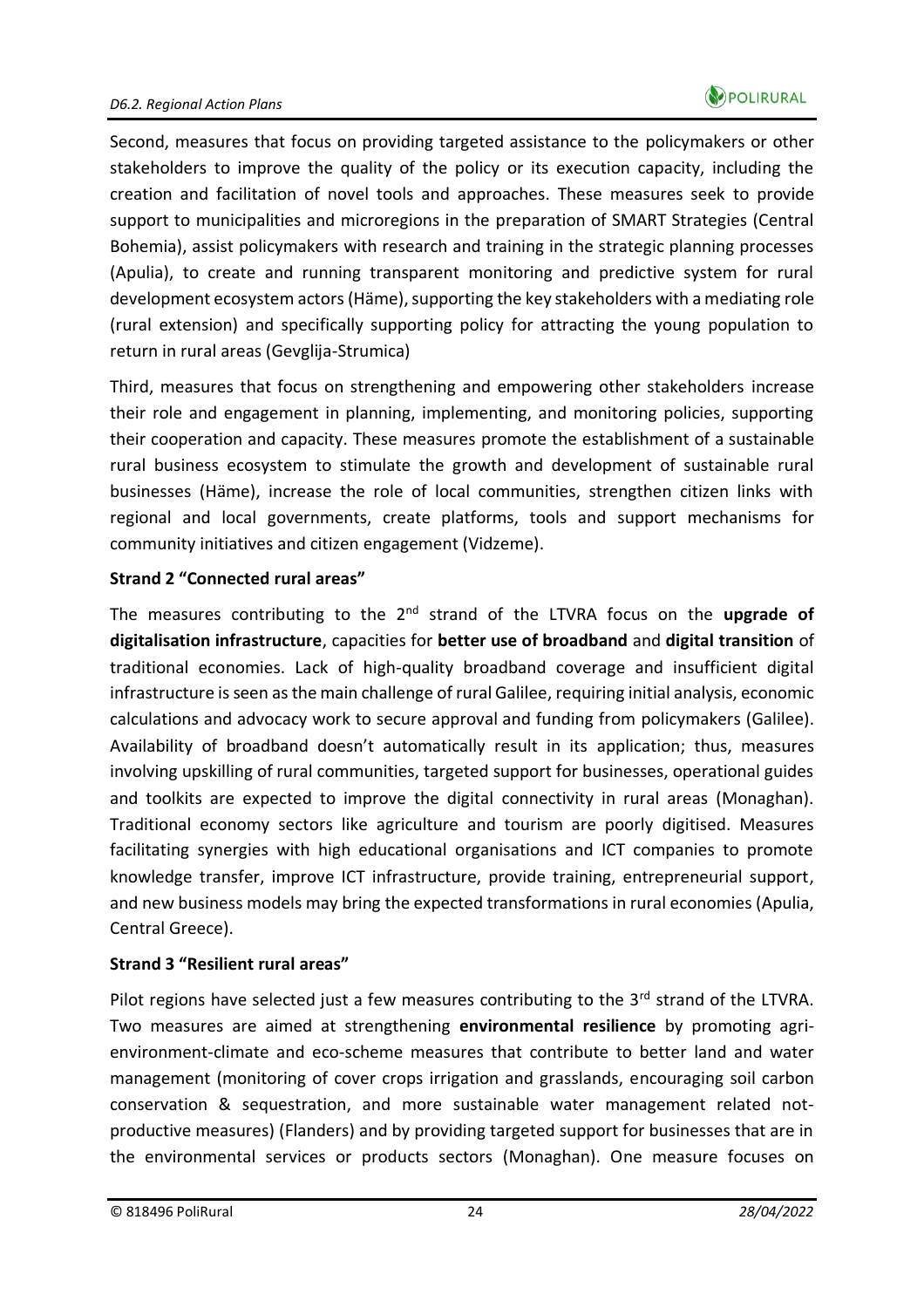resilience to climate change by encouraging various strategies and eco-schemes contributing to reducing greenhouse gas emissions in agriculture (Flanders).

#### **Strand 4 "Prosperous rural areas"**

Several groups emerge among the selected measures that contribute to the 4<sup>th</sup> strand of the LTVRA several groups emerge. First, measures that promote the **diversification of the rural economy** and higher incomes by supporting innovations and generation of value-added products and services (Monaghan) and increasing the added value of the traditional tourism sector by improved marketing, partnerships, and services (Central Greece).

Second, measures that focus on capacity building, skills and training both at the entrepreneur side and the worker side by developing new business models that are more responsive to new challenges (Mazowieckie) and by improved vocational training, entrepreneurship capacity and provision of business-oriented resources and services in the traditional sector of tourism (Segobriga).

Third, measures that aim at bringing more **sustainable food production** by strengthening business, academia and research collaboration, clustering and thematic networking, promoting local products and short food chains (Vidzeme), and promoting a change of traditional farming methods, promoting diversity, reskilling, piloting of new technologies and scoping for viable alternative land and assets use (Monaghan).

The majority of measures can be attributed to more than one strand, e.g., measures meant to contribute primarily to the diversification of the rural economy often include governance and capacity building related actions or actions related to the digitalisation transition.

Selected transformational measures indicate a possible correlation with the composition of the pilot team and the institutional form and role of pilot organisations. Each PoliRural project pilot team involves multiple actors representing three main stakeholder categories crucial to the project's success: public authority, rural community and expert organisations representing either research (universities, research institutions), technology or innovation enterprises. Expert organisations are leading 9 out of 12 PoliRural pilot teams (Flanders, Central Greece, Central Bohemia, Häme, Monaghan, Galilee, Gevgelija-Strumica, Slovakia, Segobriga), two teams are led by rural community organisations (Apulia and Mazoviecki) and one by a public authority (Vidzeme).

Updated versions of the RAPs indicate that the composition of teams, interactions within teams, and public authorities' involvement have directly influenced the selection of transformative measures, ambition, scale, and timeline of these measures. For example, with a university and a consultancy company at its core, the Finnish team has identified measures primarily based on these expert organisations' interaction with municipalities and business representatives (in providing support for the establishment of sustainable rural businesses ecosystem and providing systems for monitoring and prediction of development trends for these actors). The Irish pilot team, which is also led by an expert company but with close links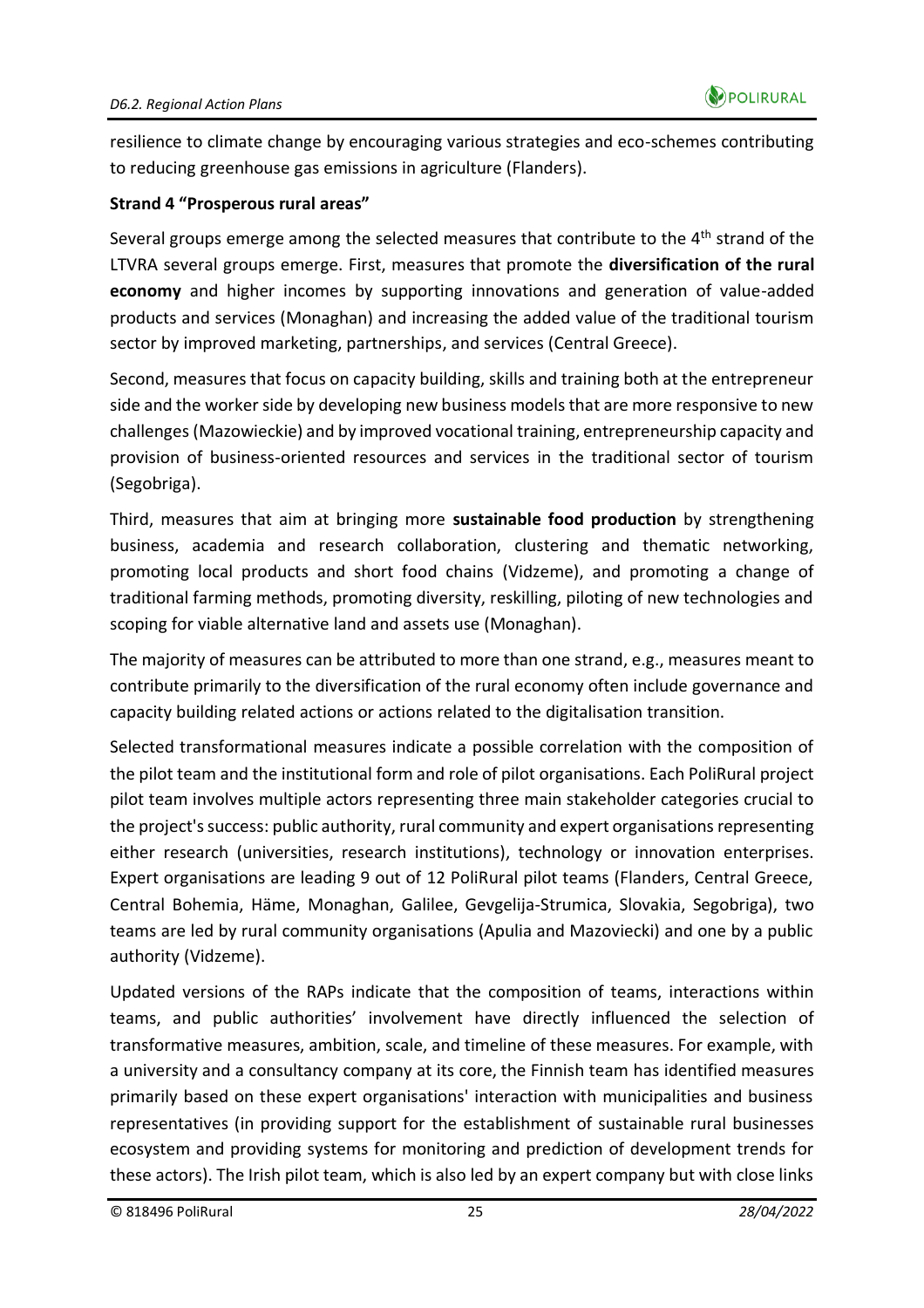to the local development agency, has identified a broad and well-integrated set of measures that address various policy challenges, thus indicating a comparably larger institutional area of influence. In Slovakia, where the pilot team is led by a university and involves mostly nongovernmental organisations covering the whole national territory, the central measure promotes a nationwide vision document using extensive public consultations as a primary intervention. In Latvia, where the pilot team is led by the regional authority and also involves a national-wide umbrella organisation of LAGs and an agri-economic research institute, selected measures cover comparatively broad areas related to the transformation of business models towards higher added value and sustainable food production, promotion of citizen engagement and social innovations.

The differences in pilot team composition, their institutional role, and power relationships with decision-making actors responsible for implementing identified policy measures may be crucial elements dictating the potential effects of each Regional Action Plan implementation.

#### <span id="page-25-0"></span>3.3 Policy challenge KPIs

The following table briefly summarises the policy challenge level KPIs selected by each of the 12 regional pilots for measuring transformative changes at the policy level.

| <b>Pilot region</b>      | <b>Policy challenge KPIs</b>                                                                 |  |  |  |
|--------------------------|----------------------------------------------------------------------------------------------|--|--|--|
| Apulia, Italy            | Measure 1. The digitalisation of the agricultural sector                                     |  |  |  |
|                          | The selection of KPIs is in progress.                                                        |  |  |  |
|                          | <b>Measure 2. Assistance to policymakers</b>                                                 |  |  |  |
|                          | The selection of KPIs is in progress.                                                        |  |  |  |
|                          | <b>Measure 1. Strategic planning</b>                                                         |  |  |  |
|                          | - Areas that have regional development plans that correspond to the Smart Concept            |  |  |  |
|                          | (SDGs indicator).                                                                            |  |  |  |
|                          | - Fulfilment of Smart City objectives in the action plan and other strategic documents.      |  |  |  |
|                          | - Number of strategic documents related to the SMART Concept in the Central                  |  |  |  |
| Central Bohemia,         | Bohemian Region.                                                                             |  |  |  |
| <b>Czech Republic</b>    | <b>Measure 2. Supporting municipalities and microregions</b>                                 |  |  |  |
|                          | - Increasing areas covered by methods and standards for technology development               |  |  |  |
|                          | (SDGs indicator).                                                                            |  |  |  |
|                          | - Maximise the use of ICT infrastructure and its sharing between municipalities.             |  |  |  |
|                          | <b>Measure 3. Preparation of the Collaboration Strategy</b>                                  |  |  |  |
|                          | - Proportion of Smart City strategies with a direct participation structure of civil society |  |  |  |
|                          | in urban planning (SDGs indicator).                                                          |  |  |  |
|                          | Measure 1. Increase of added value generated by the tourism sector                           |  |  |  |
| <b>Central Greece</b>    | - Accommodation occupancy of tourism (percentage).                                           |  |  |  |
|                          | - Income (euro)                                                                              |  |  |  |
|                          | <b>Measure 2. Digitalisation of agriculture</b>                                              |  |  |  |
|                          | - LQ (location quotient index) in agriculture, forestry and fishing.                         |  |  |  |
| <b>Flanders, Belgium</b> | Measure 1. Reduce greenhouse gas emissions from agriculture                                  |  |  |  |

<span id="page-25-1"></span>*Table 5. Policy challenge level KPIs selected by 12 pilots*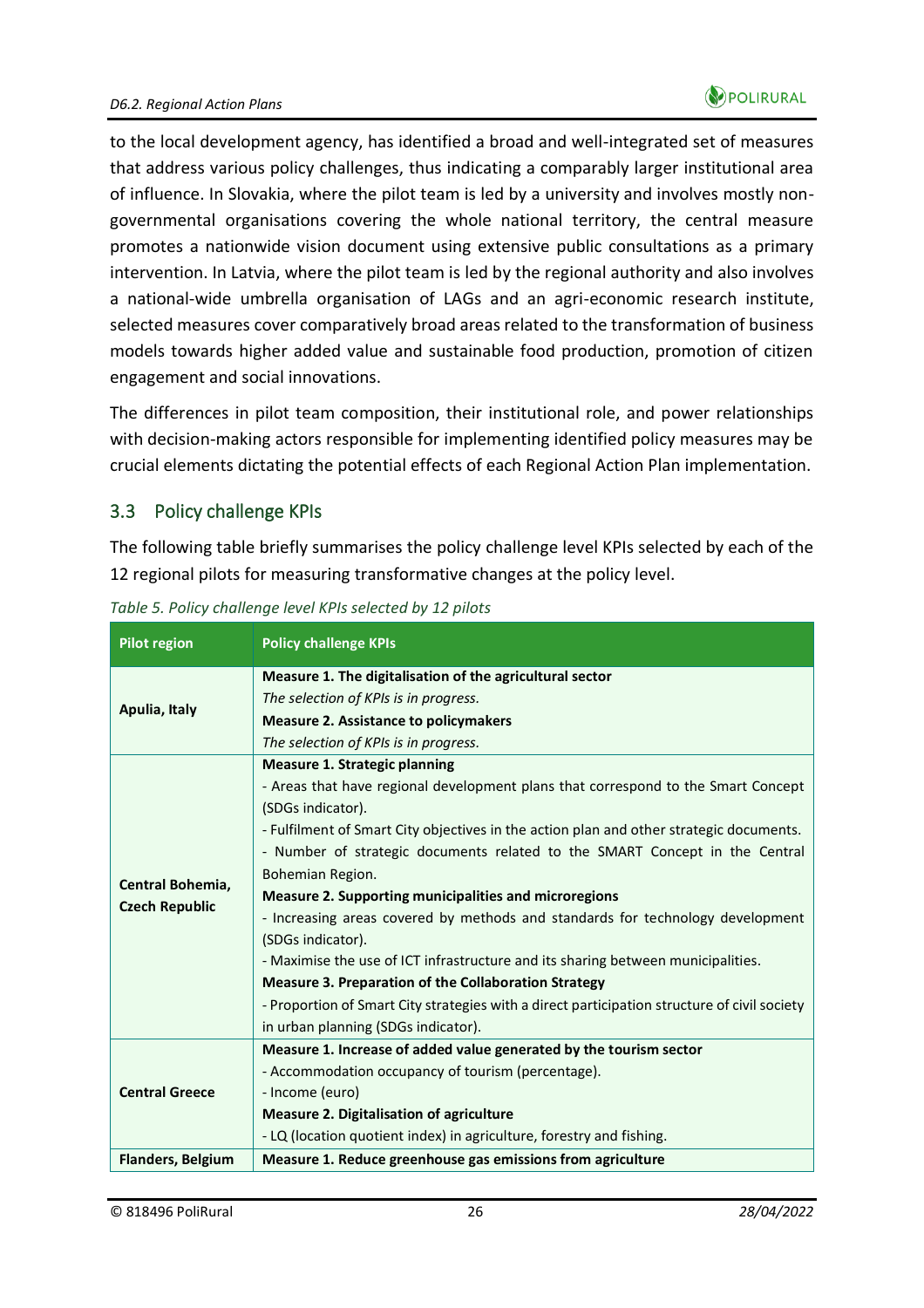

|                           | - Livestock units concerned in utilised agricultural areas under contract where<br>investment concerning measures will be made. |  |  |  |  |  |  |
|---------------------------|---------------------------------------------------------------------------------------------------------------------------------|--|--|--|--|--|--|
|                           |                                                                                                                                 |  |  |  |  |  |  |
|                           | - Percentage of agriculture and forest land under measures (agri-environment - climate                                          |  |  |  |  |  |  |
|                           | and eco-scheme) that contribute to soil carbon conservation.                                                                    |  |  |  |  |  |  |
|                           | - Monitoring mechanism of grasslands.                                                                                           |  |  |  |  |  |  |
|                           | Measure 2. Promote the agri-environment-climate and eco-scheme measures                                                         |  |  |  |  |  |  |
|                           | - Percentage of agriculture and forest land under measures to improve water                                                     |  |  |  |  |  |  |
|                           | management (e.g., ecological status).                                                                                           |  |  |  |  |  |  |
|                           | - Percentage of agriculture and forest land under measures to improve soil                                                      |  |  |  |  |  |  |
|                           | management (i.e., soil health).                                                                                                 |  |  |  |  |  |  |
|                           | - Monitoring water consumption in agriculture and irrigation (efficiency) (~risks of                                            |  |  |  |  |  |  |
|                           | drought, flooding, soil erosion in agriculture).                                                                                |  |  |  |  |  |  |
|                           | - Monitoring cover crops in winter (~soil water quality and soil quality).                                                      |  |  |  |  |  |  |
|                           | Measure 1. Upgrading the Galilee digitalisation infrastructure                                                                  |  |  |  |  |  |  |
|                           | - Deployment of [fibre-optic etc.] infrastructure (No of households).                                                           |  |  |  |  |  |  |
|                           | - Deployment of 5G cellular antennas (various sizes) (no.)                                                                      |  |  |  |  |  |  |
|                           | - No. of infrastructure users.                                                                                                  |  |  |  |  |  |  |
| Galilee, Israel           | - Funds allocated for 5G infrastructure establishment (establishment of array / yearly                                          |  |  |  |  |  |  |
|                           | maintenance, upgrading, embedment)                                                                                              |  |  |  |  |  |  |
|                           | - Programme acceptance by 18 mayors.                                                                                            |  |  |  |  |  |  |
|                           | - Programme submission to the government                                                                                        |  |  |  |  |  |  |
|                           | Measure 1. Supporting policies for the key stakeholders                                                                         |  |  |  |  |  |  |
|                           | - Allocated budget for National Agricultural Extension.                                                                         |  |  |  |  |  |  |
|                           | - Number of recipients of advisory services.                                                                                    |  |  |  |  |  |  |
|                           | - Allocated budget for projects supporting linkages between education, research and                                             |  |  |  |  |  |  |
|                           | extension.                                                                                                                      |  |  |  |  |  |  |
|                           | - Allocated budget for projects supporting farmers in implementing agri-                                                        |  |  |  |  |  |  |
|                           | environmental practices.                                                                                                        |  |  |  |  |  |  |
|                           | - Number of trained advisors.                                                                                                   |  |  |  |  |  |  |
|                           | Measure 2. Supporting policy for attracting the young population                                                                |  |  |  |  |  |  |
| Gevgelija-                | - Allocated budget for supporting economic operations of young population in rural                                              |  |  |  |  |  |  |
| <b>Strumica, Republic</b> | areas.                                                                                                                          |  |  |  |  |  |  |
| of Northern               | - Number of beneficiaries for financial support of economic operations of young                                                 |  |  |  |  |  |  |
| <b>Macedonia</b>          | population in rural areas.                                                                                                      |  |  |  |  |  |  |
|                           | - Allocated budget for subsidies for the young population in rural areas with increased                                         |  |  |  |  |  |  |
|                           | subsidies.                                                                                                                      |  |  |  |  |  |  |
|                           | - Number of beneficiaries (young farmers) with increased subsidies.                                                             |  |  |  |  |  |  |
|                           | - The level of consistency of current policies that enable a favourable environment for                                         |  |  |  |  |  |  |
|                           | maintaining current and attracting new coming young population.                                                                 |  |  |  |  |  |  |
|                           | - The level of policy awareness for the important role of the young population in the                                           |  |  |  |  |  |  |
|                           | absorption of the Green Deal principles.                                                                                        |  |  |  |  |  |  |
|                           | - The level of technical and financial support for non-economical areas contributing to                                         |  |  |  |  |  |  |
|                           | a higher quality of rural life.                                                                                                 |  |  |  |  |  |  |
|                           | Measure 1. Support for establishment, growth and development of sustainable                                                     |  |  |  |  |  |  |
| Häme, Finland             | rural businesses                                                                                                                |  |  |  |  |  |  |
|                           | - Number of industrial / agriculture, forestry, fishery/service jobs.                                                           |  |  |  |  |  |  |
|                           | - Workforce as the ratio of WAP.                                                                                                |  |  |  |  |  |  |
|                           | Measure 2. Deploying a continuous and transparent monitoring and predictive                                                     |  |  |  |  |  |  |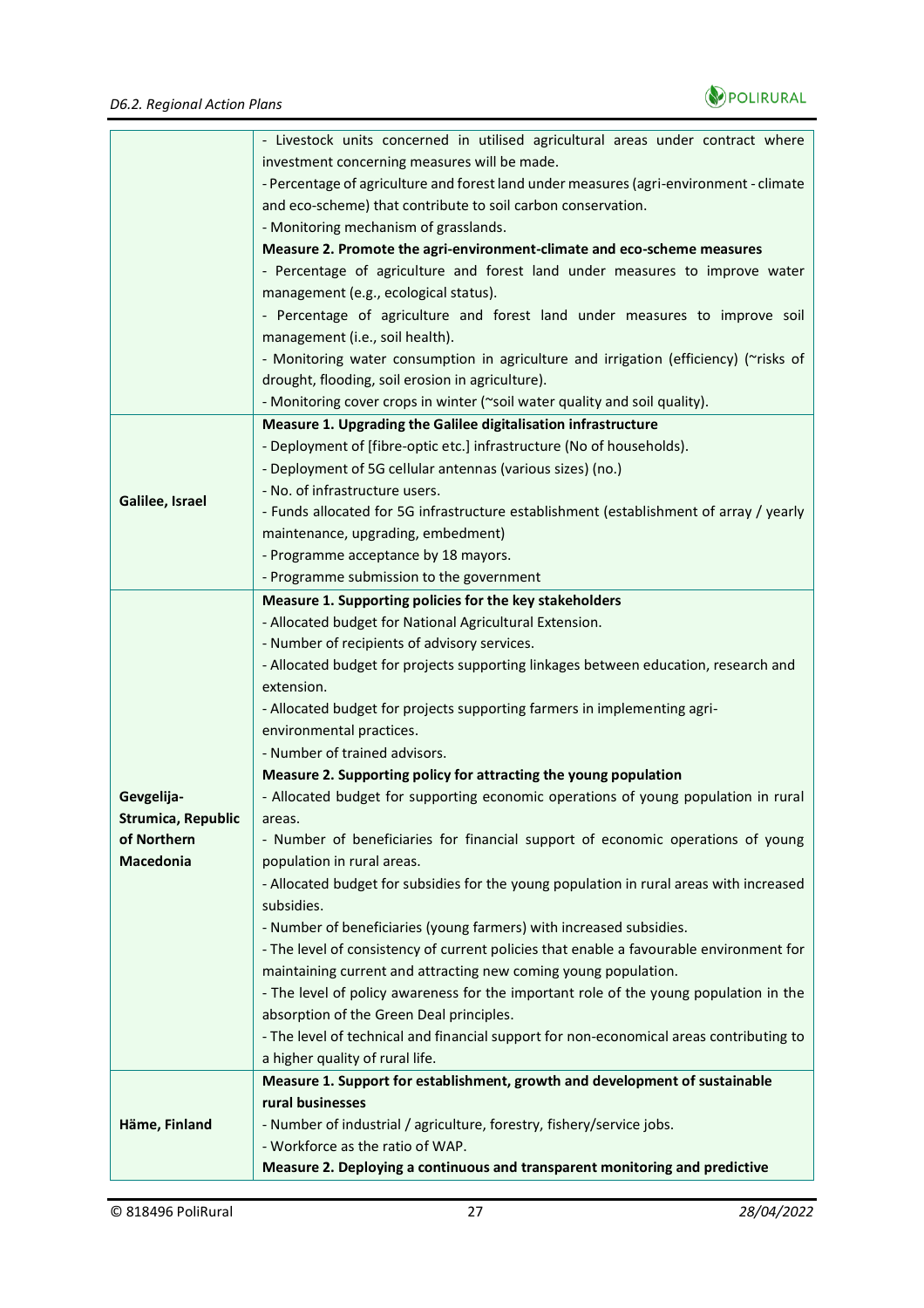

|                   | system for rural development ecosystem actors                                            |  |  |  |  |
|-------------------|------------------------------------------------------------------------------------------|--|--|--|--|
|                   | - Monitoring system.                                                                     |  |  |  |  |
|                   | - Prediction system (foresight, scenarios)<br>- Number of users.                         |  |  |  |  |
|                   |                                                                                          |  |  |  |  |
|                   | Measure 1. Developing entrepreneurship and new business models for the future            |  |  |  |  |
|                   | - New businesses in the Mazowieckie Region.                                              |  |  |  |  |
| Mazowieckie,      | - New businesses (Pilot-municipality level).                                             |  |  |  |  |
| Poland            | - Information centres in rural municipalities.                                           |  |  |  |  |
|                   | - New advisory services in counties ("powiat" level).                                    |  |  |  |  |
|                   | Measure 1. Promoting adequately paid job opportunities                                   |  |  |  |  |
|                   | - % of graduates that continue to live in County Monaghan after leaving the third level. |  |  |  |  |
|                   | - Distance travelled to work.                                                            |  |  |  |  |
|                   | - Number of Food business startups/expansions that add value-added products to their     |  |  |  |  |
|                   | product line.                                                                            |  |  |  |  |
|                   | - Number of engineering startups and expansions that develop innovative new              |  |  |  |  |
|                   | products.                                                                                |  |  |  |  |
|                   | - Number of new digital technologies companies or existing companies diversifying into   |  |  |  |  |
|                   | this sector in the county.                                                               |  |  |  |  |
|                   | - Number of new service businesses that locate in the county.                            |  |  |  |  |
|                   | Measure 2. Promoting change in farming methods                                           |  |  |  |  |
|                   | - Number of farmers that have diversified land and/or buildings' use from traditional    |  |  |  |  |
|                   | grass-based agriculture.                                                                 |  |  |  |  |
|                   | - % of current agricultural landmass transitioned from livestock-based production.       |  |  |  |  |
| Monaghan, Ireland | - Volume of current agricultural waste streams reutilised for fuels or nutrient value    |  |  |  |  |
|                   | products.                                                                                |  |  |  |  |
|                   | <b>Measure 3. Promoting digital connectivity</b>                                         |  |  |  |  |
|                   | - Number of businesses trading services or goods online.                                 |  |  |  |  |
|                   | - % of the workforce in the county working for employers remotely.                       |  |  |  |  |
|                   | - Number of participants in ICT and Digital Based skills training within the county.     |  |  |  |  |
|                   | - Number of social enterprises using new technologies and broadband as a vehicle to      |  |  |  |  |
|                   | trade.                                                                                   |  |  |  |  |
|                   | Measure 4. Promoting the business expansion of environmental products and                |  |  |  |  |
|                   | services                                                                                 |  |  |  |  |
|                   | - Number of jobs created and sustained in environmental business sectors in the          |  |  |  |  |
|                   | county.                                                                                  |  |  |  |  |
|                   | - Number of new environmental products or services launched by businesses.               |  |  |  |  |
|                   | - % of the county's economy derived from the environmental business output.              |  |  |  |  |
|                   | - Use of Social Innovation in new product/service development.                           |  |  |  |  |
|                   | Measure 1. Economic revitalisation through sustainable tourism                           |  |  |  |  |
|                   | - Number of visitors to the Segóbriga Site per year.                                     |  |  |  |  |
|                   | - Number of overnight stays in rural tourism accommodation.                              |  |  |  |  |
|                   | - Average income per inhabitant.                                                         |  |  |  |  |
| Ségobriga, Spain  | Measure 2. Improve the training of the population of the territory                       |  |  |  |  |
|                   | - Number of people with Middle or Higher Education                                       |  |  |  |  |
|                   | Measure 3. Business development and employment promotion                                 |  |  |  |  |
|                   | - Number of tourism companies.                                                           |  |  |  |  |
|                   | - Number of self-employed people in the territory.                                       |  |  |  |  |
|                   | - Share of self-employed in the territory.                                               |  |  |  |  |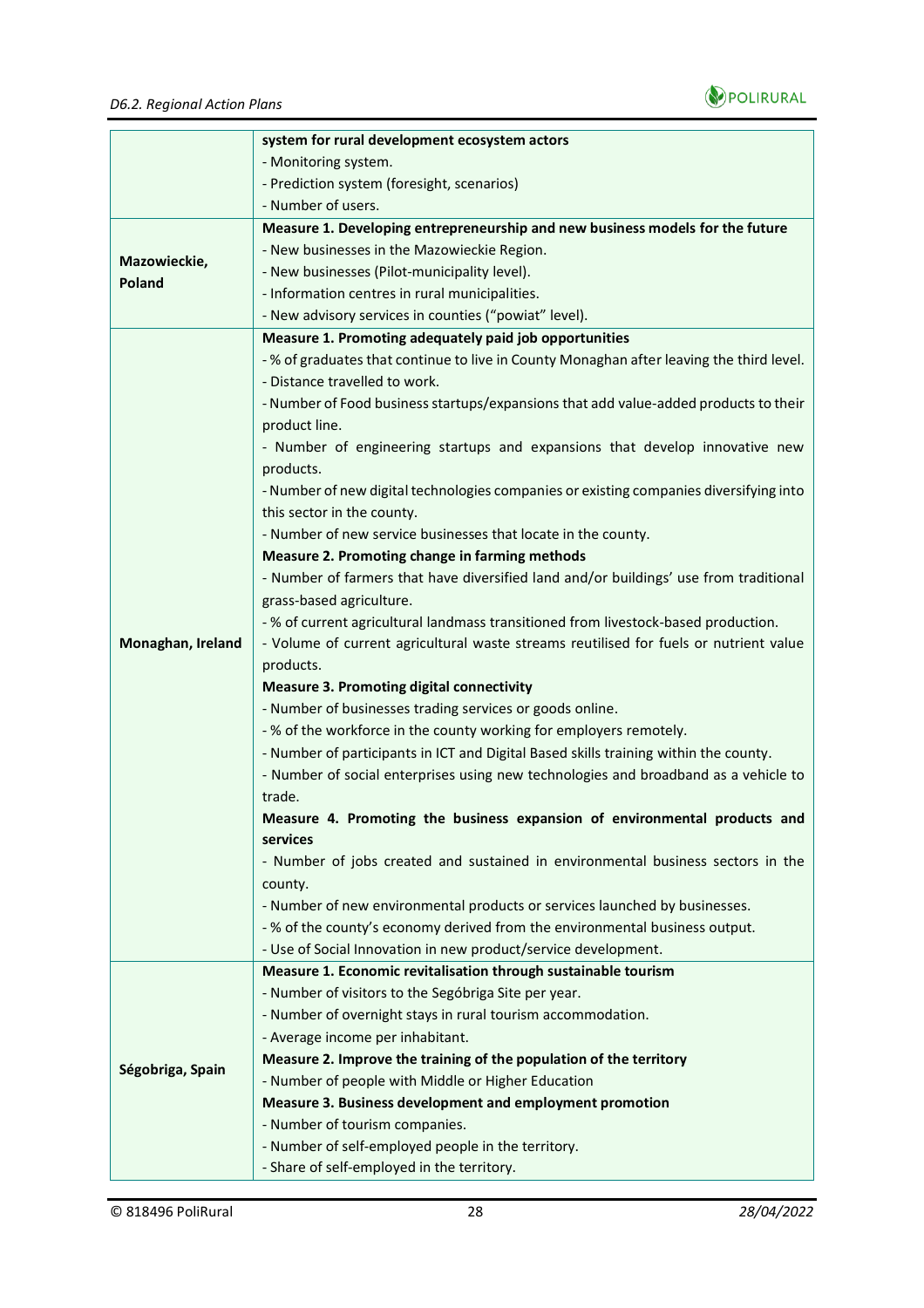

|                 | Measure 1. Communication, consultations and civic engagement related to               |  |  |
|-----------------|---------------------------------------------------------------------------------------|--|--|
|                 | elaborating the "Vision"                                                              |  |  |
|                 | - The idea of elaborating the "Vision" recognised by the Ministry of agriculture and  |  |  |
|                 | rural development (MofARD).                                                           |  |  |
|                 | - Draft Action plan consulted with MofARD.                                            |  |  |
|                 | - New draft of the Action plan presented to stakeholders for endorsement.             |  |  |
| Slovakia Region | - Zero draft of "Vision" publicly consulted jointly with MofARD.                      |  |  |
|                 | - First joint draft of "Vision" elaborated in cooperation with the MofARD.            |  |  |
|                 | - First joint draft of "Vision" consulted with other relevant ministries.             |  |  |
|                 | - "Vision" recognised by CSOs and NGOs.                                               |  |  |
|                 | - "Vision" recognised by eight regional governments.                                  |  |  |
|                 | - New draft coming from the inter-ministerial consultations elaborated.               |  |  |
|                 | - Consultation mechanisms established, developed and functioning.                     |  |  |
|                 | - Vision integrated into key policy documents.                                        |  |  |
|                 | Measure 1. Strengthening rural SMEs for producing high-added value products and       |  |  |
|                 | services                                                                              |  |  |
|                 | - The share of high value-added products and services in the total GDP of the region. |  |  |
|                 | - Total value added of Vidzeme RIS3 areas (million EUR).                              |  |  |
|                 | - Proportion of innovative companies.                                                 |  |  |
|                 | - Number of economically active units of the market sector per 1000 population.       |  |  |
|                 | - Number of startups (Newly established employer companies).                          |  |  |
|                 | - Value-added per employee / of average LV (%).                                       |  |  |
|                 | - Salary after taxes against the national average.                                    |  |  |
|                 | - Proportion of people with higher education.                                         |  |  |
| Vidzeme, Latvia | - Coverage of adult education.                                                        |  |  |
|                 | Measure 2. Strengthening civic participation and public involvement                   |  |  |
|                 | - Number of municipalities that have participatory budgets.                           |  |  |
|                 | - Number of received project ideas for participatory budget.                          |  |  |
|                 | - Percentage of people who participated in voting for participatory budget ideas.     |  |  |
|                 | - Number of non-governmental organisations per 1000 population.                       |  |  |
|                 | - Administrative units with implemented communities/ NGO activities within the        |  |  |
|                 | LEADER.                                                                               |  |  |
|                 | - Number of smart villages.                                                           |  |  |
|                 | - Voter turnout in municipal elections.                                               |  |  |
|                 | - Citizens' perception of the possibility of influencing policy.                      |  |  |

In the RAPs, pilot regions have identified 94 various policy challenge level KPIs. The majority (62) are *lagging* indicators that indicate past performance and concentrate on measuring outcomes and impacts of transformational processes. One-third (32) are leading indicators measuring performance (at input, output and outcome level) necessary for future success. On average, there are approx. 4 KPIs per measure.

#### **Strand 1 "Strong rural areas"**

Several groups emerge among KPIs selected by pilot regions for measuring policy transformations brought by measures that contribute to the 1st strand of the LTVRA. For measuring changes related to strategic planning challenges, mostly leading indicators are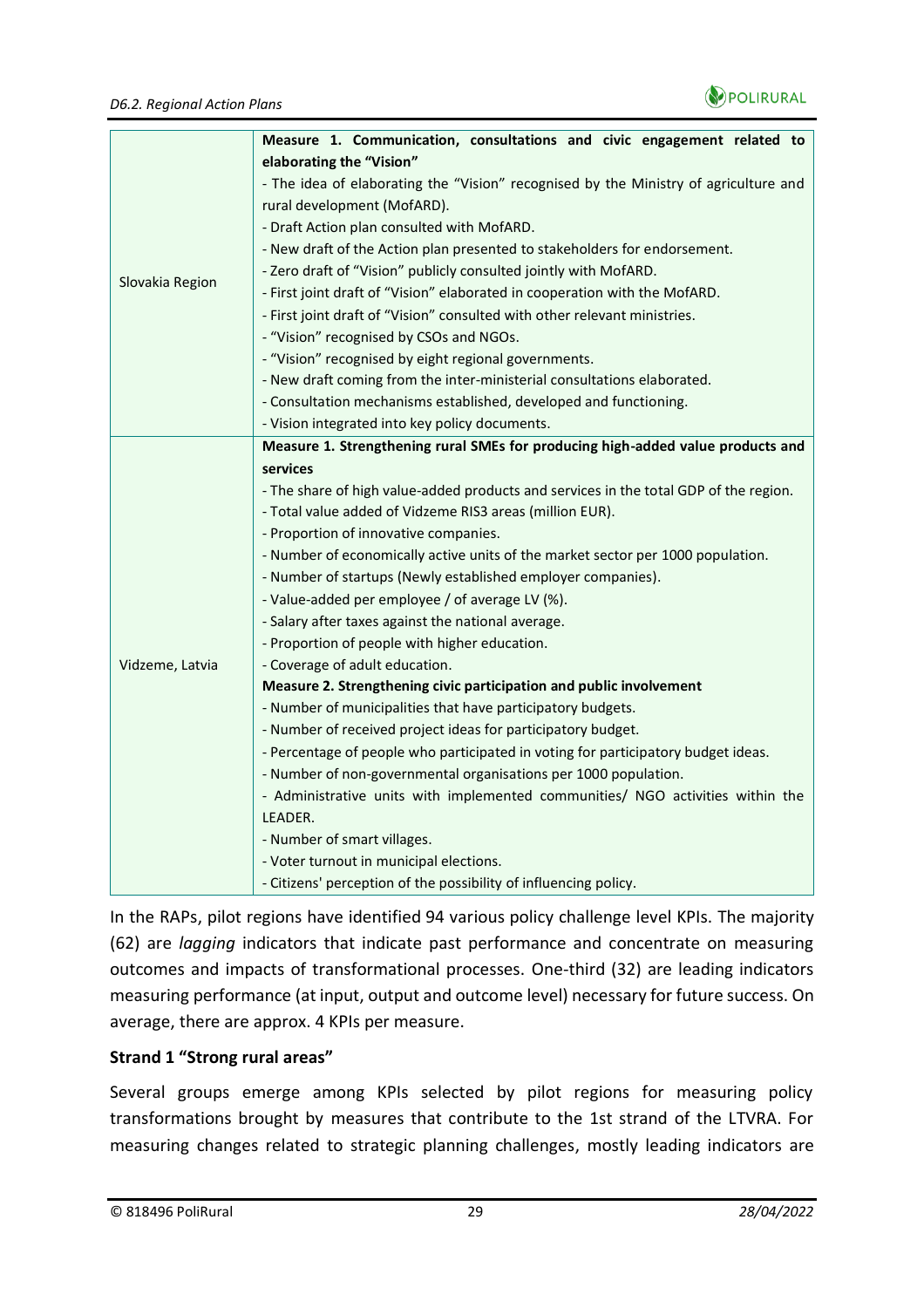proposed that measure outcomes of the process, e.g., progress in the development of documents, a number of documents with updated content, and the reaction of stakeholders.

For measuring changes related to the quality of the policy and capacity building of the policymakers, mainly outcome-based KPIs are proposed. E.g., KPIs measuring allocated budget, the number of participants/ beneficiaries/ users, elaborated systems. These are combined with qualitative indicators measuring changes in awareness and level of policy consistency towards specific target groups (young population).

KPIs proposed for measuring changes related to citizen engagement and social innovations are impact-oriented measuring adoption of citizen engagement approaches (e.g., municipalities introducing participatory budget), their use (e.g. a number of users, % of participants), behaviour changes (voter turnout) or changes in citizen perception towards possibilities to influence policy.

#### **Strand 2 "Connected rural areas"**

KPIs selected for measuring changes brought by measures contributing to the 2nd strand of the LTVRA focus on the outputs of the digitalisation infrastructure upgrading process (number of deployed infrastructures, allocated funds, stakeholder approval). For measuring changes in digital connectivity and digital transition, impact-oriented KPIs are proposed focusing on use (of new technologies and broadband), change of business models (trading goods or services online), changed behaviour (ratio of remote workers) or change in the location quotient for traditional sectors of the economy.

#### **Strand 3 "Resilient rural areas"**

Pilots have selected both outcome and impact-oriented KPIs to measure changes at the policy challenge level related to environmental resilience. These include outcome-oriented KPIs that measure coverage of agriculture and forest land by measures improving soil and water management, ability to start monitoring water consumption and soil water quality, or KPIs measuring impact on business measuring number of new environmental products and services, created jobs and share of county economy derived from it.

For measuring changes related to resilience to climate change, outcome-oriented KPIs are proposed focusing on the spread of measures covering agriculture and forest land and livestock units and establishing a monitoring mechanism of grasslands.

#### **Strand 4 "Prosperous rural areas"**

Several groups emerge among the selected KPIs for measuring changes at the policy challenge level that contribute to the 4th strand of the LTVRA. Shifts in the diversification of rural economy and promotion of higher incomes are measured by the outcome and impactoriented KPIs measuring changes in business activity (e.g. a number of new businesses or services), changes in business models (e.g. a number of diversifying digital technology companies), influence on the local inhabitants (e.g. graduates that stay, the ratio of people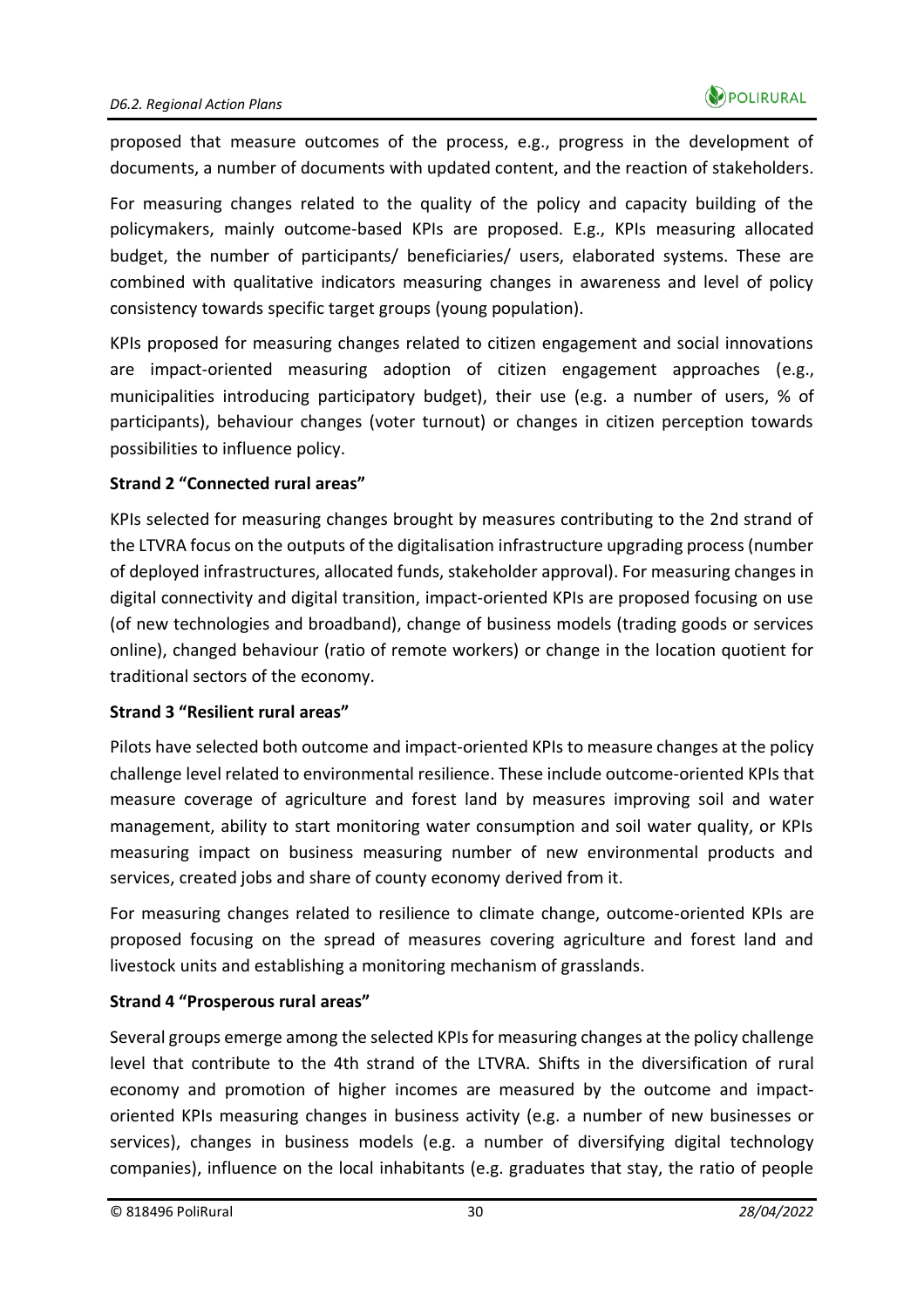with higher education, travel distance to work), or effect on business activity (e.g. a number of overnight stays, visitors, changes in income).

To measure changes related to promoting sustainable food production and its influence on the rural economy, impact-oriented KPIs are proposed to focus on benefits from added value gained by more competitive products, changes in the use of agricultural resources, and overall changes in education level economic activity among rural inhabitants. E.g., higher added value related KPIs are measuring changes at the level of company/employee, at the level of economy sectors (RIS3 areas) and the regional GDP level. KPIs related to changes in the use of agricultural resources concentrate on measuring changes in diversified land use, the ratio of transitioned agricultural landmass and the volume of reutilised waste streams.

KPIs selected by the pilot regions for measuring the effects of RAP implementation at the policy challenge level indicate a certain level of caution. Pilot teams have preferred to choose such KPIs that are within their sphere of influence and could be achieved using selected measures. Thus, a large part of KPIs is outcome-oriented. Such an approach may be attributed to pilot teams' institutional roles and power. Another factor is the limited availability of data at the regional/local level that can be used to measure the effects of interventions related to minimising carbon footprint, climate changes, governance processes, etc. KPI selection influences the estimated time of measures. Some pilots have preferred to choose outputoriented KPIs that measure the effects of the planned process rather than broader effects on the policy changes. This may be explained by the fact that all RAPs are well integrated into the overall development context of pilot regions. The RAPs reflect just a part of a broader development process.

# <span id="page-30-0"></span>4 Contribution to EU key missions

The twelve PoliRural pilots should demonstrate how their Action Plans contribute to high-level EU missions at the national and regional level like climate neutrality, the new model of agriculture, and healthy soil and food, also considering local and regional priorities.

This subsection aims to summarise statements of pilot teams on expected contribution to key EU missions and to assess their justification. The criterion to be analysed in this subsection:

- Planned measures respond to the challenges and needs of implementing high-level EU missions at the regional level, especially in rural areas.

Compliance with the above statement was rated with one point if the submission was distinctive and the evaluation team agreed with the statement, zero points if no compliance could be noted and 0,5 points if compliance was partial. Such simplified overlook should provide general information on the quality of statements describing each partner's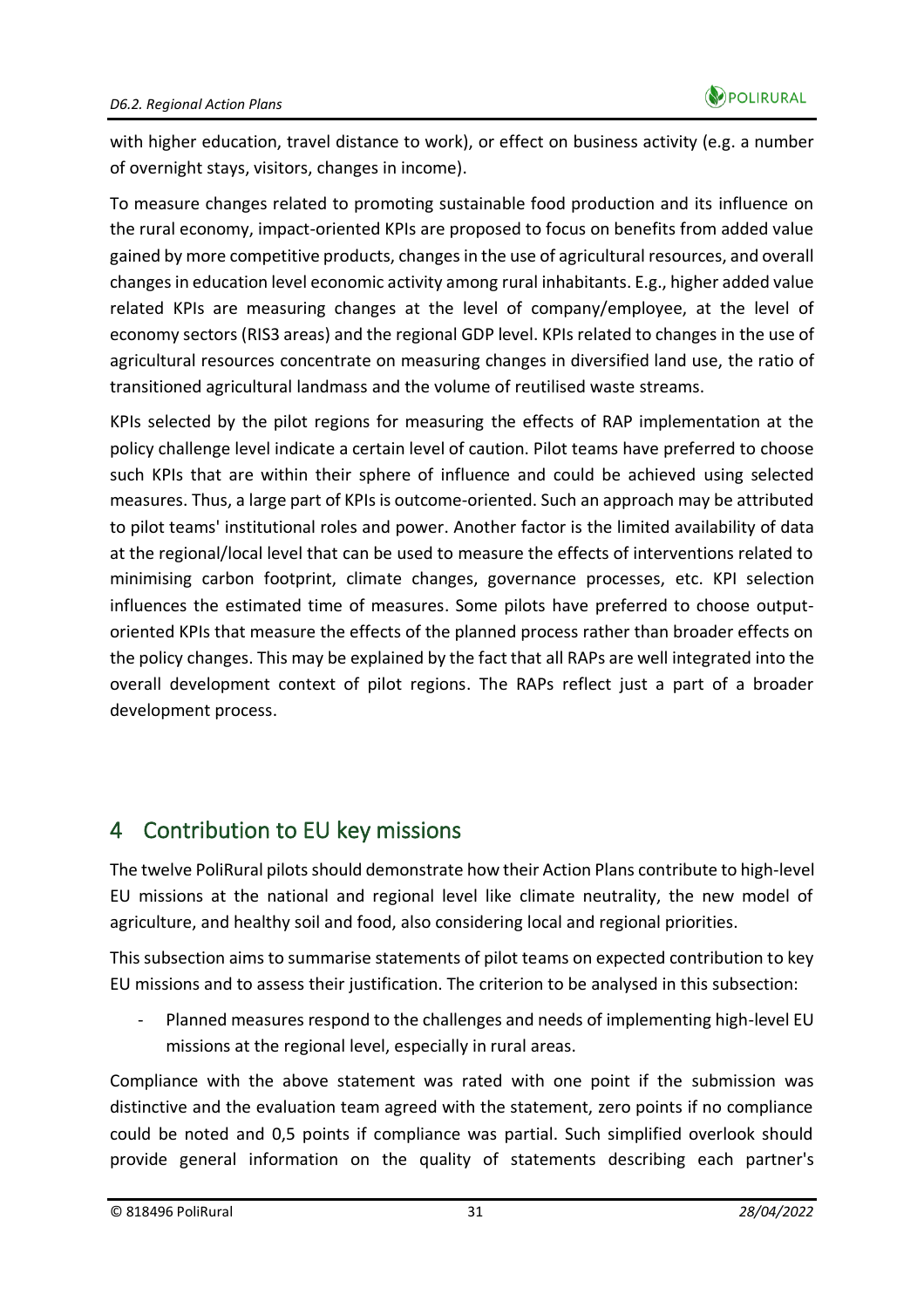

contributions to key EU missions. In addition, the authors prepared an overview of total efforts aimed at each of the key missions.

The four main EU missions that the PoliRural project has identified are:

- Achieve a JUST transition to NET-ZERO by 2050 (the Green Deal),
- RECOVER from the pandemic and improve the RESILIENCE of the regions,
- Implement a NEW MODEL of AGRICULTURE in Europe (post-carbon, CAP reform),
- Implement a nature-based model of sustainability based on BIODIVERSITY.

A breakdown of contributions is provided below, indicating how many of the 12 pilots chose specific key EU missions. Two additional columns show the number of Action Plans with welldescribed and partial contribution mechanics to provide additional insight.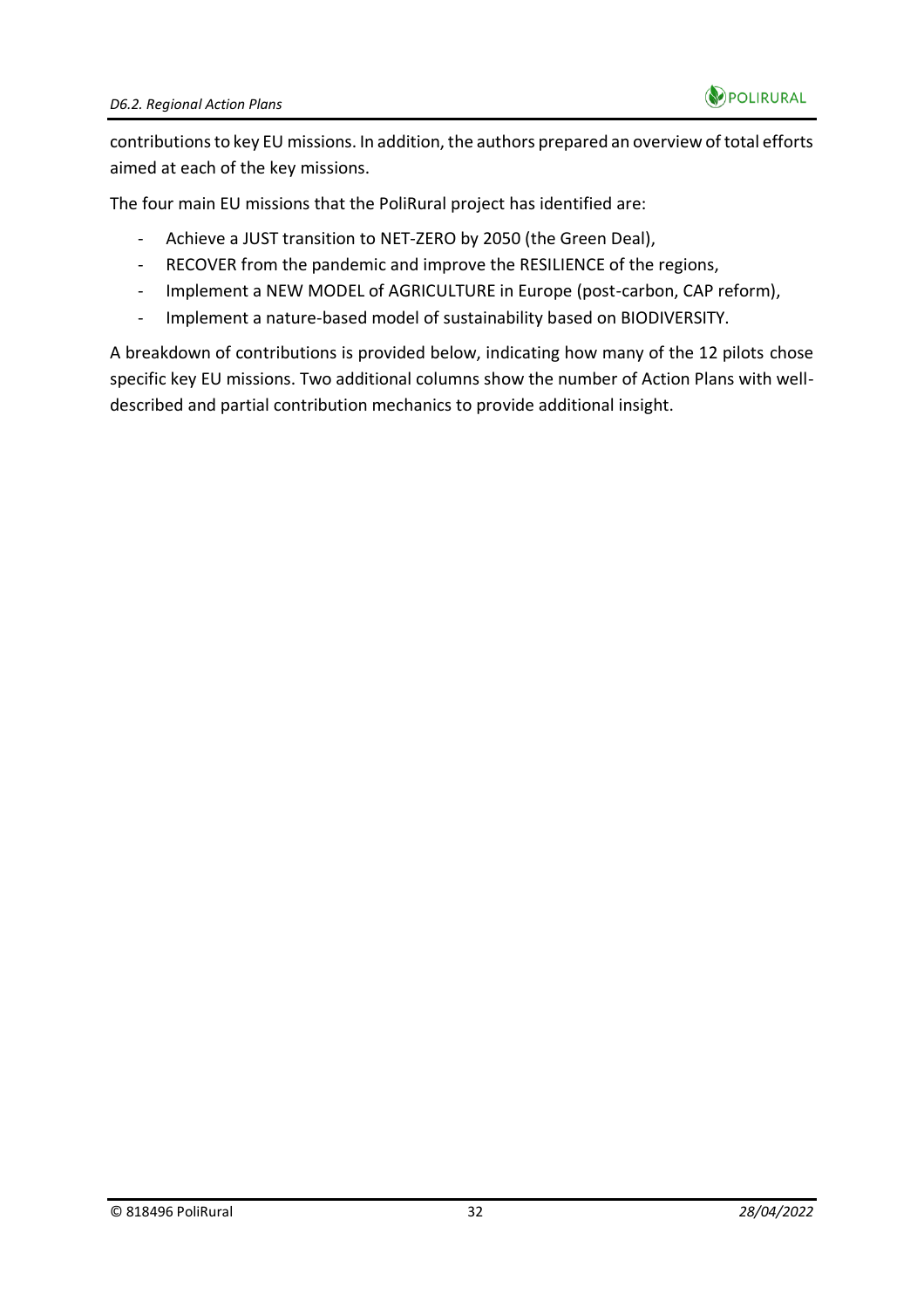

<span id="page-32-0"></span>

| <b>Key EU mission</b>             | <b>Number of RAP</b><br>contributing<br>towards the<br>mission | Number of RAP able to<br>describe how exactly<br>they plan to be<br>contributing toward the<br>mission | <b>Number of RAP with a</b><br>partial description of<br>their contribution<br>towards the mission |
|-----------------------------------|----------------------------------------------------------------|--------------------------------------------------------------------------------------------------------|----------------------------------------------------------------------------------------------------|
| Green Deal                        | 10                                                             | 7                                                                                                      | 3                                                                                                  |
| Biodiversity                      | 8                                                              | 4                                                                                                      | 4                                                                                                  |
| Recovery from COVID19, Resilience | 9                                                              | 5                                                                                                      | 4                                                                                                  |
| CAP reform                        | 9                                                              | 4                                                                                                      | 5                                                                                                  |

We can also get a preview of the most and least targeted key EU missions from this breakdown. Of the four identified key missions of the EU (Green Deal, Biodiversity, Recovery from COVID19 and resilience, and CAP reform), the Green Deal is the most often mentioned and well-articulated, but the biodiversity is the least once. It's important to note that about half of (45% in all missions, 50% if the three least popular are counted) contributions are not well described, which should be improved.

That can be used as a basis for discussion on the balance of impact. In other words - is the focus put on CAP reform and recovery from the COVID19 pandemic enough?

In many cases, pilots, when describing their contribution to key EU missions, choose concise general statements, for example, "Action Plan will contribute to X mission" or "Action Plan is aligned with Y mission". Fewer pilots have detailed how activities they plan to implement could contribute to key EU missions. It's also important to note that many pilots have a very optimistic outlook on how their Action Plan will contribute to key EU missions. Only a few pilots have described it with little more precaution highlighting some risks or weak points in intervention between activities and key EU missions. Those who went a more detailed route describing contributions were also more likely to draw attention to the considerable difference in scale between key EU missions and interventions they are planning. That gave their assessment a more grounded feel and credibility.

For an outside reviewer who is not familiar with the goodwill and commitment of pilots, it may seem that, in many instances, alignment with key EU missions is just a declarative statement.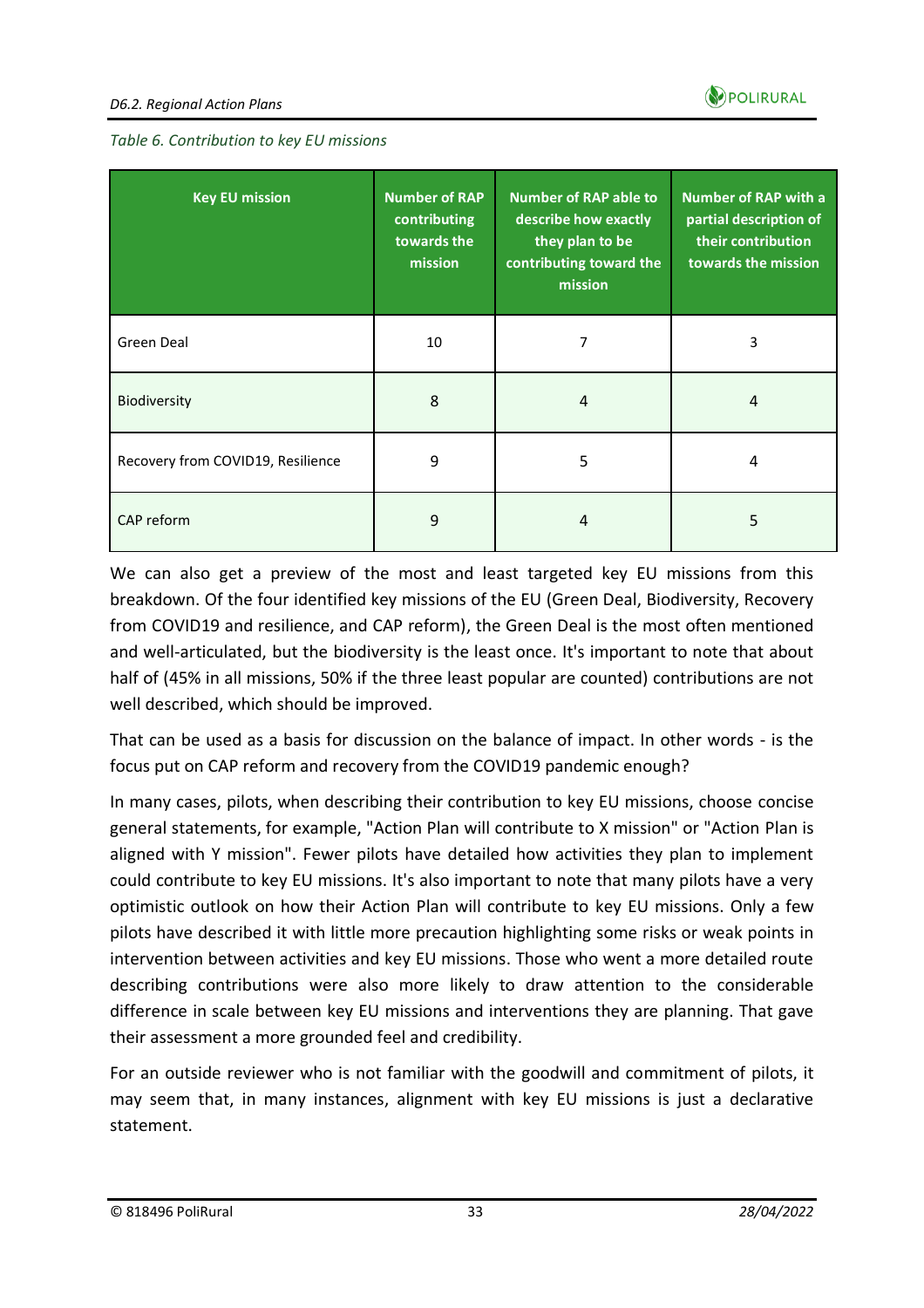

Overall, out of 12 RAPs, the contribution description was insufficient in four reports; it was of average quality in seven reports. Only one report has provided a thorough, high-quality description of this criterion. Out of 12 maximal points, the quality of this criteria is rated at 8 points.

While intervention logics describing links between inputs and the expected outputs are primarily evident in the Action Plans, information on resources (financial, human) required for transformative changes is mainly vague. The majority of Pilots understand the importance of key EU missions and are looking forward to contributing to them - this conviction comes from interaction with partners outside of RAP, for example, during Pilot Summit discussions on key EU missions and partner roles in achieving them. However, this conviction cannot be obtained from RAP alone, there is a lack of more detailed analysis and description of mechanics on how exactly partners plan to contribute towards these ambitious missions. Some may be due to a language barrier or an attempt to be brief and concise. Unfortunately, in some cases, it has to be assumed that partners do not see or understand their role in achieving the missions due to a lack of the necessary knowledge and/or ambition.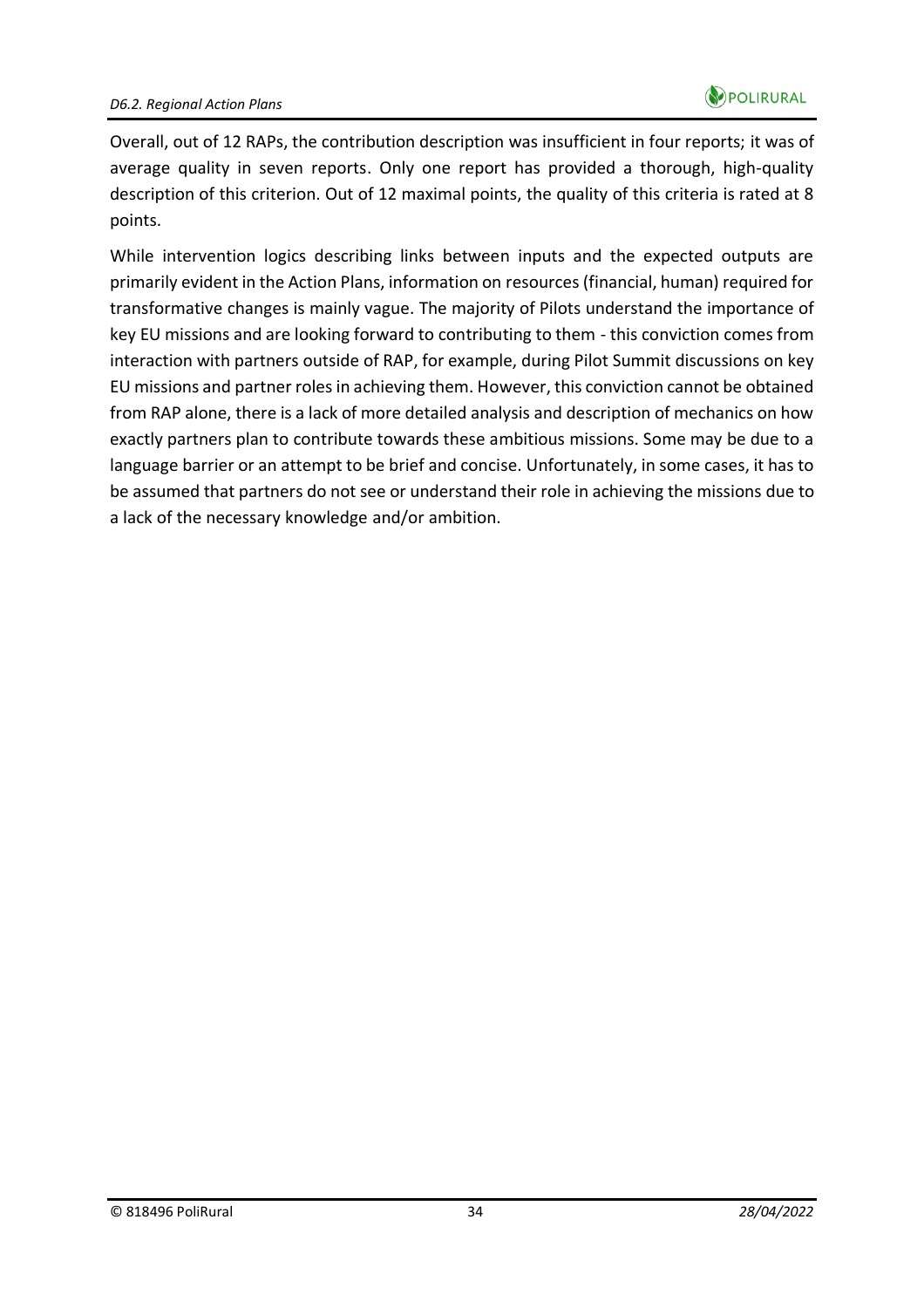

### <span id="page-34-0"></span>5 Conclusions

- The main **purpose** of RAPs is to define actionable solutions for tackling the identified challenges within the foresight process. At the same time, RAPs are considered an integral part of other processes and tasks already undertaken by pilot regions and are well integrated within these.
- Pilot regions during the foresight process have undergone several iterations in formulating their **Vision statements**. The time frame for identified Visions varies between 2027 and 2040, representing RAPs with medium-term and long-term perspectives. These differences should be considered if a cross-comparison of identified measures and interventions is intended. Vision statements closely correspond to identified challenges and measures, showing a good level of internal coherence. Visions represent a broad variance of pilot interpretations of rural attractiveness according to their specific regional context. Part of the pilot regions has specifically mentioned newcomers or new entrants in the Vision statements as a particular interest group.
- The majority of **challenges** identified by pilot regions are primarily related to the PROSPERITY of rural areas, particularly to the various reasons currently hindering the diversification of economic activities. Issues of governance, quality of policy planning and execution, and collaboration among stakeholders are the second most common group of challenges that are considered as main preconditions for STRONGER rural areas. The absence or low quality of digital infrastructure, limited skills and abilities to use advantages of good broadband, and poorly digitalised traditional sectors of the economy are central issues hindering pilot regions from becoming better CONNECTED rural areas. Pilot regions have identified just a few RESILIENCE-oriented challenges related to the ability to adapt to climate change, reducing the carbon footprint and nature protection.
- Selected **measures** correspond well to the identified challenges and have a good potential for bringing expected transformative changes. Governance-related measures focus on strengthening policy planning and execution capacity, providing targeted assistance, novel tools and approaches to policymakers or other stakeholders, and supporting and empowering citizen engagement and community initiatives. Connectivity-related measures concentrate on preparatory actions for upgrading digitalisation infrastructure, improving entrepreneurial capacities for better use of broadband and facilitating digital transition processes of traditional sectors of the economy (agriculture and tourism). Resilience-related measures aim to strengthen the environment and climate-friendly land and water management, promote environmental services and products, and encourage strategies to reduce greenhouse gas emissions in agriculture. Prosperity-related measures promote support for innovations and higher value-added products and services, the introduction of the new business models, the transformation of traditional economic sectors, capacity building, skills and training, and more sustainable food production.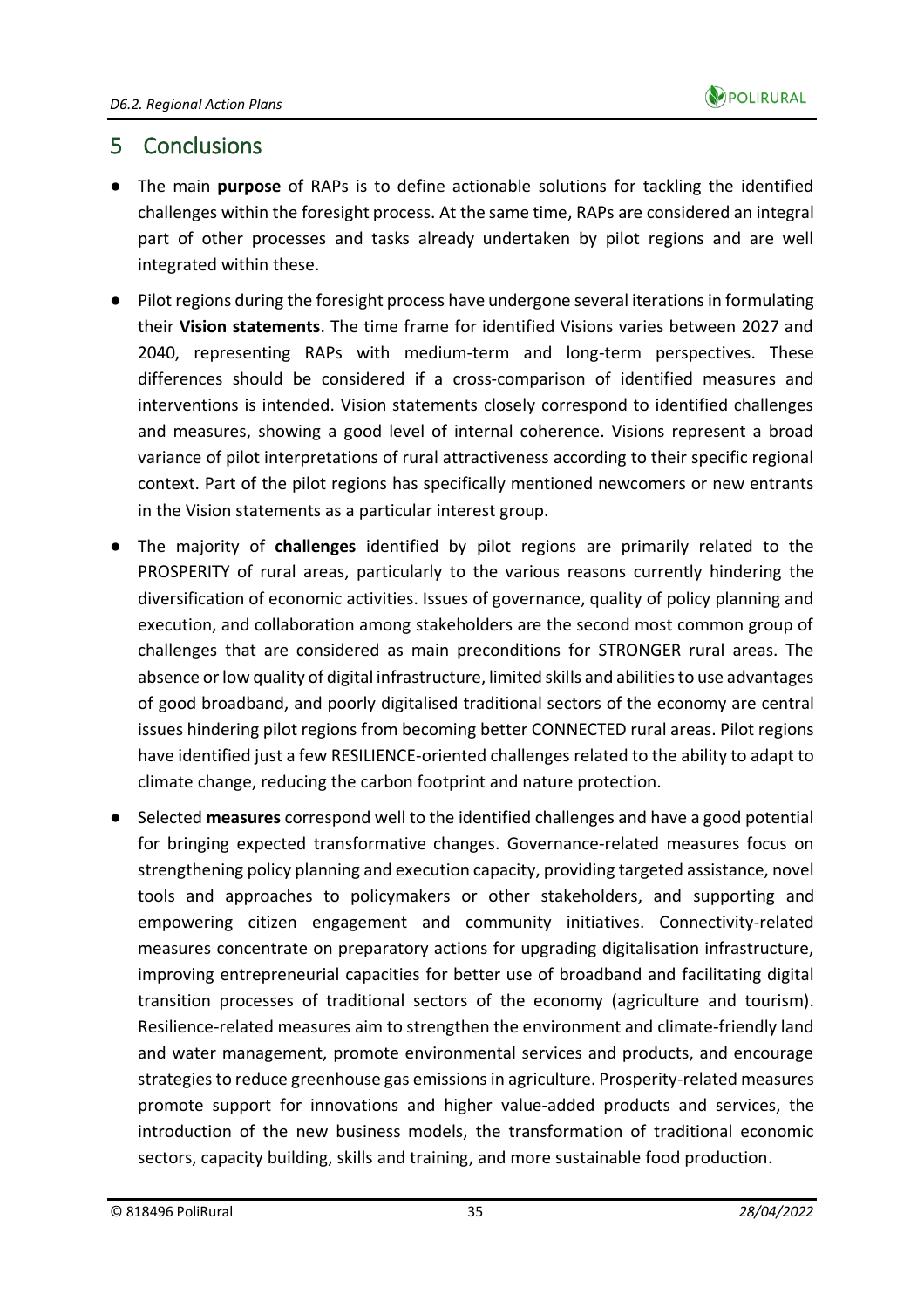

- Among the **policy challenge level, KPIs** dominate indicators that measure outcomes and impacts of transformational processes. KPIs indicate a certain level of caution that may be attributed to the institutional roles and power of pilot teams, data availability at the regional/local scale, and the time frame of measures. KPIs demonstrate a strong correlation with the nature of selected measures, usually proposing a mix of outcome- or impact-oriented KPIs. E.g. for governance-related transformations, mostly outcomeoriented KPIs are chosen to measure outcomes of strategic planning or capacity building processes, but for social innovations related transformations, the KPIs focus on adopting innovative approaches, their use, changes in behaviour and perception. A similar mix is observable regarding measures contributing to connectivity, resilience and prosperity of rural regions.
- Of the four identified **key missions of the EU** (Green Deal, Biodiversity, Recovery from COVID19 and resilience, and CAP reform), the Green Deal is the most often mentioned and well-articulated, but the biodiversity is the least once. RAPs indicate a comparably lower focus on CAP reform and recovery from the COVID19 pandemic. The most widespread shortcomings are honest risk analysis and missing clear links connecting expected interventions and the key missions. Some attention here must be paid to the considerable difference in scale between key EU missions and planned interventions that would require further additions of the RAPs.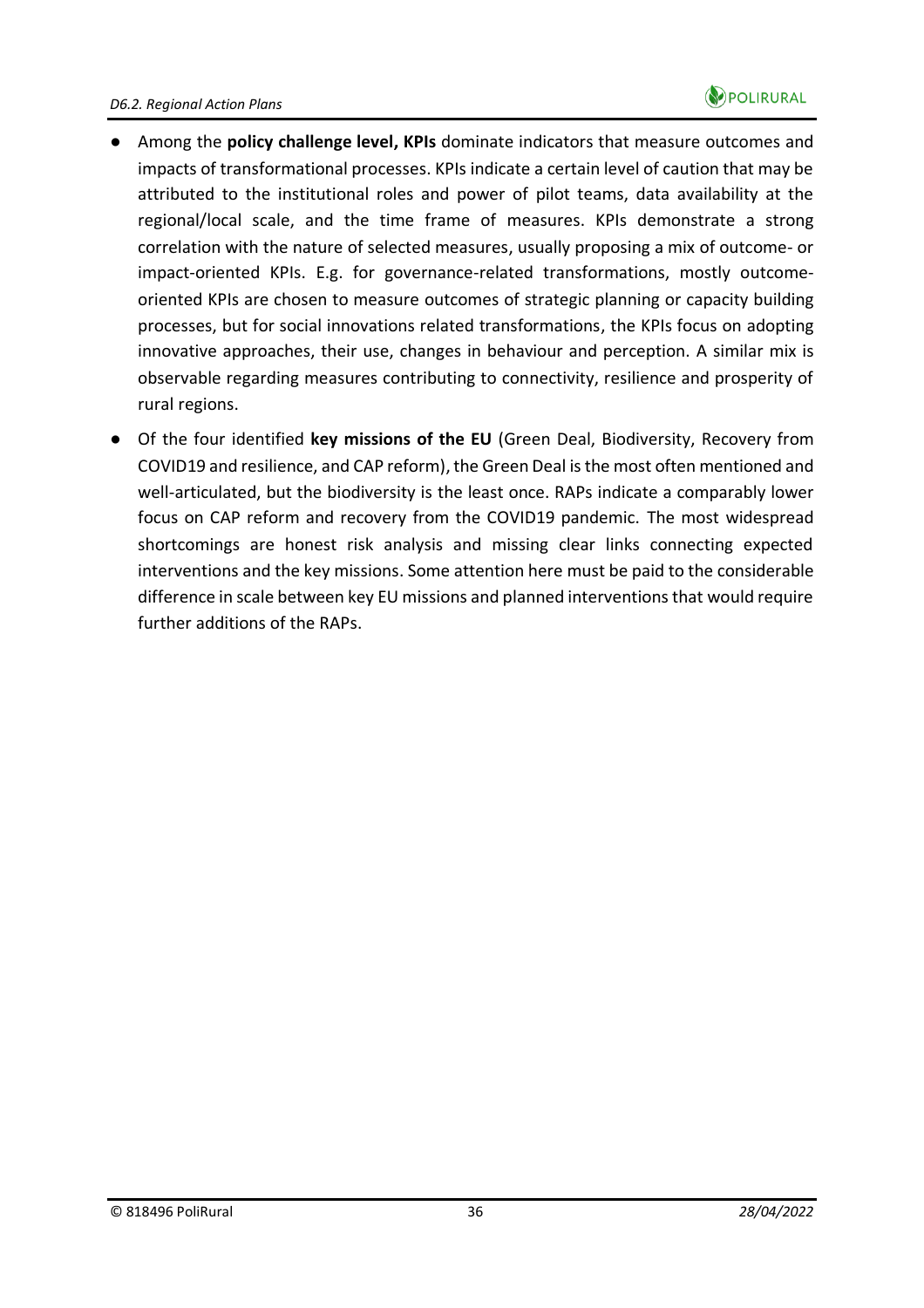

### <span id="page-36-0"></span>6 Next steps

By the cut-off date of this report (April 1, 2022), all pilots have developed at least a fourth version of their Regional Action Plans. Still, the RAPs are not finalised, and pilot teams continue their work on further elaboration and improvement of Regional Action Plans. The authors of this report believe that some further improvements in the RAPs would be necessary, in particular, a more explicit description of the M&E process, better-articulated alignment with key EU missions, and reconsidering some KPIs. The pilots continue their work, and the final versions of their Action Plans shall be ready by the summer of 2022.

According to the project design, in the summer, pilots will conduct the *ex-durante* evaluation of their RAPs. The main task of *ex-durante* evaluation is to measure the progress of the KPIs identified and based on the *ex-ante* baseline measurement, to compare the changes and their potential attribution to the PoliRural project. As the implementation of the plans will in most cases have just started, it can be expected that the *ex-durante* evaluation will have limited possibilities to make an accurate comparison of project impacts. Therefore, pilot teams will be able to use the *ex-durante* evaluation for testing and strengthening the M&E framework of their RAPs and assessing the work with stakeholders.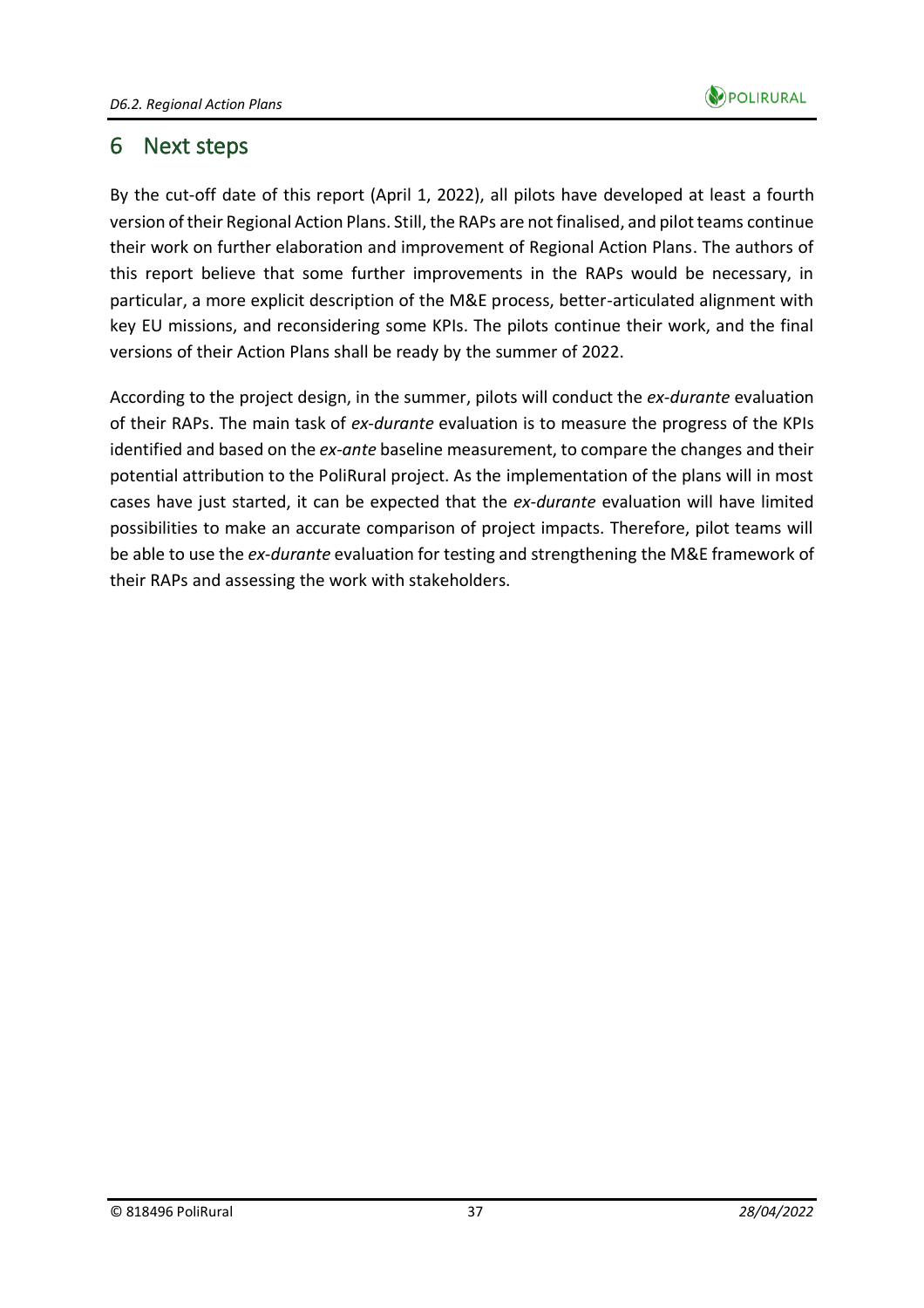

### <span id="page-37-0"></span>7 References

COM 2021, A long-term Vision for the EU's Rural Areas - Towards stronger, connected, resilient and prosperous rural areas by 2040, Brussels, 30.6.2021.

European Commission (2018) Mission-oriented research and innovation: Inventory and characterisation of initiatives. Luxembourg: Publications Office of the European Union.

Maryška M., Doucek P., Nedomová L. Smart City Concept - Czech Republic Case. (2017) International Conference on Management and Industrial Engineering; Bucharest, Iss. 8.

Mazzucato, M. (2018) Missions. Mission-oriented research & innovation in the European Union. A problem-solving approach to fuel innovation-led growth. Brussels: European Commission.